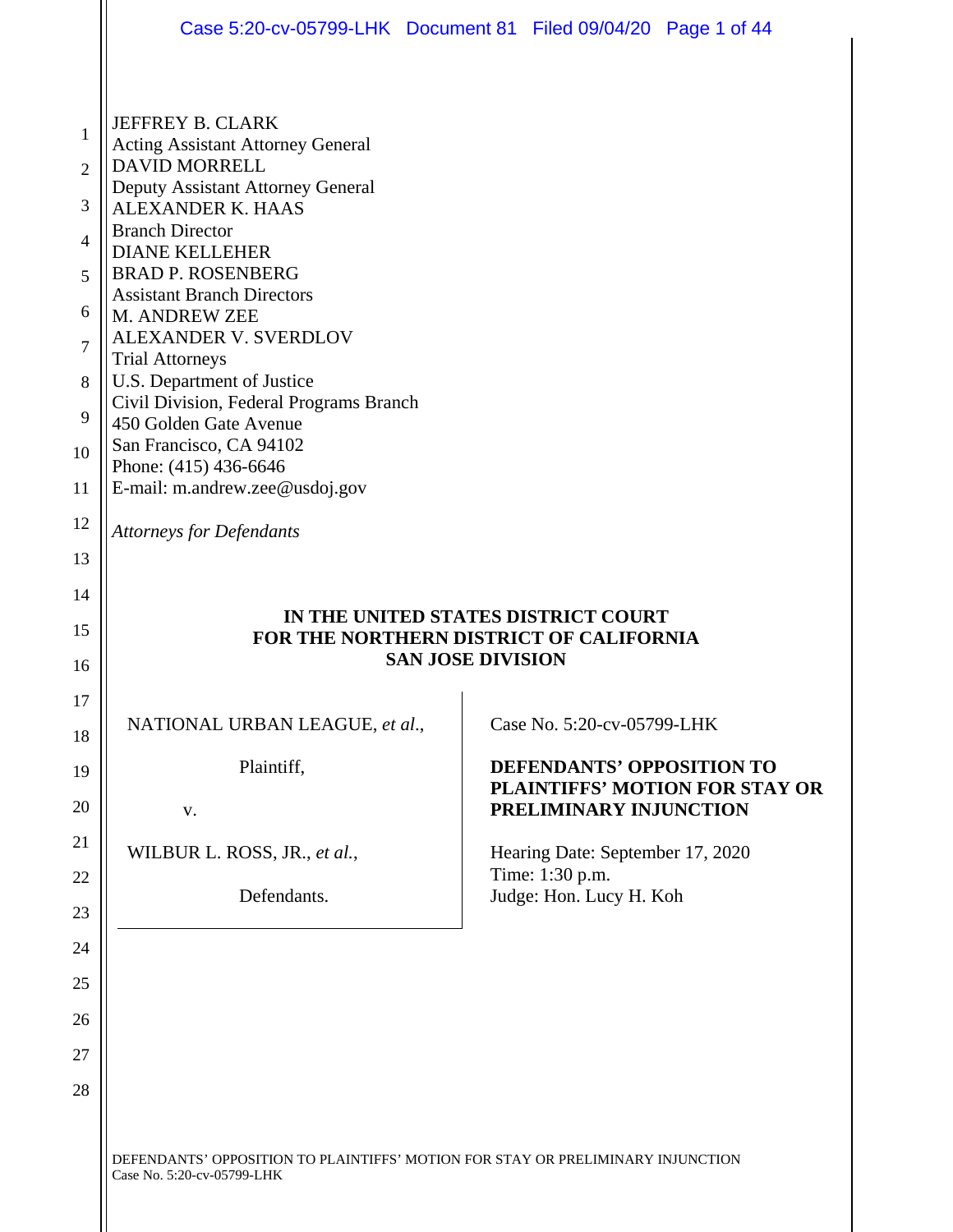1

## **TABLE OF CONTENTS**

| $\overline{2}$      |      |           |                                                                                                 |    |
|---------------------|------|-----------|-------------------------------------------------------------------------------------------------|----|
| 3                   |      |           |                                                                                                 |    |
| 4                   | Ι.   |           | CONSTITUTIONAL AND STATUTORY AUTHORITY FOR THE CENSUS  3                                        |    |
| 5                   | Π.   |           |                                                                                                 |    |
| 6                   |      |           |                                                                                                 |    |
| $\overline{7}$<br>8 | I.   |           | PLAINTIFFS' CLAIMS ARE BARRED BY THE POLITICAL QUESTION                                         |    |
| 9                   | II.  |           |                                                                                                 |    |
| 10                  |      | Α.        |                                                                                                 |    |
| 11                  |      | <b>B.</b> | Plaintiffs' Alleged Injuries are Not Traceable to Defendants' Actions 11                        |    |
| 12<br>13            |      | C.        |                                                                                                 |    |
| 14                  | III. |           | PLAINTIFFS FAIL TO ESTABLISH A COGNIZABLE APA CLAIM  16                                         |    |
| 15                  |      | A.        | The Replan is not final agency action and therefore is not reviewable 16                        |    |
| 16                  |      |           | 1.                                                                                              |    |
| 17                  |      |           | 2.<br>The Replan is not "final agency action" subject to judicial review 19                     |    |
| 18<br>19            |      | <b>B.</b> | The Bureau's Choices Regarding How to Meet the Statutory Deadline are                           |    |
| 20                  |      | $C$ .     | Even Assuming the Replan Were Reviewable, and That Meaningful                                   |    |
| 21                  |      |           | Standards for Such Review Could Somehow be Ascertained, the Replan<br>Does Not Violate the APA. | 23 |
| 22                  | IV.  |           | PLAINTIFFS' ENUMERATION CLAUSE ARGUMENTS LACK MERIT  28                                         |    |
| 23                  | V.   |           | PLAINTIFFS FAIL TO SATISFY THE OTHER INJUNCTION FACTORS  31                                     |    |
| 24<br>25            |      | A.        |                                                                                                 |    |
| 26                  |      | <b>B.</b> |                                                                                                 |    |
| 27                  |      |           |                                                                                                 |    |
|                     |      |           |                                                                                                 |    |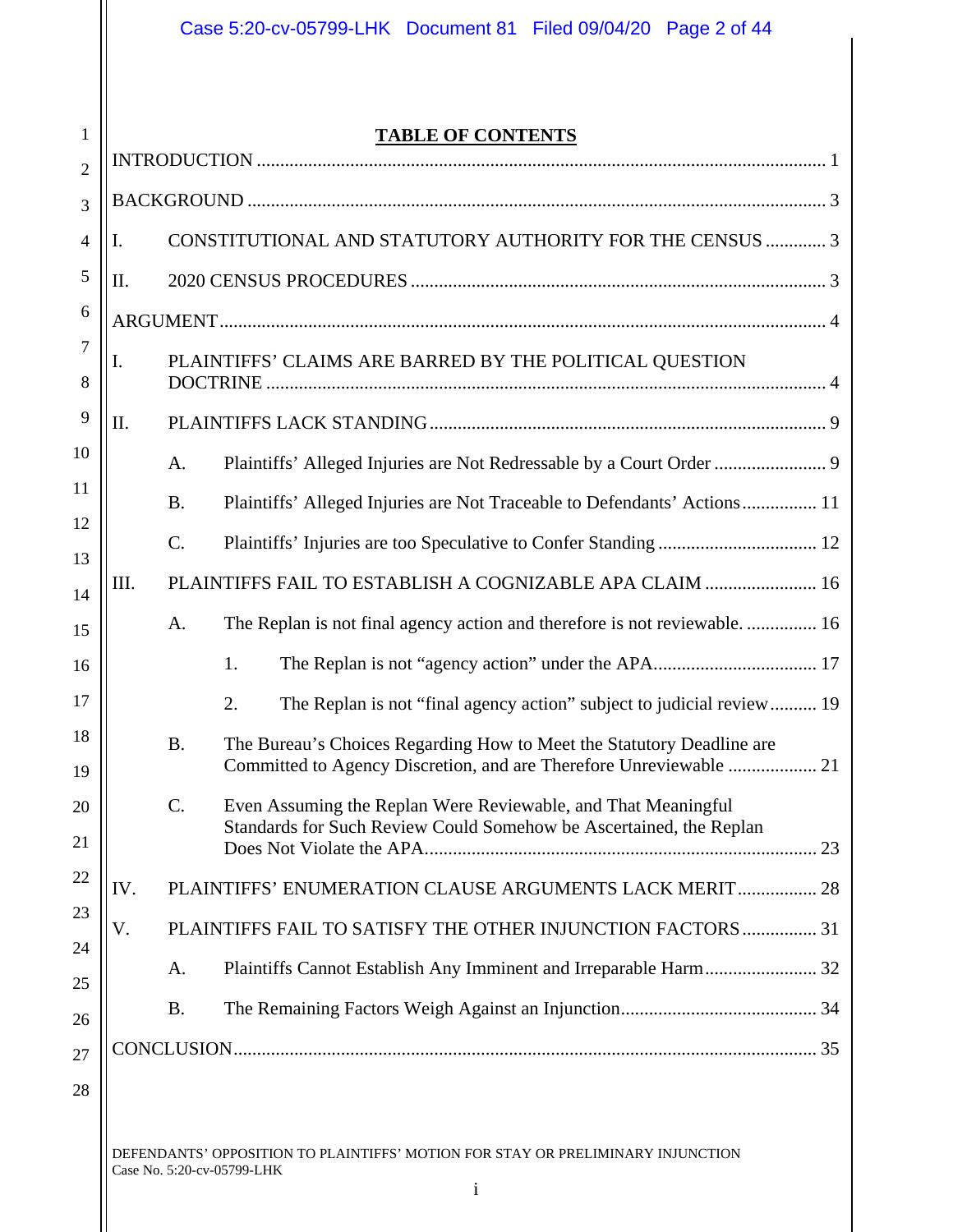|                     | Case 5:20-cv-05799-LHK Document 81 Filed 09/04/20 Page 3 of 44                             |  |
|---------------------|--------------------------------------------------------------------------------------------|--|
|                     |                                                                                            |  |
| 1                   | <b>TABLE OF AUTHORITIES</b>                                                                |  |
| $\overline{c}$      | <b>CASES</b>                                                                               |  |
| 3                   | Alaska Dep't of Envt'l Conservation v. EPA,                                                |  |
| 4                   |                                                                                            |  |
| 5<br>6              | Ass'n des Eleveurs de Canards et d'Oies du Quebec v. Harris,                               |  |
| $\overline{7}$<br>8 | Baker v. Carr,                                                                             |  |
| 9                   | Bennett v. Spear,                                                                          |  |
| 10<br>11            | Biodiversity Legal Found. v. Badgley,                                                      |  |
| 12<br>13            | California v. Ross,                                                                        |  |
| 14<br>15            | Carey v. Klutznick,                                                                        |  |
| 16                  | Carey v. Klutznick,                                                                        |  |
| 17<br>18            | Carey v. Klutznick,                                                                        |  |
| 19<br>20            | Citizens to Preserve Overton Park, Inc. v. Volpe,                                          |  |
| 21                  | City of New York v. U.S. Dep't of Commerce,<br>34 F.3d 1114 (2d Cir. 1994), re'v sub nom., |  |
| 22                  |                                                                                            |  |
| 23<br>24            | City of Phila. v. Klutznick,                                                               |  |
| 25<br>26            | City of Willacoochee v. Baldrige,                                                          |  |
| 27                  | Clapper v. Amnesty Int'l USA,                                                              |  |
| 28                  |                                                                                            |  |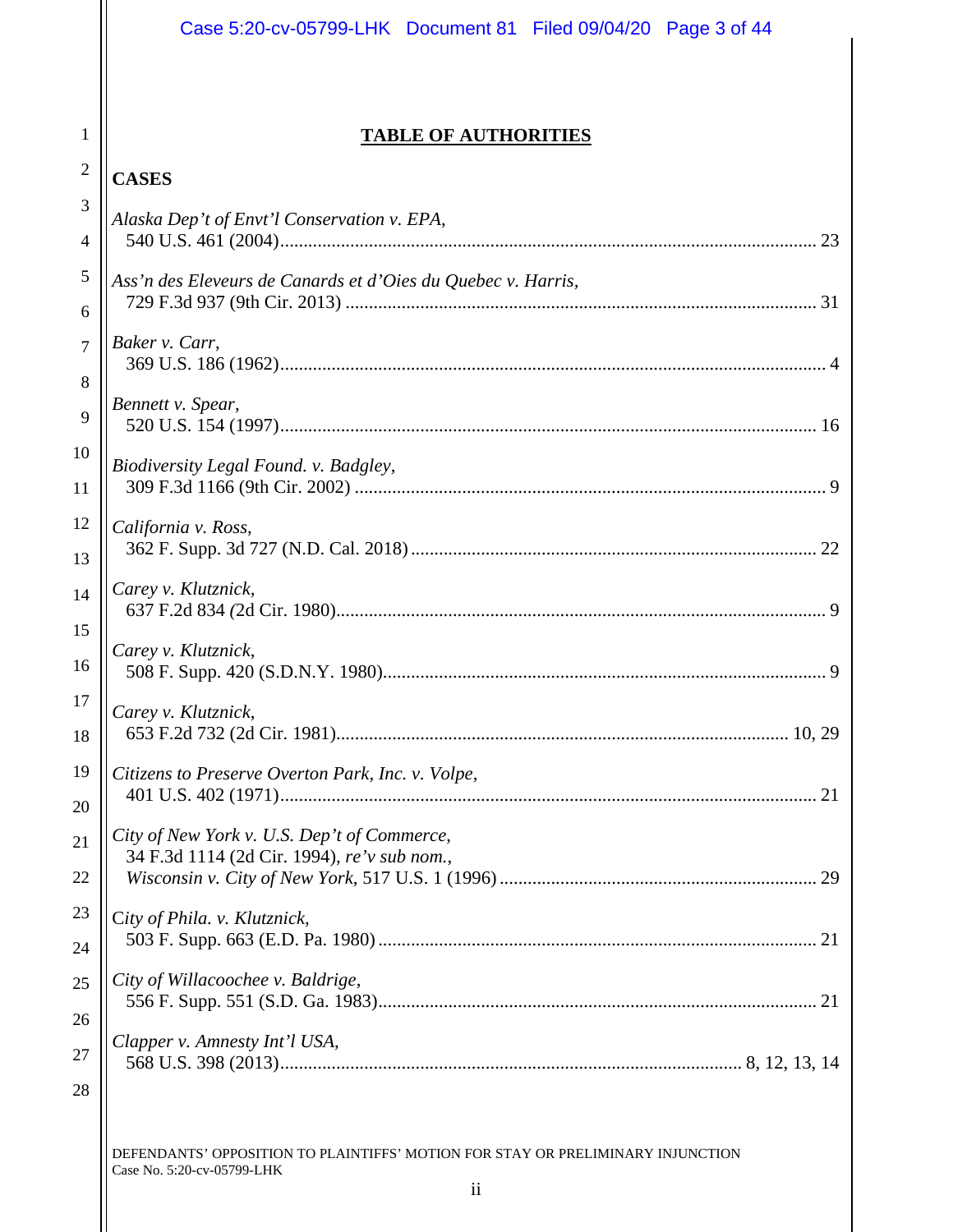## Case 5:20-cv-05799-LHK Document 81 Filed 09/04/20 Page 4 of 44

| $\mathbf{1}$   | Confederacion de la Raza Unida v. Brown,                                    |
|----------------|-----------------------------------------------------------------------------|
| $\overline{c}$ | Dep't of Commerce v. New York,                                              |
| 3              |                                                                             |
| $\overline{4}$ | Dep't of Commerce v. U.S. House of Representatives,                         |
| 5              |                                                                             |
| 6              | Department of Homeland Security v. Regents of the University of California, |
| $\tau$         |                                                                             |
| $\, 8$         | Dist. of Columbia v. U.S. Dep't of Commerce,                                |
| 9              | Encino Motorcars, LLC v. Navarro,                                           |
| 10             |                                                                             |
| 11             | Fed'n for Am. Immigration Reform v. Klutznick,                              |
| 12             |                                                                             |
| 13             | Forest Guardians v. Babbitt,                                                |
| 14             | Franklin v. Massachusetts,                                                  |
| 15             |                                                                             |
| 16             | Gaffney v. Cummings,                                                        |
| 17             |                                                                             |
| 18             | Garcia v. Google, Inc.,                                                     |
| 19             |                                                                             |
| 20             | Gonzalez v. Gorsuch,                                                        |
| 21             |                                                                             |
| 22             | Grand River Enter. Six Nations, Ltd. v. Pryor,                              |
| 23             | Heckler v. Chaney,                                                          |
| 24             |                                                                             |
| 25             | Humane Soc. of U.S. v. Locke,                                               |
| 26             |                                                                             |
| 27             | Indep. Min. Co. v. Babbitt,                                                 |
| 28             |                                                                             |
|                |                                                                             |
|                |                                                                             |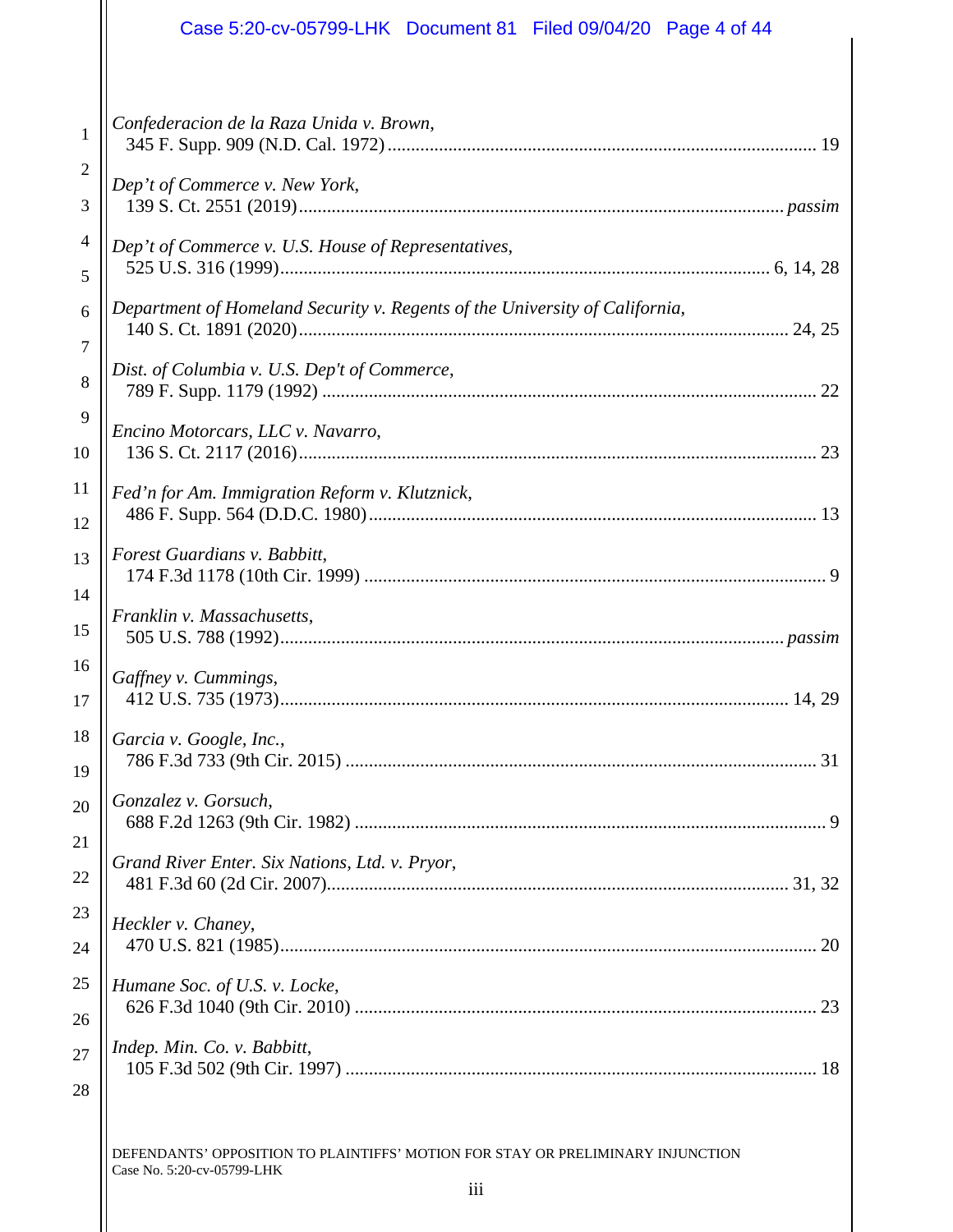|                | Case 5:20-cv-05799-LHK Document 81 Filed 09/04/20 Page 5 of 44                                                                                        |
|----------------|-------------------------------------------------------------------------------------------------------------------------------------------------------|
| 1              | Japan Whaling Ass'n v. Am. Cetacean Soc.,                                                                                                             |
| 2              |                                                                                                                                                       |
| 3              | Karcher v. Daggett,                                                                                                                                   |
| $\overline{4}$ | Klutznick v. Carey,                                                                                                                                   |
| 5              |                                                                                                                                                       |
| 6              | Lujan v. Defs. of Wildlife,                                                                                                                           |
| $\overline{7}$ |                                                                                                                                                       |
| 8              | Lujan v. Nat'l Wildlife Fed'n,                                                                                                                        |
| 9              | Mazurek v. Armstrong,                                                                                                                                 |
| 10             |                                                                                                                                                       |
| 11<br>12       | McConnell v. FEC,<br>540 U.S. 93 (2003), overruled on other grounds by                                                                                |
| 13             | Munaf v. Geren,                                                                                                                                       |
| 14             |                                                                                                                                                       |
| 15             | NAACP v. Bureau of Census,                                                                                                                            |
| 16             |                                                                                                                                                       |
| 17             | NAACP v. Bureau of Census,                                                                                                                            |
| 18             |                                                                                                                                                       |
| 19<br>20       | NAACP v. Bureau of the Census,<br>399 F. Supp. 3d 406 (D. Md. 2019),<br>aff'd in part rev'd on other grounds, 945 F.3d 183 (4th Cir. 2019)  5, 17, 18 |
| 21             | NAACP v. Bureau of the Census,                                                                                                                        |
| 22             |                                                                                                                                                       |
| 23             | Nat'l Law Ctr. on Homelessness & Poverty v. Brown,                                                                                                    |
| 24             | Nat'l Law Ctr. on Homelessness & Poverty v. Kantor,                                                                                                   |
| 25             |                                                                                                                                                       |
| 26             | Nken v. Holder,                                                                                                                                       |
| 27             |                                                                                                                                                       |
| 28             |                                                                                                                                                       |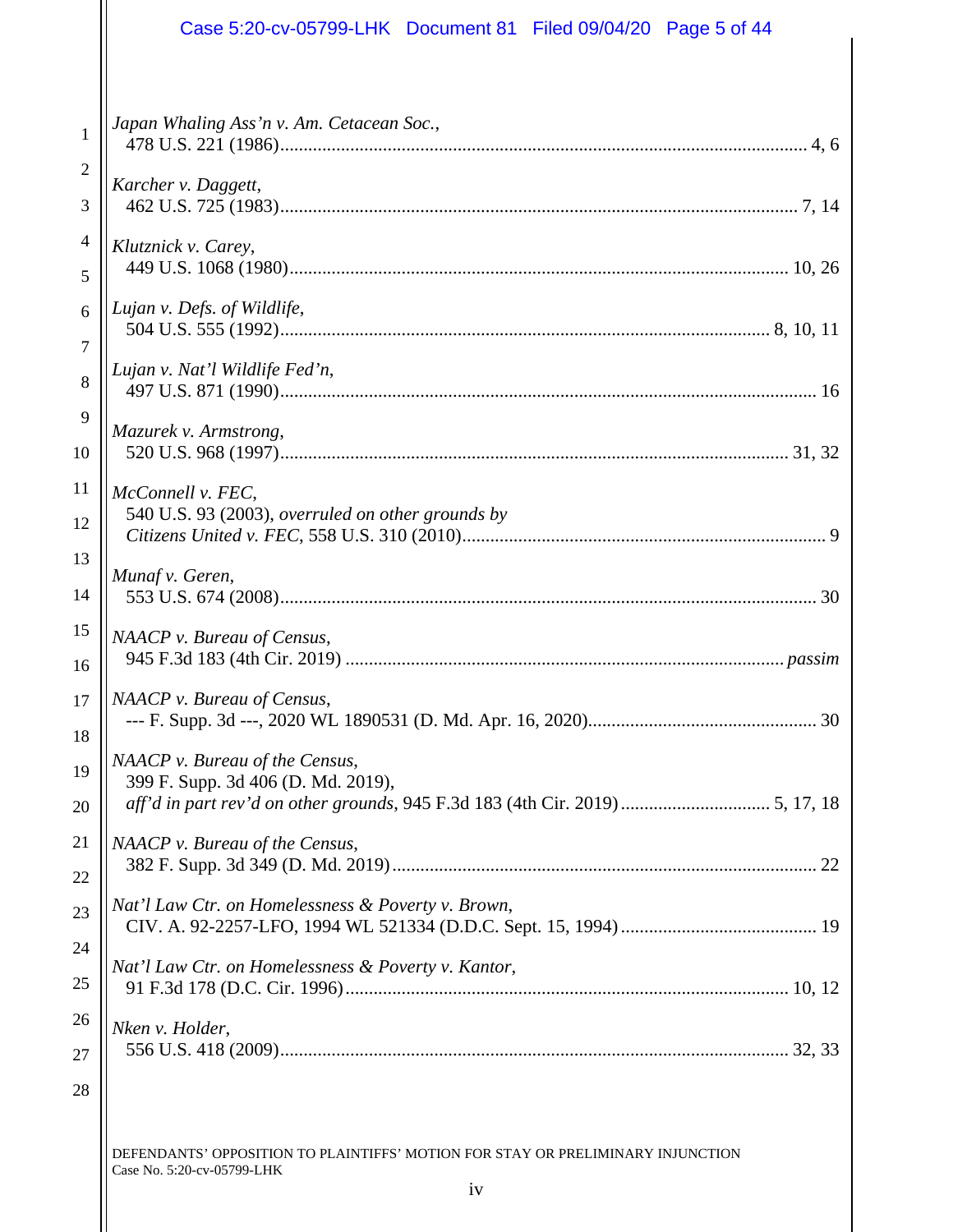## Case 5:20-cv-05799-LHK Document 81 Filed 09/04/20 Page 6 of 44

| 1                   | NLRB v. Noel Canning,                                        |
|---------------------|--------------------------------------------------------------|
| $\overline{c}$<br>3 | Norton v. S. Utah Wilderness, All.,                          |
| $\overline{4}$<br>5 | Oregon Nat. Desert Ass'n v. U.S. Forest Serv.,               |
| 6                   | Pacific Nw. Generating Co-op. v. Bonneville Power Admin.,    |
| 7                   |                                                              |
| 8                   | Park Vill. Apartment Tenants Ass'n v. Mortimer Howard Trust, |
| 9                   | Raines v. Byrd,                                              |
| 10                  |                                                              |
| 11                  | Ridge v. Verity,                                             |
| 12<br>13            | Rucho v. Common Cause,                                       |
| 14                  |                                                              |
| 15                  | Safe Air for Everyone v. Meyer,                              |
| 16                  | San Luis Unit Food Producers v. United States,               |
| 17                  |                                                              |
| 18                  | Sharrow v. Brown,                                            |
| 19<br>20            | Simon v. E. Ky. Welfare Rights Org.,                         |
| 21<br>22            | Spokeo, Inc. v. Robins,                                      |
| 23                  | State v. U.S. Dep't of Commerce,                             |
| 24                  |                                                              |
| 25                  | Summers v. Earth Island Inst.,                               |
| 26                  |                                                              |
| 27                  | Tucker v. U.S. Dep't of Commerce,                            |
| 28                  |                                                              |
|                     |                                                              |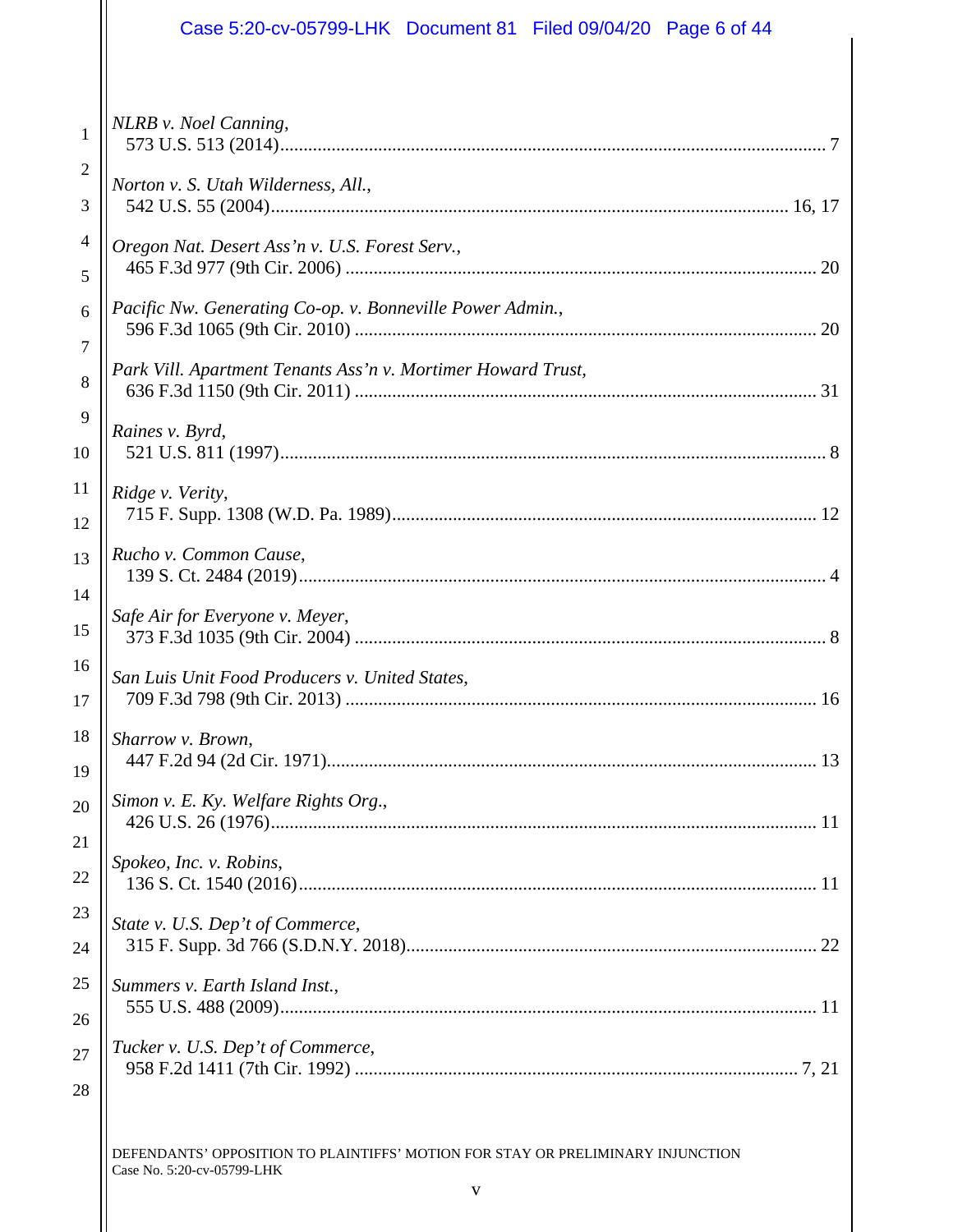| Case 5:20-cv-05799-LHK  Document 81  Filed 09/04/20  Page 7 of 44 |  |  |
|-------------------------------------------------------------------|--|--|
|                                                                   |  |  |
| U.S. Dep't of Commerce v. Montana,                                |  |  |
| United States v. Munoz-Flores,                                    |  |  |
| Utah v. Evans,                                                    |  |  |
| Vieth v. Jubelirer,                                               |  |  |
| Warth v. Seldin,                                                  |  |  |
| Wesberry v. Sanders,                                              |  |  |
| Wild Fish Conservancy v. Jewell,                                  |  |  |
| Winter v. Nat. Res. Def. Council, Inc.,                           |  |  |
| Wisconsin v. City of New York,                                    |  |  |
| Zivotofsky ex rel. Zivotofsky v. Clinton,                         |  |  |
| <b>STATUTES</b>                                                   |  |  |
|                                                                   |  |  |
|                                                                   |  |  |
|                                                                   |  |  |
|                                                                   |  |  |
|                                                                   |  |  |
|                                                                   |  |  |
|                                                                   |  |  |
|                                                                   |  |  |

## 28

 $1\,$ 

 $\sqrt{2}$ 

 $\mathfrak{Z}$ 

 $\overline{4}$ 

 $\mathfrak{S}$ 

 $6\phantom{a}$ 

 $\overline{7}$ 

 $\,8\,$ 

 $\overline{9}$ 

 $10\,$ 

11

12

13

14

15

16

 $17\,$ 

 $18\,$ 

19

20

21

22

23

24

25

 $26\,$ 

27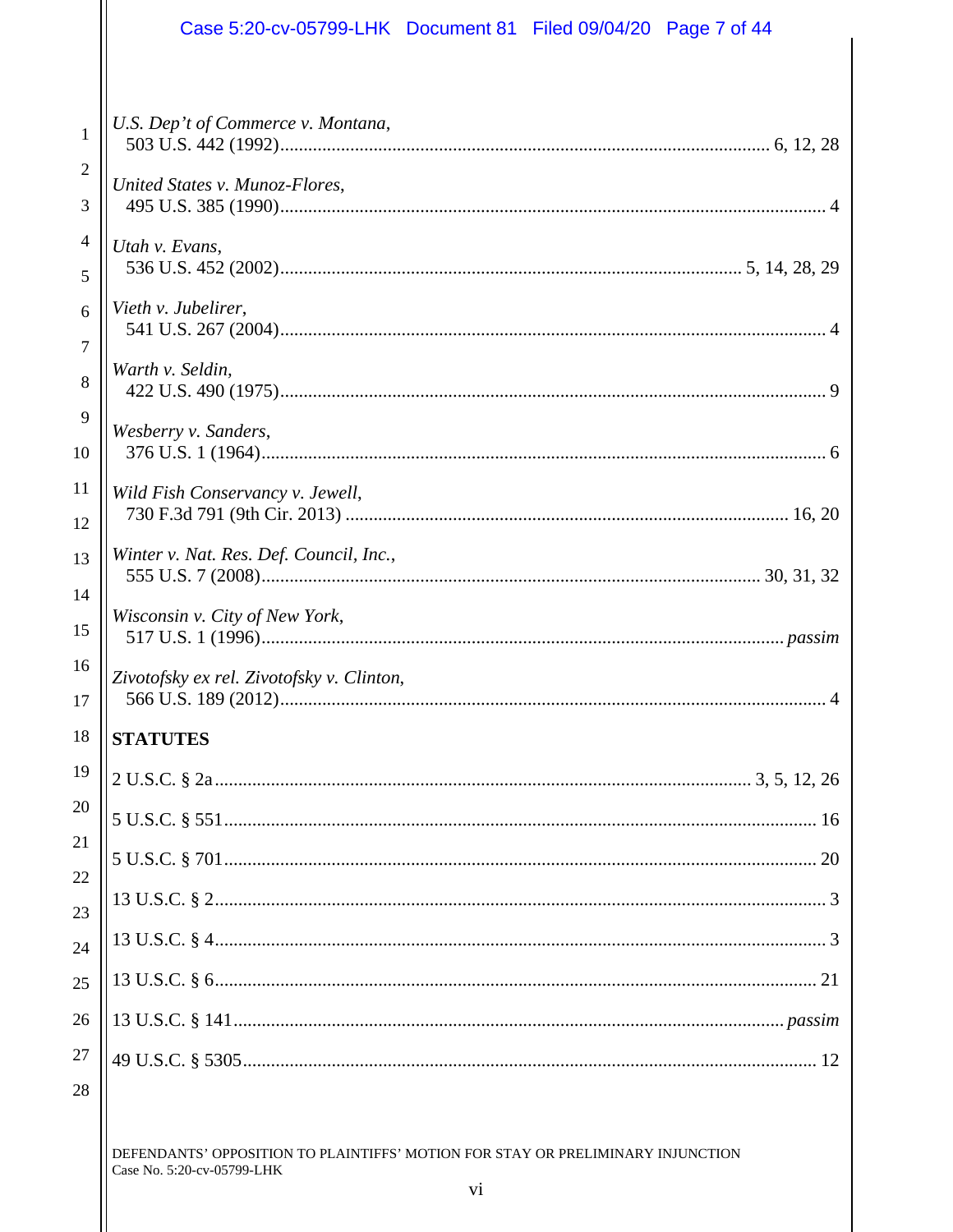|                     | Case 5:20-cv-05799-LHK Document 81 Filed 09/04/20 Page 8 of 44                                                        |
|---------------------|-----------------------------------------------------------------------------------------------------------------------|
| 1<br>2<br>3         | Consolidated Appropriations Act, 2019,<br>Census Act of 1790,                                                         |
| 4<br>5              | An Act Supplementary to the Act Entitled "An Act Providing for the Taking of the Seventh and<br>Subsequent Censuses," |
| 6<br>$\overline{7}$ | <b>REGULATIONS</b>                                                                                                    |
| 8                   |                                                                                                                       |
| 9                   | UNITED STATES CONSTITUTION                                                                                            |
| 10                  |                                                                                                                       |
| 11                  | <b>OTHER AUTHORITIES</b>                                                                                              |
| 12                  | 13A Charles Alan Wright et al., Federal Practice & Procedure (3d ed. Apr. 2018 update) 8, 9                           |
| 13                  |                                                                                                                       |
| 14                  |                                                                                                                       |
| 15                  |                                                                                                                       |
| 16<br>17            |                                                                                                                       |
| 18                  |                                                                                                                       |
| 19                  |                                                                                                                       |
| 20                  |                                                                                                                       |
| 21                  |                                                                                                                       |
| 22                  |                                                                                                                       |
| 23                  |                                                                                                                       |
| 24                  |                                                                                                                       |
| 25                  |                                                                                                                       |
| 26                  |                                                                                                                       |
| 27                  |                                                                                                                       |
| 28                  |                                                                                                                       |
|                     | DEFENDANTS' OPPOSITION TO PLAINTIFFS' MOTION FOR STAY OR PRELIMINARY INJUNCTION<br>Case No. 5:20-cv-05799-LHK         |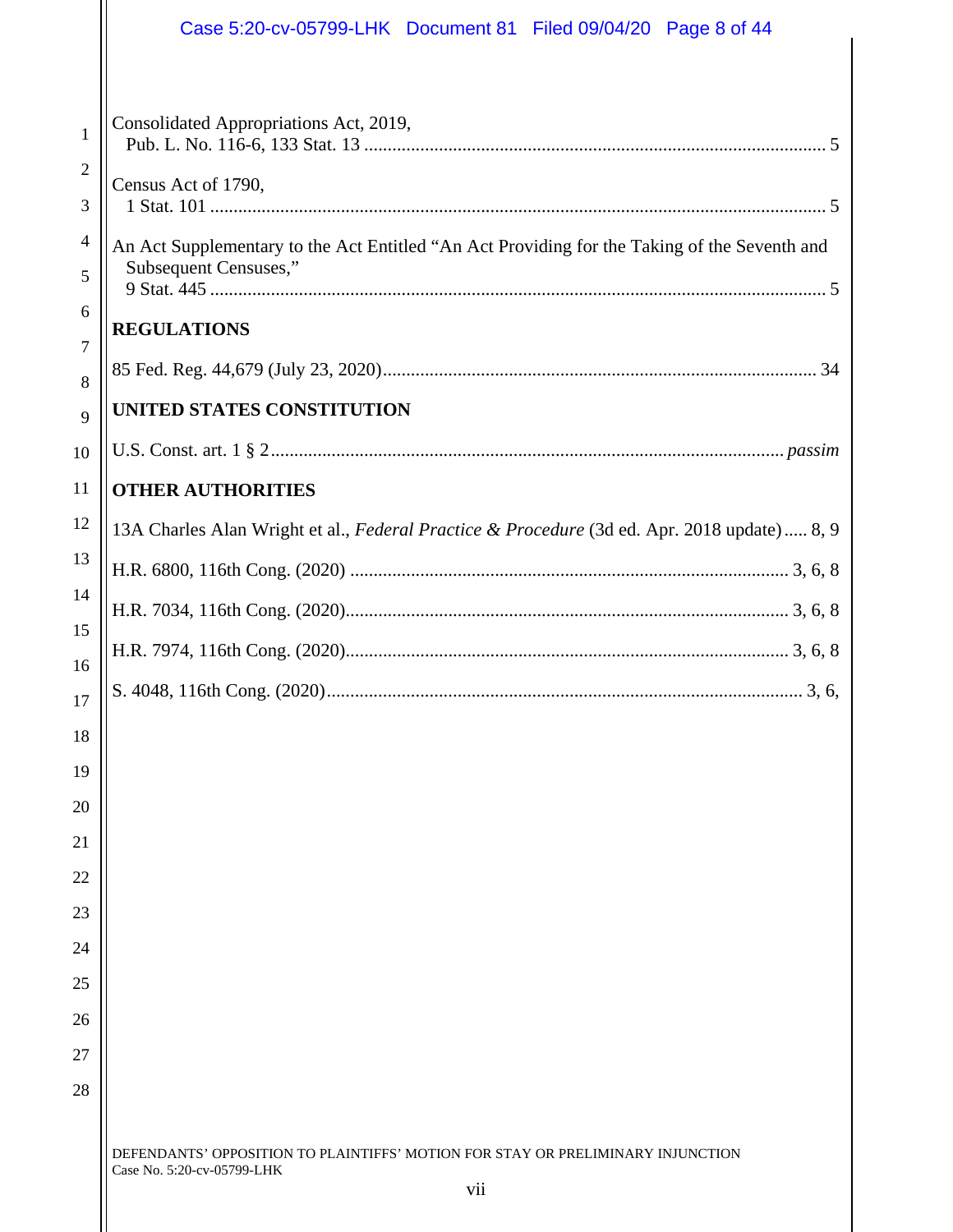13

14

15

16

17

18

19

20

21

22

23

24

25

### **INTRODUCTION**

 The Constitution "vests Congress with virtually unlimited discretion in conducting the decennial" census. *Wisconsin v. City of New York*, 517 U.S. 1, 19 (1996). Exercising that discretion, Congress has promulgated a statute that entrusts the Secretary of Commerce with "tak[ing] a decennial census of population . . . in such form and content as he may determine" but *requires* that the Secretary report results to the President before the census year's end. 13 U.S.C. § 141(a), (b). At the Commerce Department and Census Bureau's request, Congress has considered extending the December 31, 2020 deadline in light of the disruptions caused by the COVID-19 pandemic. But Congress has not yet acted. Accordingly, the Secretary, with the Bureau, have developed a plan to meet the end-of-year deadline. And, as senior Bureau officials have assured Congress and the public, the Bureau is confident that, following this plan, it can deliver a full and complete census within the allotted time. Clearly, Plaintiffs harbor concerns about the Bureau's plan and the timeline, but they should take those concerns to the branch of Government in position to address them: Congress. Contrary to what Plaintiffs may think, the Bureau is not free to disregard a statutory deadline in pursuit of some ethereal notion of a better census. And this Court—a court of limited jurisdiction—should not set aside the Bureau's entire operational plan for completing the census, a 15.6-billion dollar operation years in the making, on the basis of Plaintiffs' frustration with Congress' processes.

 Decisions about how and when to complete a census turn on policy choices that are unreviewable political questions. The manner and means of conducting the census is constitutionally committed to Congress, and neither the Constitution nor any other statute sets forth a judicially discoverable or manageable standard for evaluating the Bureau's complex operational plans for a decennial census. Article III tribunals are simply not equipped to weigh and evaluate the myriad decisions and complicated tradeoffs that define how a census is to be performed—in the midst of a pandemic or otherwise.

26 27 28 Separately, even if disputes about the timing and operation of a census were theoretically justiciable, Plaintiffs' claims are not cognizable here, because they fail to establish standing. Specifically, because all of their concerns arise from the statutory timeline under which the Bureau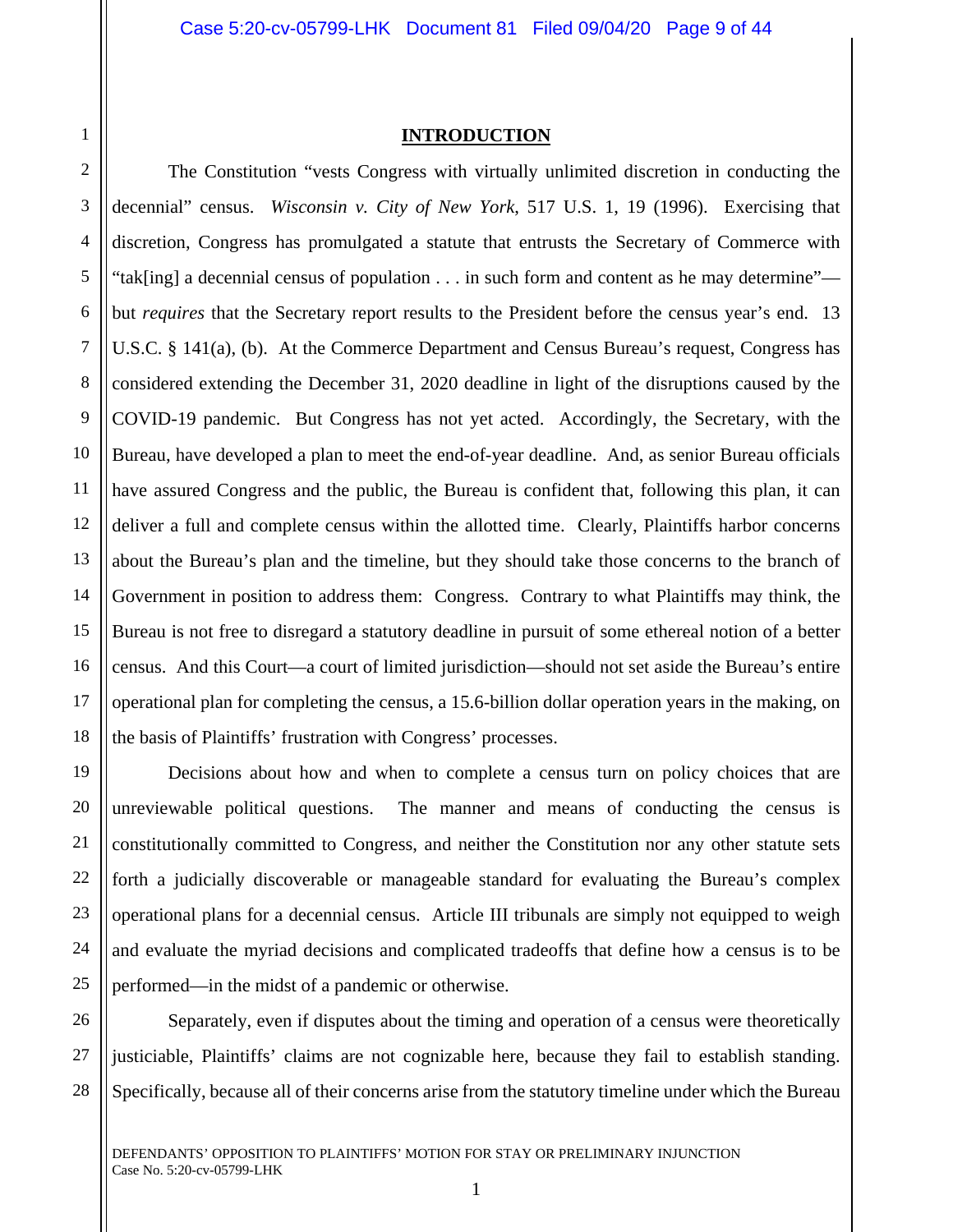1 2 3 4 must complete the census—a statutory timeline they do not challenge—Plaintiffs fail to establish concrete, particularized injury that is traceable to the Bureau's actions, or redressable by a favorable Court ruling. Absent an extension of the deadline in § 141(b), the Bureau has no choice but to meet that statutory requirement.

5 6 7 8 9 10 11 12 13 14 Beyond these fatal threshold defects, Plaintiffs' efforts to shoehorn their policy disagreements into an Administrative Procedure Act ("APA") framework fail as a legal matter. The APA permits review only of final agency action that is circumscribed and discrete; as other courts have recognized, the Bureau's general operational plans do not fit that framework. Plaintiffs thus cannot use the APA to redirect a massive, nationwide effort of enormous complexity. Nor can Plaintiffs repackage what amounts to a lobbying brief as a legal challenge under the Enumeration Clause. The Enumeration Clause requires only that the population must be determined through a person-by-person headcount, rather than through estimates or conjecture. Despite Plaintiffs' suggestions otherwise, that Clause does not speak in any way to the degree of accuracy required in the enumeration that is performed.

Separate from the unlikelihood of success on their claims, Plaintiffs also fail to establish the other elements required for an injunction: irreparable injury or that the harms weigh in their favor. The balance of harms and public interest instead weigh squarely against forcing the Census Bureau to replan a massive operation that is designed and run by scientists and statisticians to achieve the best possible results within Congress's established parameters. Compelling the Bureau by mandatory injunction—disfavored relief under any scenario—to reshuffle its operations at this late juncture would risk undermining the Bureau's ability to meet its statutory deadline. Plaintiffs cite no authority for the proposition that a litigant can successfully petition a court to compel a federal agency to violate its statutory obligations, and so far as Defendants are aware there is none. Simply put, Plaintiffs are not entitled to an injunction requiring the Bureau to flout the law.

28

15

16

17

18

19

20

21

22

23

24

25

26

27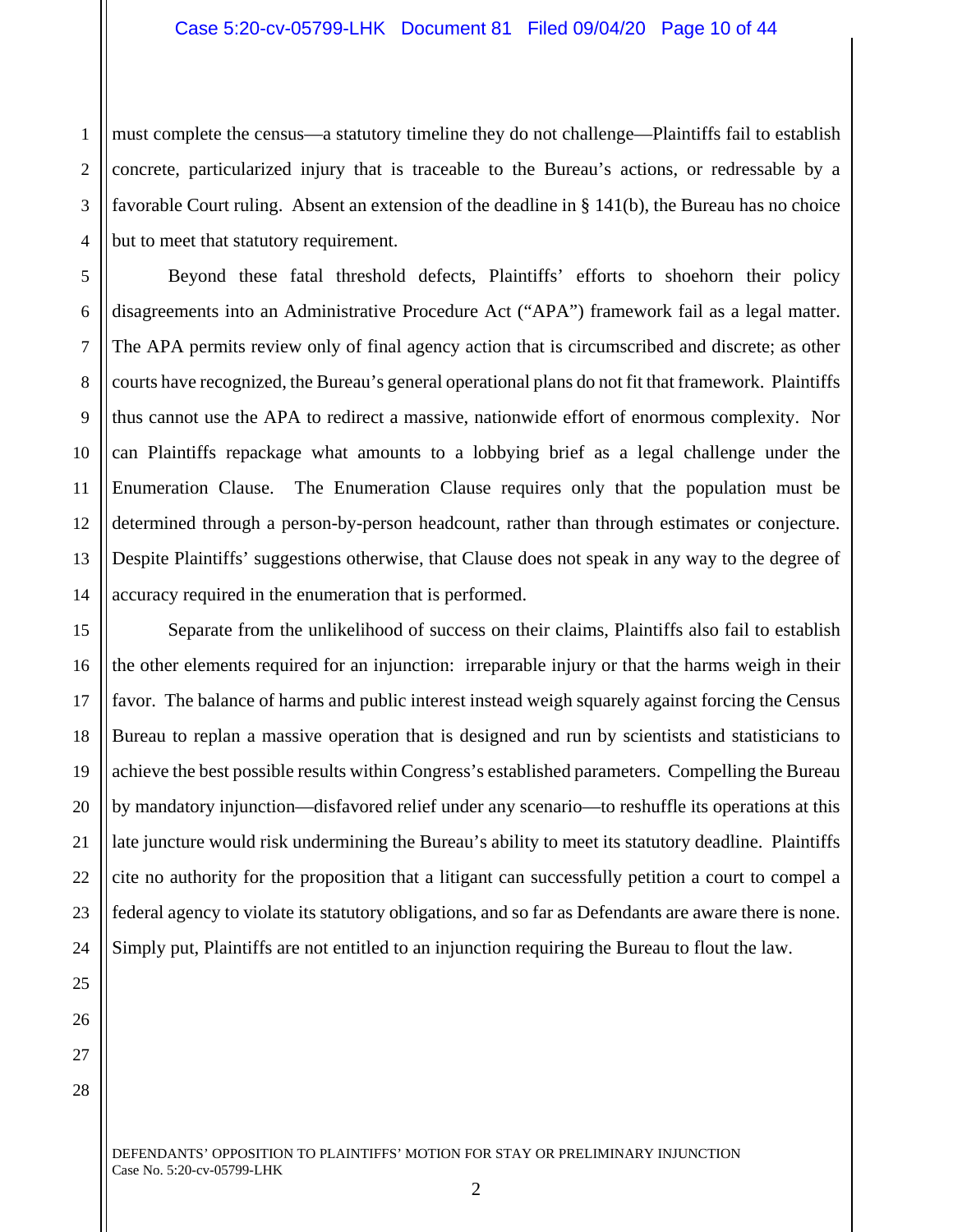1 2

3

4

5

6

7

8

### **BACKGROUND**

#### **I. CONSTITUTIONAL AND STATUTORY AUTHORITY FOR THE CENSUS**

 The Constitution's Enumeration Clause requires that an "actual Enumeration" of the population be conducted every ten years and vests Congress with the authority to conduct that census "in such Manner as they shall by Law direct." U.S. Const. art. I, § 2, cl. 3. Through the Census Act, Congress has delegated to the Secretary of Commerce the responsibility to conduct the decennial census "in such form and content as he may determine." 13 U.S.C. § 141(a). The Census Bureau assists the Secretary in the performance of this responsibility. *See id.* §§ 2, 4.

9 10 11 12 13 14 15 Notably, however, Congress has required the Secretary to provide in a report to the President the "tabulation of total population by States . . . within 9 months after the census date," defined as April 1 of the census year. 13 U.S.C. § 141(b). That is, the Secretary must provide the final census report to the President by December 31 of this year. After receiving the Secretary's report, the President, under a different statutory provision, calculates "the number of Representatives to which each State would be entitled," and transmits the resulting information to Congress. 2 U.S.C. § 2a(a).

#### 16

17

18

19

20

21

22

23

24

25

26

27

28

#### **II. 2020 CENSUS PROCEDURES**

As detailed in the declaration submitted by Albert E. Fontenot, Jr., Associate Director for Decennial Census Programs at the Census Bureau ("Fontenot Decl."), the operational plan for the 2020 Census is a massive undertaking. It entails a budget estimate of \$15.6 billion, Fontenot Decl. ¶ 15, and is tailored to enumerate all persons, and contains components designed to reach hard-tocount populations, *id.* ¶ 12. The latest version of the Bureau's operational plan is Version 4.0, which was issued in December 2018. *See* ECF No. 37-5.

In March 2020, as the gravity of the COVID-19 pandemic emerged, it became clear to the Census Bureau that it would need to change its operational plans for the census. Fontenot Decl. ¶¶ 77-78. The Bureau accordingly undertook an effort to re-plan operations contingent on obtaining an extension of § 141(b)'s deadline until April 30, 2021. *Id.* ¶ 79. The Secretary and Bureau Director announced, on April 13, 2020, a new schedule for the census and that they were formally requesting scheduling relief from Congress. *Id.* ¶ 80.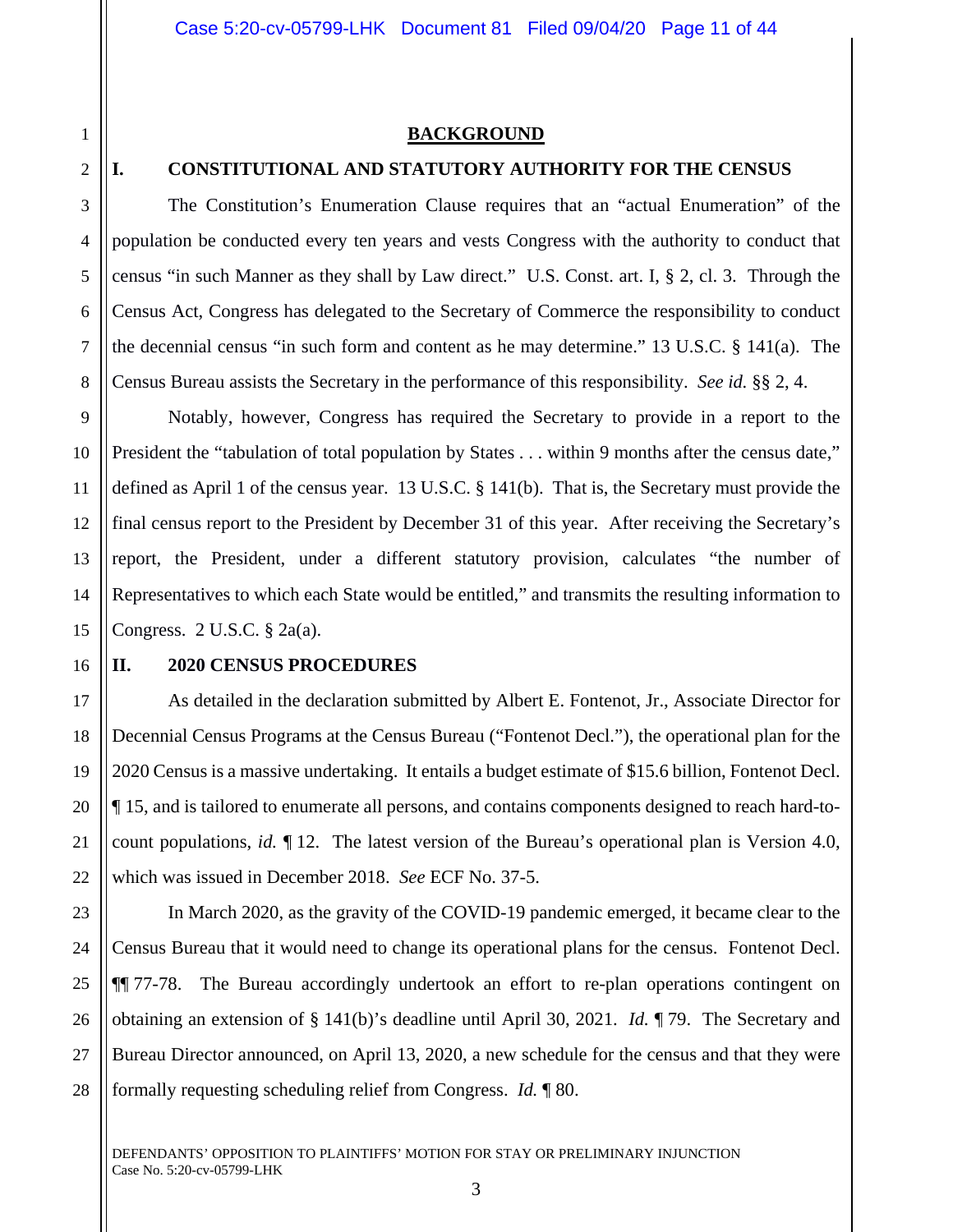Once it became apparent that Congress was not likely to grant an extension, the Census Bureau in late July began replanning census operations so that the end-of-year deadline could be met. *Id.* ¶ 81. The Secretary further directed the Bureau to present a plan for how it could accelerate operations to meet the deadline. *Id.* Senior managers in the Bureau worked to consider how it could effectively replan operations, formalized that plan, and presented that plan to the Secretary on August 3, 2020. *Id.* The Secretary approved the Bureau's proposal, and Director Dillingham announced the adjusted plan, referred to as the "Replan," later that afternoon. *Id.* Since that time the Bureau has been working to conduct the census under the Replan, mindful of its need to meet the statutory deadline. *Id.* ¶ 91. In designing the Replan, the Bureau "evaluated the risks and quality implications of each suggested time saving measure and selected those that [it] believed presented the best combination of changes to allow [it] to meet the statutory deadline without compromising quality to an undue degree." *Id.* 182. The Bureau "is confident that it can achieve a complete and accurate census and report apportionment counts by the statutory deadline following the Replan Schedule." *Id.* ¶ 91.

Since the onset of the COVID-19 pandemic, legislation has been introduced to modify the § 141(b) deadline for the 2020 Census. *See* H.R. 6800, 116th Cong. § 70201(a) (2020) (extending deadline for 2020 Census under § 141(b) from December 31, 2020 to April 30, 2021); H.R. 7974, 116th Cong., § 2 (2020) (same); H.R. 7034, 116th Cong., § 2 (2020) (same); S. 4048, 116th Cong., § 2 (2020) (same). None of those proposals has been enacted into law.

## **ARGUMENT**

## **I. PLAINTIFFS' CLAIMS ARE BARRED BY THE POLITICAL QUESTION DOCTRINE**

All of the harms Plaintiffs claim in this case rest on their view that the Bureau's efforts to comply with the statutory deadline in § 141 will lead to an incomplete or inaccurate census. *See,*  e.g., Compl.  $\P\P$  1, 4, 245, 264, 271;<sup>1</sup> Mot. for Stay & Prelim. Inj., 26-32, 35, ECF No. 36 ("Mot.")

÷

1

<sup>&</sup>lt;sup>1</sup> Although Plaintiffs have amended their Complaint by adding new parties since filing their preliminary-injunction motion, *see* ECF No. 61, Plaintiffs have stipulated that they "will not rely on the New Parties, including any allegations of harm or injury to the New Parties, in briefing or at the hearing on the [m]otion," ECF No. 60. Accordingly, for simplicity, Defendants rely on Plaintiffs' initial Complaint for purposes of this response and argument.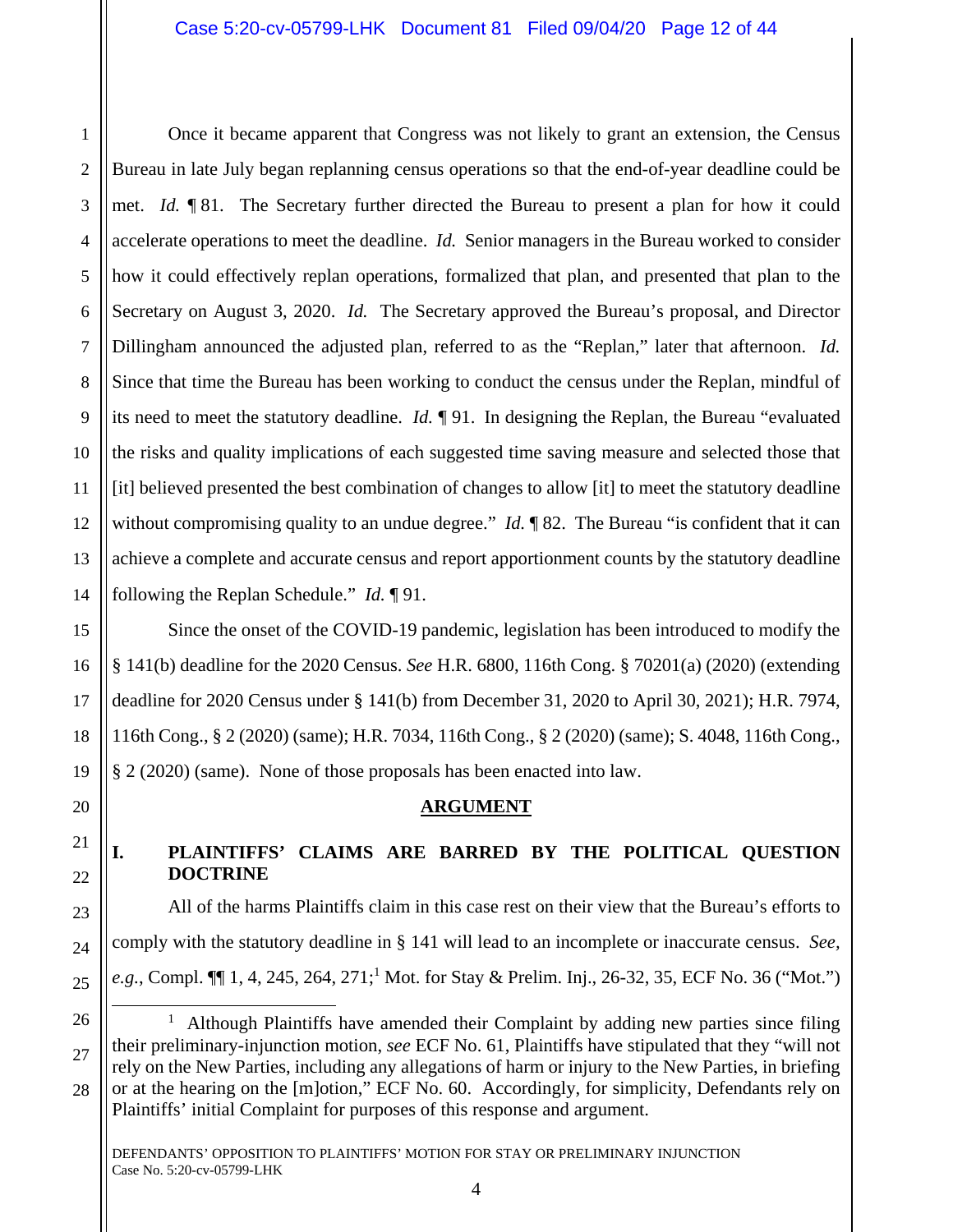2 26-32, 35 (arguing that the count will be inaccurate and asking for an injunction that would extend the census schedule). The Court need not—and indeed cannot—entertain the merits of this view. Determining what timeline will ensure sufficient accuracy for the census is an inherently political question committed to the other branches, and not appropriate for judicial review.

 "The political question doctrine excludes from judicial review those controversies which revolve around policy choices and value determinations constitutionally committed for resolution to the halls of Congress or the confines of the Executive Branch." *Japan Whaling Ass'n v. Am. Cetacean Soc'y*, 478 U.S. 221, 230 (1986). The doctrine is "primarily a function of the separation of powers," *Baker v. Carr*, 369 U.S. 186, 210 (1962), and "is designed to restrain the Judiciary from inappropriate interference in the business of the other branches of Government," *United States v. Munoz-Flores*, 495 U.S. 385, 394 (1990). The Supreme Court has identified several defining hallmarks of non-justiciable political questions. *Id.* Foremost among these are "[1] a textually demonstrable constitutional commitment of the issue to a coordinate political department; or [2] a lack of judicially discoverable and manageable standards for resolving" the dispute. *Vieth v. Jubelirer*, 541 U.S. 267, 277-78 (2004) (internal citation omitted); *see also Zivotofsky ex rel. Zivotofsky v. Clinton*, 566 U.S. 189, 195 (2012); *Rucho v. Common Cause*, 139 S. Ct. 2484 (2019) (finding partisan gerrymandering not justiciable for lack of discernible and administrable standards to apply). When it comes to evaluating the timing and design of census operations, these two factors are inseparable.

 As a textual matter, the Enumeration Clause grants Congress the authority to conduct the required "actual Enumeration" "in such Manner as they shall by Law direct." U.S. Const. art. I, § 2, cl. 3. This language is remarkable in its breadth. As the Supreme Court has recognized, it "vests Congress with virtually unlimited discretion in conducting the decennial 'actual Enumeration.'" *Wisconsin*, 517 U.S. at 19; *Dep't of Commerce v. New York*, 139 S. Ct. 2551, 2567 (2019) (Congress has "broad authority over the census, as informed by long and consistent historical practice"); *see also NAACP v. Bureau of the Census*, 399 F. Supp. 3d 406, 418 (D. Md. 2019) ("[T]he Founders clearly intended Congress to have paramount authority in both the design and execution of the census") *aff'd in part, rev'd on other grounds*, 945 F.3d 183 (4th Cir. 2019).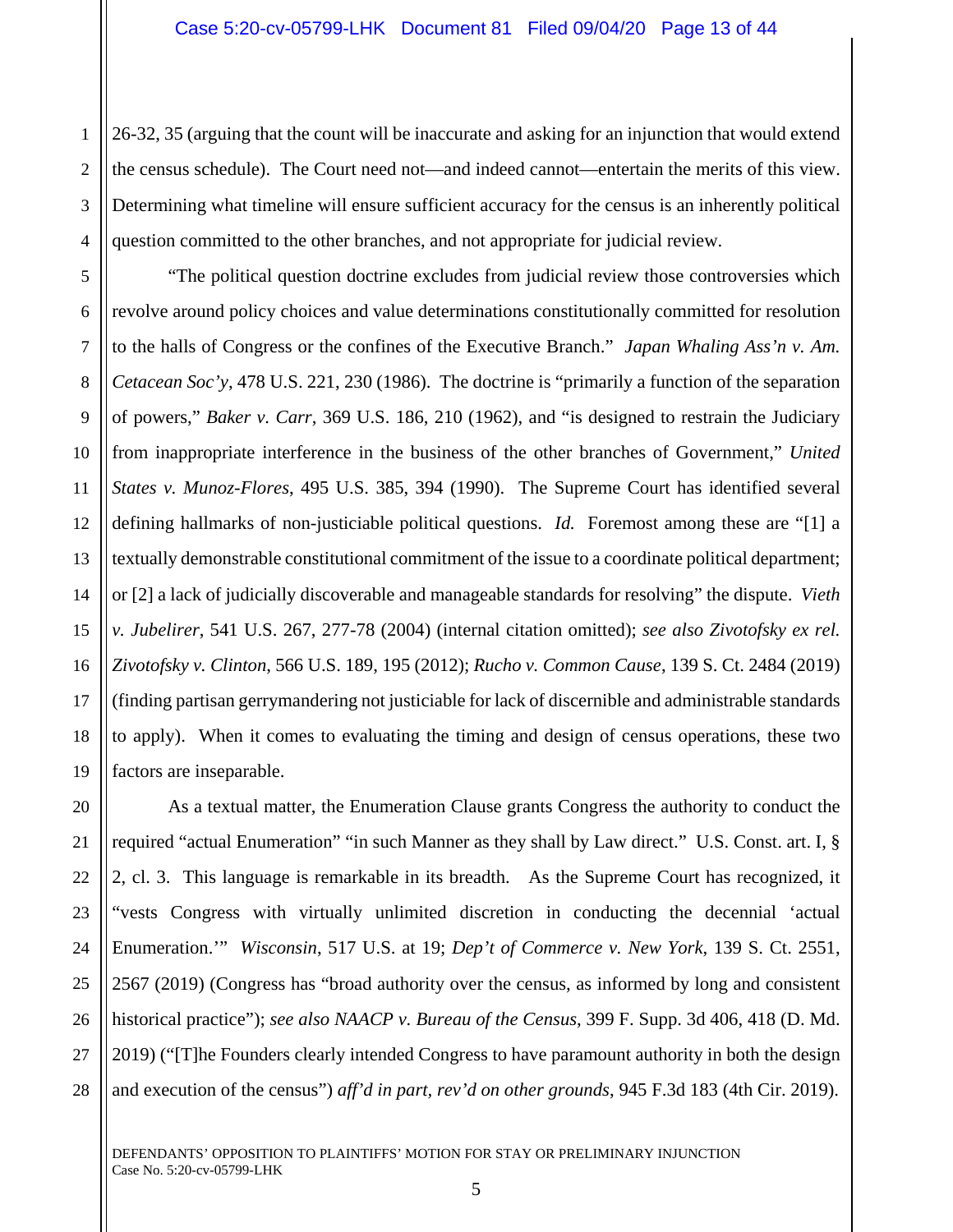1 2 3 4 5 6 7 8 9 10 11 12 13 14 15 Congress has historically exercised this authority in a variety of ways from the earliest days of our Republic. *See, e.g.*, Census Act of 1790, 1 Stat. 101 (1790) (directing that the census would commence on August 2, 1790 and end on May 2, 1791); An Act Supplementary to the Act Entitled "An Act Providing for the Taking of the Seventh and Subsequent Censuses," 9 Stat. 445 (1850). And while the Census Act now delegates many aspects of Congress's "broad authority over the census to the Secretary," *Wisconsin*, 517 U.S. at 5, 19, Congress continues to exercise ultimate control over the census by, among other things, setting the level of funding available and the date by which the Secretary must report the results, so that it can reapportion House seats and provide redistricting information to the States. *See, e.g.*, 13 U.S.C. § 141(b); 2 U.S.C. § 2a; *see also*  Consolidated Appropriations Act, 2019, Pub. L. No. 116-6, 133 Stat. 13 (appropriating \$3.5 billion to the Census Bureau for use through 2021). Congress's deliberations over whether to extend the § 141(b) deadline in light of the COVID-19 pandemic, confirm that Congress knows that the power to set a census deadline is its alone to wield. *See* H.R. 6800, § 70201(a) (extending deadline for 2020 Census under § 141(b) from December 31, 2020 to April 30, 2021); H.R. 7974, § 2 (same); H.R. 7034, § 2 (same); S. 4048, § 2 (same).<sup>2</sup>

 How is a Court to evaluate whether Congress's decisions about time or funding limits are appropriate? There is no evident standard. In prior cases involving the census, courts entertained challenges to discrete statistical methodologies or data-collection decisions made by the Secretary. *See, e.g.*, *New York*, 139 S. Ct. 2551 (evaluating re-instatement of citizenship question on census form); *Utah v. Evans*, 536 U.S. 452, 452 (2002) (holding that "hot-deck imputation"—a process which imputes characteristics of households based upon the characteristics of neighbors—does not violate the Enumeration Clause); *Dep't of Commerce v. U.S. House of Representatives*, 525 U.S. 316 (1999) (holding that statistical sampling violates the Census Act and declining to reach the

16

17

18

19

20

21

22

<sup>24</sup> 25 ÷  $2$  As the Chairwoman of the House Committee on Oversight and Reform stated in a letter just this week, "it is more urgent than ever that the Senate act." *See* Letter from Carolyn B. Maloney to Mitch McConnell et al. (Sept. 2, 2020), available at https://oversight.house.gov/sites/democrats.oversight.house.gov/files/documents/2020-09- 02.CBM%20to%20%20House%20and%20Senate%20Leadership%20re%20Census.pdf. That

letter conspicuously did not chide the Bureau, but rather spurred Congress to take action: "Congress has a solemn responsibility under the Constitution to help ensure an accurate and complete count, and there is bipartisan support in the Senate for extending these deadlines." *Id.*

<sup>28</sup>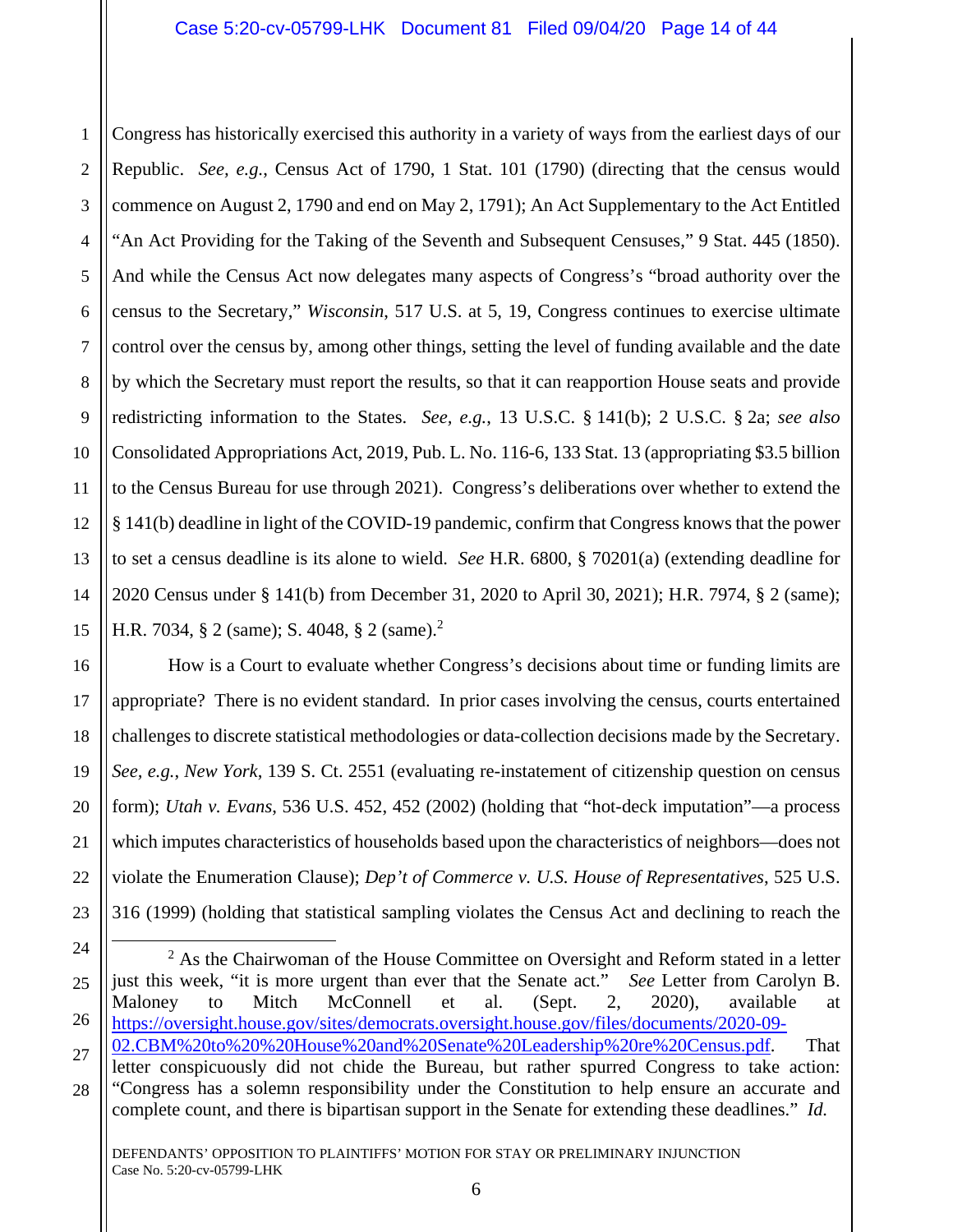#### Case 5:20-cv-05799-LHK Document 81 Filed 09/04/20 Page 15 of 44

1 2 3 4 5 6 7 8 9 10 Enumeration Clause claim); *Wisconsin v. City of New York*, 517 U.S. 1 (1996) (holding that Secretary did not violate Enumeration Clause by declining to correct a census undercount with data from a post-enumeration survey); *Franklin v. Massachusetts*, 505 U.S. 788 (1992) (confirming that allocating federal employees serving overseas to their home States did not violate Enumeration Clause). Each of those cases involved a discrete policy choice that could, at least, be compared against an alternative: *e.g.*, to omit a citizenship question, to decline the use of statistical sampling or adjustment, to allocate overseas personnel to their home states. And the legality of most of those policy choices could be resolved by looking to whether this or that statistical method constituted a person-by-person enumeration or an impermissible form of statistical estimate.3 *See, e.g.*, *House of Representatives*, 525 U.S. at 343-44; *Franklin*, 505 U.S. at 806. Not so here.

11 12 13 14 15 16 17 18 19 20 21 22 23 Like funding decisions, a reporting deadline necessarily limits the possible range of the Bureau's operations—and requires the Bureau to perform careful and complex balancing of numerous considerations such as cost, testing, training, effectiveness, timing, informational need, and accuracy. These tradeoffs are quintessentially "policy choices and value determinations constitutionally committed for resolution to the halls of Congress [and] the confines of the Executive Branch." *Japan Whaling*, 478 U.S. at 230. A litigant could *always* posit, as Plaintiffs do here, that some alleged deficiency can be cured with more time, staff, money, or by a better design. Positing that, however, does not provide any vehicle by which a court (as opposed to Congress) can evaluate the myriad policy choices and tradeoffs that Congress has made to establish a deadline and the Bureau has made in designing a census to meet that deadline. Nor does it illuminate any constitutional floor or standard which a Court could deem to be violated. *Cf. Tucker v. U.S. Dep't of Commerce*, 958 F.2d 1411, 1418 (7th Cir. 1992) (Plaintiffs seeking statistical adjustment "are asking [courts] to take sides in a dispute among statisticians, demographers, and

÷

<sup>24</sup> 25 26 27 28 <sup>3</sup> Similarly, the Supreme Court has routinely decided cases involving congressional districting by States on the theory that the Constitution requires "equal representation for equal numbers of people." *See Wesberry v. Sanders*, 376 U.S. 1, 18 (1964). And, based on those precedents, the Court has similarly decided that challenges to the way in which Congress allocates congressional seats are justiciable. *U.S. Dep't of Commerce v. Montana*, 503 U.S. 442, 459 (1992). But the nature of those controversies provided an easily administrable standard for courts to apply: the number of people in each congressional district. No such standard is available here.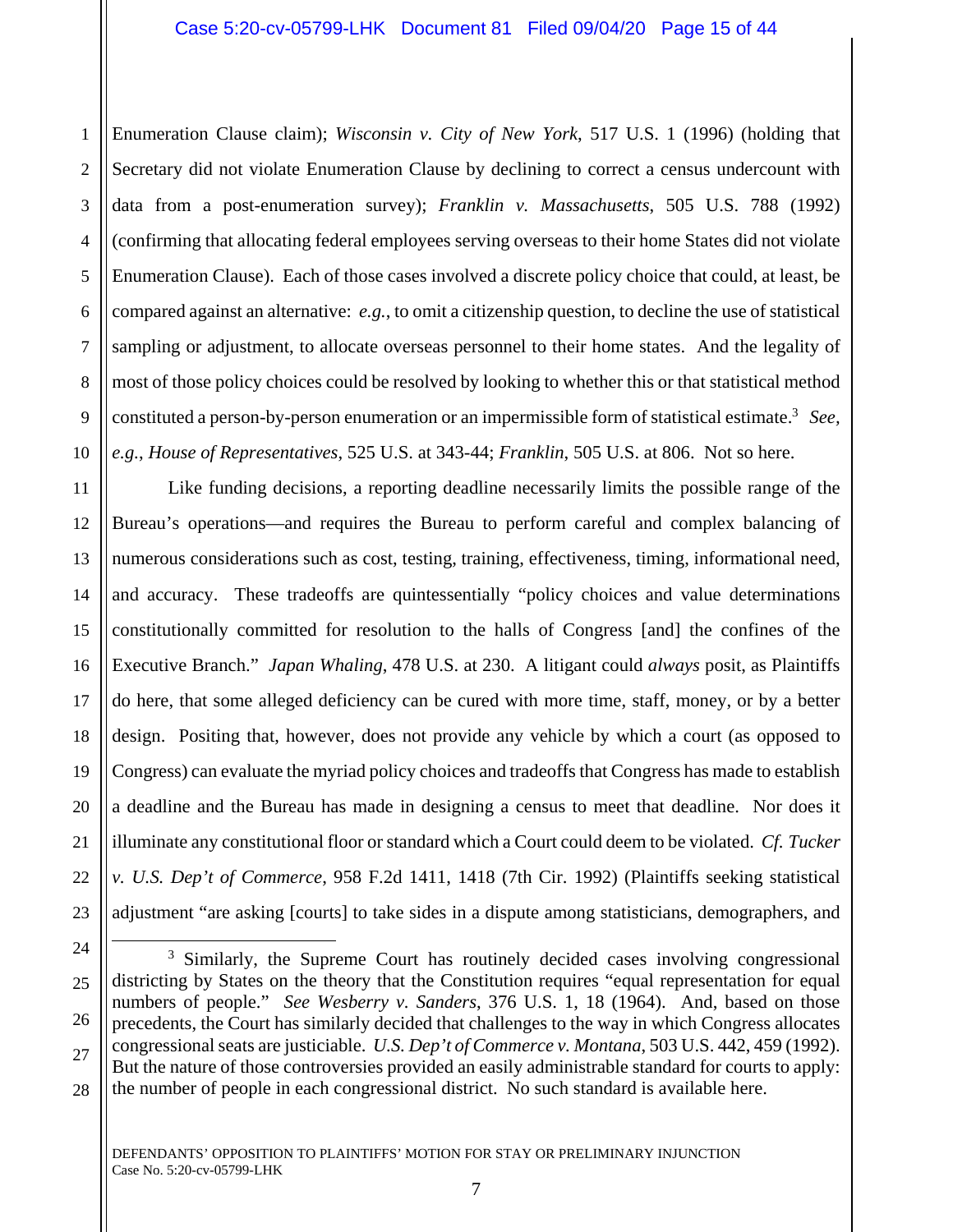1 2 3 census officials concerning the desirability of making a statistical adjustment to the census headcount"). As a result, there is no rule or standard that a Court could apply to determine when census operations are too limited or too curtailed. Indeed, "you might as well turn [this case] over to a panel of statisticians and political scientists and let them make the decision, for all that a court could do to add to its rationality or fairness." *Id.* at 1417-18.

 Plaintiffs suggest that, pursuant to the Enumeration Clause, decisions about the census can be assessed to determine whether they further count accuracy. Mot. 25, 28. But the Supreme Court has recently rejected the idea that the Enumeration Clause commands accuracy, *New York*, 139 S. Ct. at 2565-66, and the argument is likewise nonsensical here.<sup>4</sup> Because no census is ever complete or perfect—and every census can, presumably, be made better with more time or resources—the setting of *any* deadline can be said to be inimical to Plaintiffs' purported standard, and thus improper. *See, e.g.*, *Wisconsin*, 517 U.S. at 6; *see also Karcher v. Daggett*, 462 U.S. 725, 732 (1983). Yet, as we noted above, Congress has long set deadlines by which a census should be completed, and Defendants are unaware of any case finding those deadlines improper. The Court should "decline [Plaintiffs'] invitation to measure the constitutionality" of a census plan "by a standard that would seem to render every census since 1790 unconstitutional." *New York*, 139 S. Ct. at 2567; *see also NLRB v. Noel Canning*, 573 U.S. 513, 525 (2014) (noting that the Supreme Court has long adhered to James Madison's view that "a regular course of practice" may "liquidate & settle the meaning" of constitutional provisions).

Given the explicit textual commitment of the means of conducting the census to Congress and the lack of any discernible standards, this Court should not wade into the territory of evaluating the propriety of the Replan or the census deadline. Congress itself is considering the issue, but has so far declined to grant relief. *See* H.R. 6800, § 70201(a); H.R. 7974, § 2 (same); H.R. 7034, § 2 (same); S. 4048, § 2. Plaintiffs may well believe that completing the census before the end of the

÷

<sup>4</sup> The "reasonable relationship" test applied in *Wisconsin*, on which Plaintiffs rely, speaks only to the requirement that the census be performed via an actual person-by-person headcount, rather than by statistical sampling techniques. 517 U.S. at 20. Whether a method used by the Bureau constitutes a headcount is a justiciable question, with a readily-administrable standard but that is not the question in this case where no one disputes that the Bureau is, in fact, conducting a headcount. The language in *Wisconsin* identifies no other administrable standard.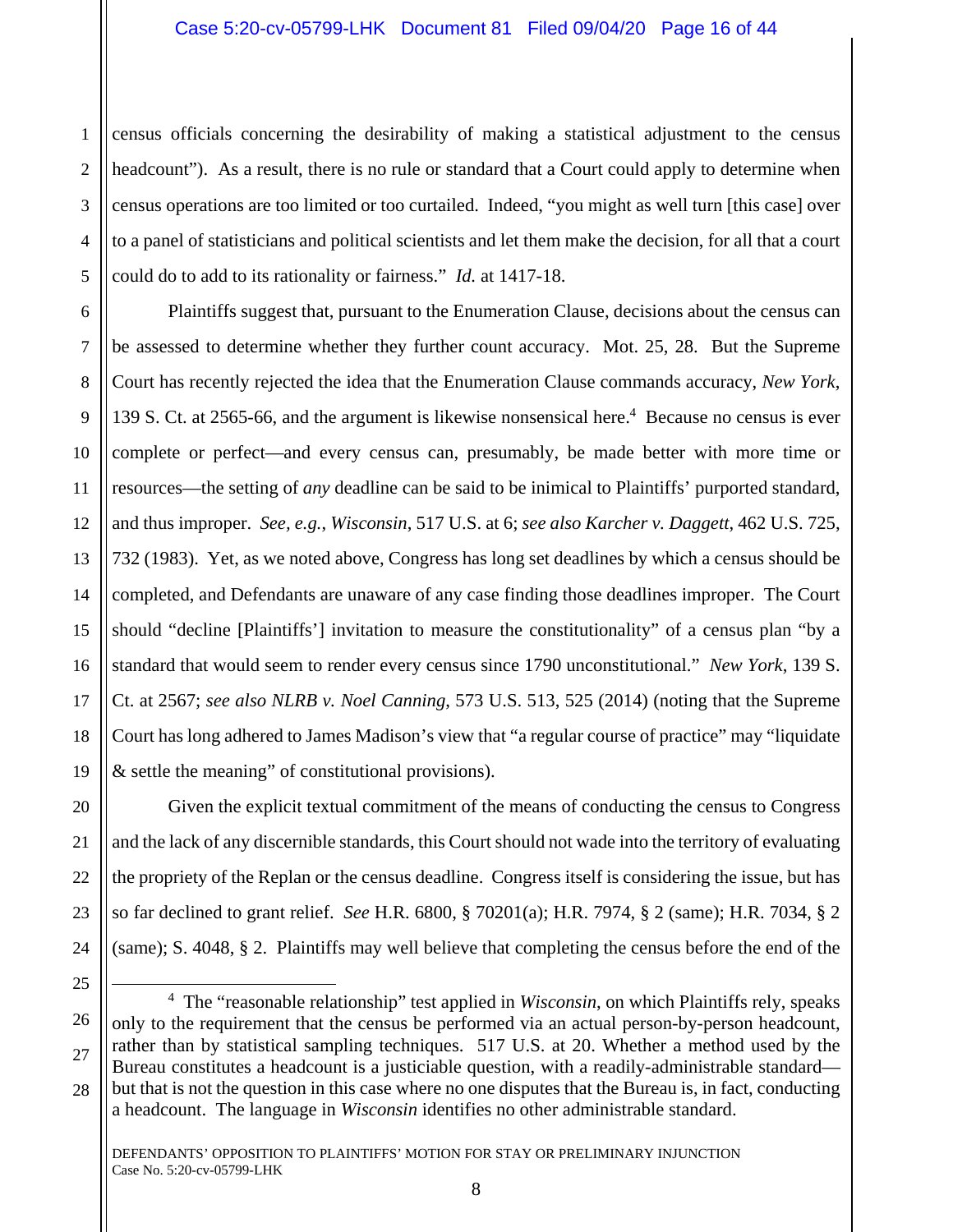1 2 3 4 5 year will prove difficult; and they may further believe that § 141, which in its current form has governed the last four censuses, needs to change. But this is a request Plaintiffs should take to Congress. That Congress has declined to alter the deadline is not a basis to enlist the aid of an Article III court ill-equipped to resolve these policy disagreements. Plaintiffs' claims present issues barred by the political question doctrine, and their Motion should therefore be denied.

## 6 7

8

9

10

11

12

13

14

15

16

17

18

19

20

21

22

23

24

25

26

27

28

## **II. PLAINTIFFS LACK STANDING**

 Even if disputes about the timing of census operations were theoretically justiciable, Plaintiffs would still not be entitled to any remedy here, because they have failed to establish standing. The "irreducible constitutional minimum" of standing under Article III has three elements: (1) a concrete and particularized injury-in-fact, either actual or imminent; (2) a causal connection between the injury and defendants' challenged conduct, such that the injury is "fairly trace[able] to the challenged action of the defendant"; and (3) a likelihood that the injury suffered will be redressed by a favorable decision. *Lujan v. Defs. of Wildlife*, 504 U.S. 555, 560-61 (1992). Plaintiffs bear the burden of establishing each of these elements, *id.*, and the Court "may review evidence beyond the complaint" to determine whether Plaintiffs have carried that burden. *Safe Air for Everyone v. Meyer*, 373 F.3d 1035, 1039 (9th Cir. 2004). The standing inquiry is "'especially rigorous when reaching the merits of the dispute would force [the court] to decide whether an action taken by one of the other two branches of the Federal Government was unconstitutional.'" *Clapper v. Amnesty Int'l USA*, 568 U.S. 398, 408 (2013) (quoting *Raines v. Byrd*, 521 U.S. 811, 819-20 (1997)). Yet Plaintiffs here fail to meet any of the required elements.

## **A. Plaintiffs' Alleged Injuries are Not Redressable by a Court Order**

 Plaintiffs must establish redressability by demonstrating "that some personal benefit will result from a remedy *that the court is prepared to give*." 13A Charles Alan Wright et al., *Federal Practice & Procedure* § 3531.6 (3d ed. Apr. 2018 update) (emphasis added). That is, a plaintiff must show that "the court has the power to right or to prevent the claimed injury." *Gonzalez v. Gorsuch*, 688 F.2d 1263, 1267 (9th Cir. 1982) (Kennedy, J.). Where a plaintiff requests prospective relief in the form of an injunction, the plaintiff must show that "prospective relief will remove the harm" and the plaintiff "personally would benefit in a tangible way from the court's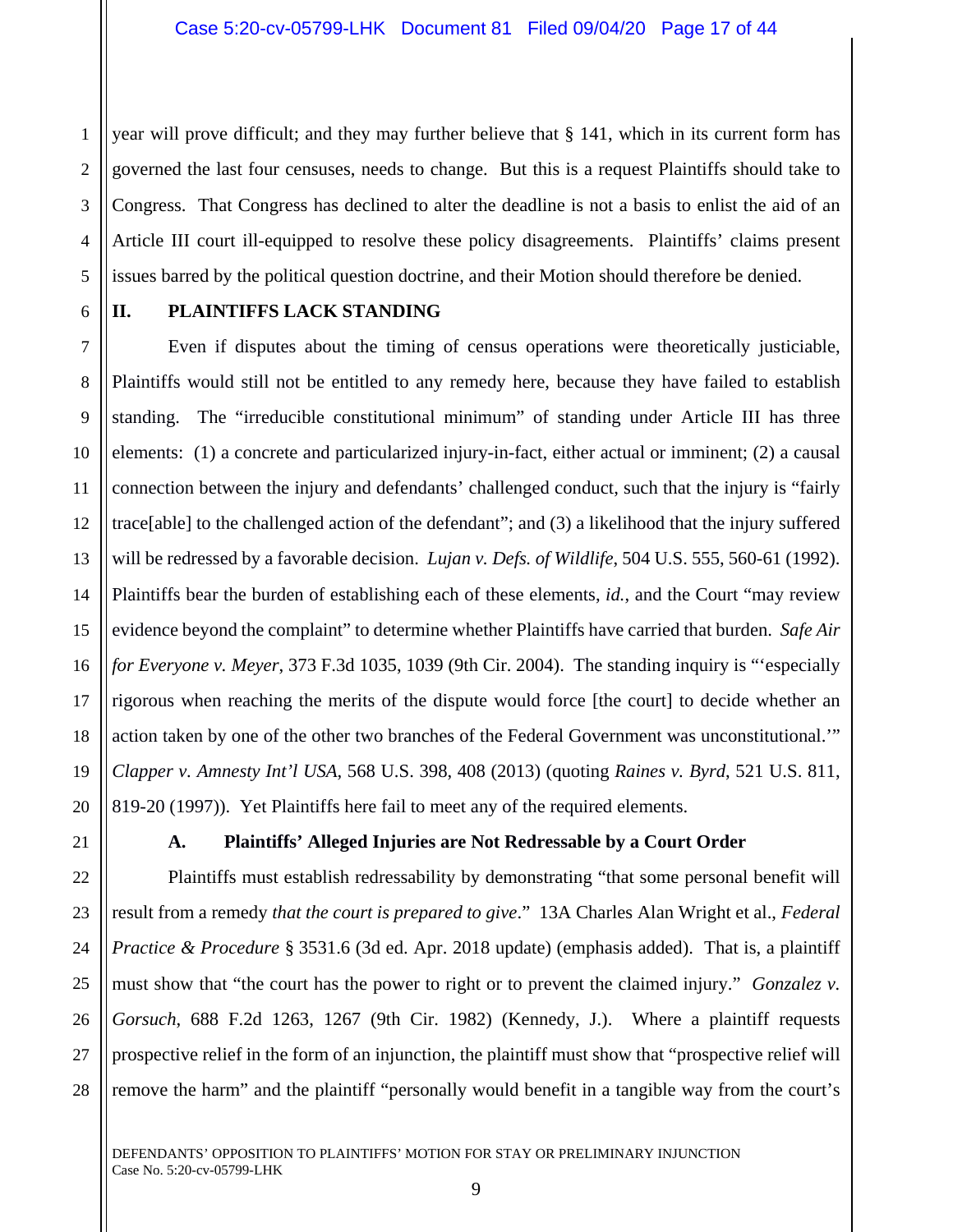1 2 3 4 5 intervention." *Warth v. Seldin,* 422 U.S. 490, 505, 508 (1975). If the court cannot order relief that would remedy the plaintiff's alleged injury, redressability—and thus Article III standing—are lacking. *See McConnell v. FEC*, 540 U.S. 93, 229 (2003) (no redressability because court "has no power to adjudicate a challenge to the [allegedly unconstitutional] FECA limits in this litigation"), *overruled on other grounds by Citizens United v. FEC*, 558 U.S. 310 (2010).

Plaintiffs here have not mounted a challenge to § 141, the statutory deadline Congress has established. *See generally* Compl. ¶¶ 330-60; Mot. 2-3, 35. And wisely so. The "virtually unlimited discretion" that the Constitution vests in Congress to "conduct[] the decennial" census, *Wisconsin*, 517 U.S. at 19, includes the power to set a deadline for completion of the census. Indeed, setting such a deadline is part and parcel of establishing the "Manner" of conducting the census, which the Constitution grants Congress the power to "direct." U.S. Const. art. I, § 2, cl. 3.

12 13 14 15 16 18 19 20 21 22 23 24 25 26 27 It is beyond cavil that, "when Congress by organic statute sets a specific deadline for agency action, neither the agency nor any court has discretion. The agency must act by the deadline." *Forest Guardians v. Babbitt*, 174 F.3d 1178, 1190 (10th Cir. 1999). Ignoring the statutory deadline, or granting relief that compels the Bureau to miss it, "would be an affront to our tradition of legislative supremacy and constitutionally separated powers." *Id.*; *see also Biodiversity Legal Found. v. Badgley*, 309 F.3d 1166, 1177 n.11 (9th Cir. 2002). *Carey v. Klutznick*, 637 F.2d 834, 837-38 (2d Cir. 1980)—a case Plaintiffs proffer for the proposition that the statutory deadline is somehow optional—shows as much. *See* Mot. 23, 34. In *Carey*, the Second Circuit affirmed a district court order—later made permanent—that required the Census Bureau to take actions "to compensate for [a] disproportionate undercount" and declared § 141(b)'s December 31 deadline "directory and not mandatory." 508 F. Supp. 420, 433 (S.D.N.Y. 1980). Within days, the Supreme Court reinstated the statutory deadline. It stayed that part of the district court order that precluded the Bureau "from certifying to the President the population totals for New York and the state-by-state census tabulations, on December 31, 1980, as mandated by 13 U.S.C. § 141(b)." *Klutznick v. Carey*, 449 U.S. 1068, 1068 (1980). Following the stay order, moreover, the district court's judgment was reversed on appeal. *Carey v. Klutznick*, 653 F.2d 732,

28

6

7

8

9

10

11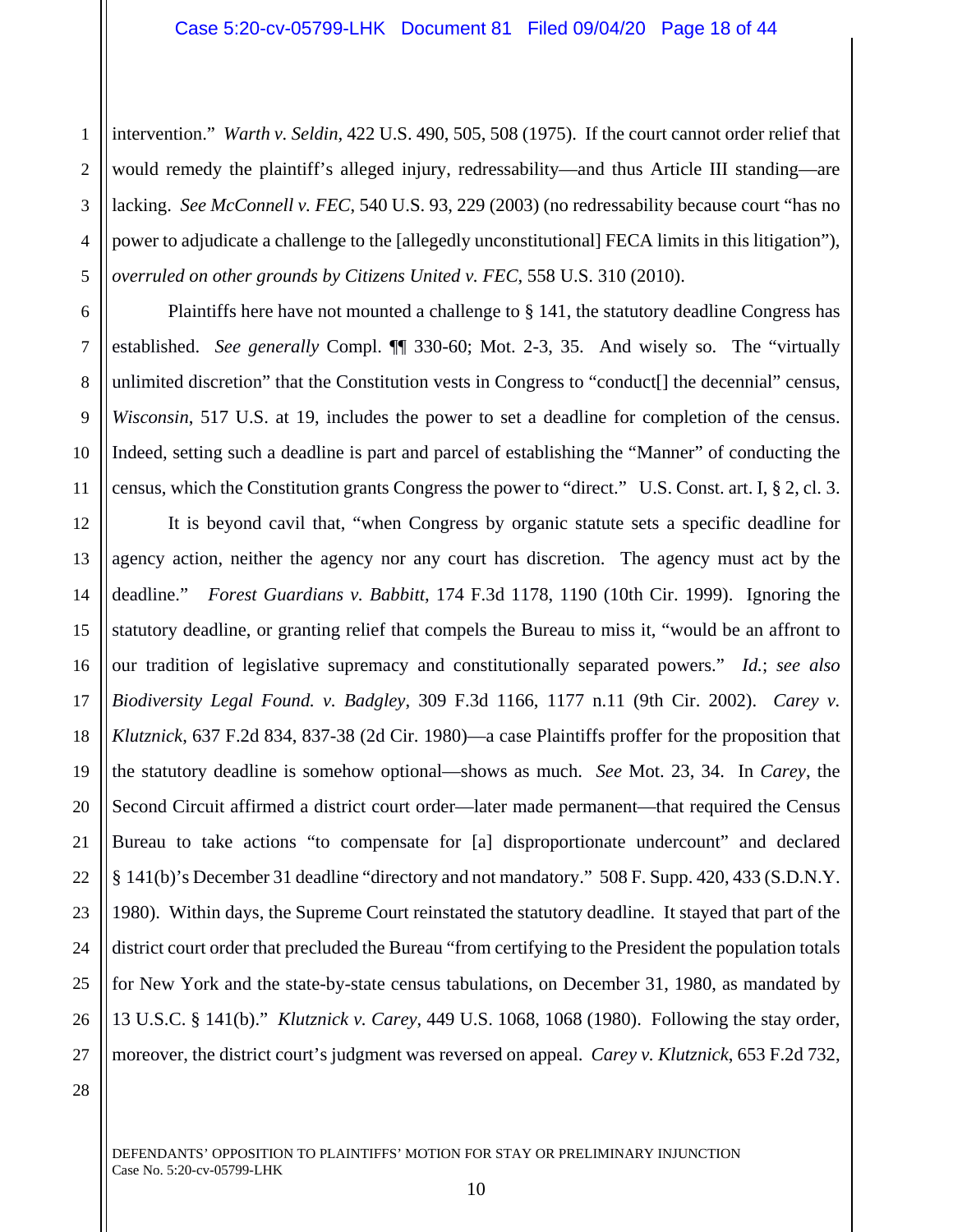1 2 736 (2d Cir. 1981). *Carey* thus illustrates that § 141(b)'s December 31 mandate is absolute, and cannot be overridden by a judicial remedy.

3 4 5 6 7 8 9 10 11 12 13 14 15 16 But given this statutory deadline, it is unclear how Plaintiffs' broad (albeit speculative) programmatic challenge to ongoing census operations could ever be redressable. For all their criticism of the Bureau's current plan, Plaintiffs have no alternative proposal—none—for how the Bureau is to complete a better census by the statutory deadline. In fact, they seem to categorically reject the idea. *See, e.g.*, Mot. 22. That alone should be dispositive. *Nat'l Law Ctr. on Homelessness & Poverty v. Kantor*, 91 F.3d 178, 183 (D.C. Cir. 1996) (alleged enumeration injury not redressable where plaintiffs "do not even ask that [] alternative methodologies . . . be employed in a recount" and the court has no basis to find "that a commission of as-yet unnamed persons, using as-yet unidentified methodologies, will devise a better [] count that will redound to appellants' benefit"). Even were the Court to grant the requested relief and set aside the Replan, the statutory deadline would still exist, and the Bureau would need to meet it. Plaintiffs' injuries would thus persist, unremedied by the Court—indeed, they would be made worse because, if enjoined, the Bureau could not use what time remains to conduct the census in the manner it has deemed most accurate and efficient.

## **B. Plaintiffs' Alleged Injuries are Not Traceable to Defendants' Actions**

For similar reasons, Plaintiffs fail to establish the requisite "causal connection between" their alleged injury and the Replan they challenge. *Defs. of Wildlife*, 504 U.S. at 560. To establish such a connection, Plaintiffs must show more than that their populations may be undercounted under the plan the Bureau has developed. They must establish that their populations will be "improperly undercounted by [a particular] methodology *as compared to a feasible, alternative methodology*," *Kantor*, 91 F.3d at 183 (emphasis in original)—and further, that the difference between the two methodologies is sufficiently large to produce some kind of harm, *id.* at 185-86. *See also Franklin*, 505 U.S. at 802 (plurality) (challengers to the allocation of overseas employees among states had "neither alleged nor shown . . . that [they] would have had an additional Representative if the allocation had been done using some other source of 'more accurate' data"

17

18

19

20

21

22

23

24

25

26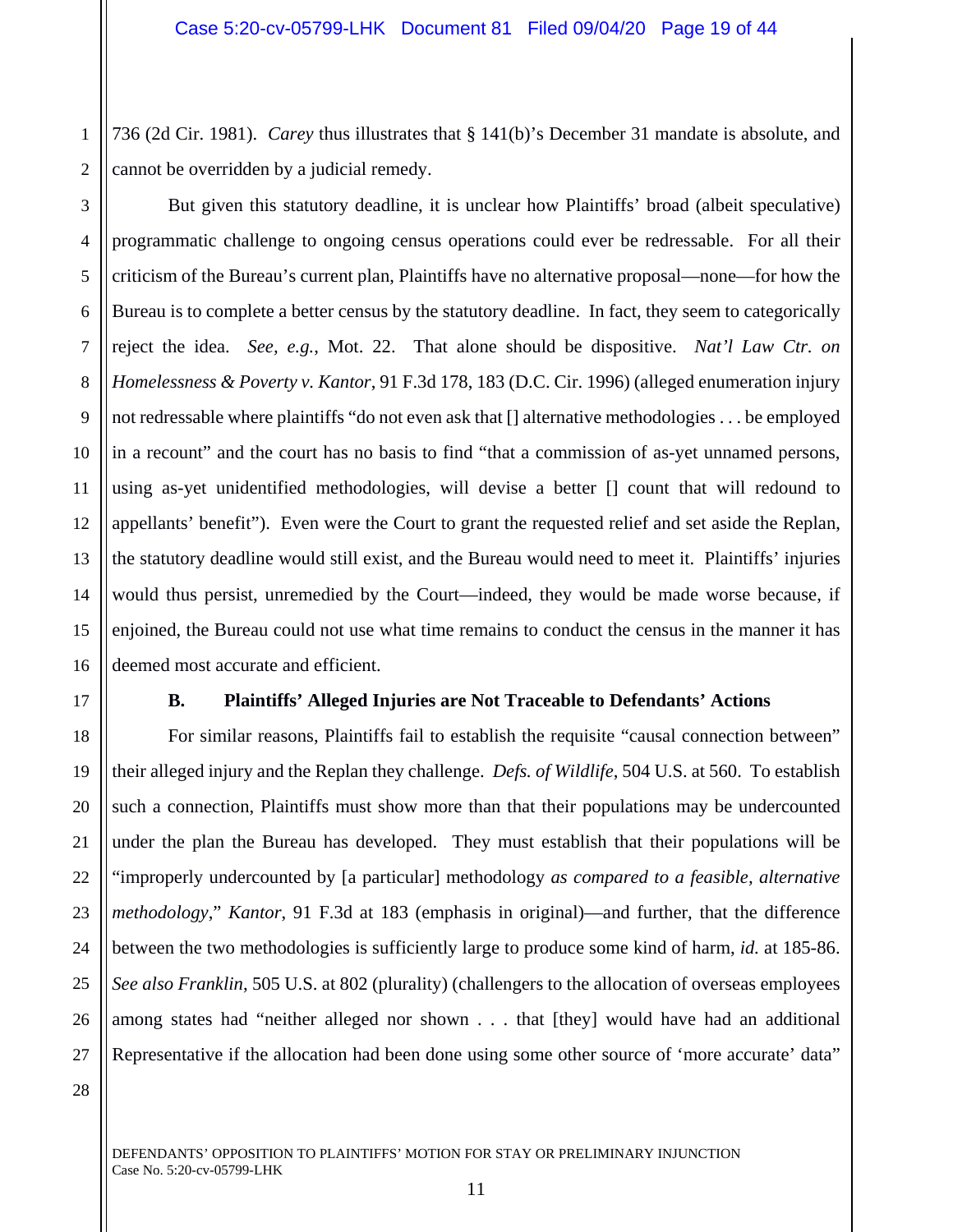1 2 and accordingly did not have standing "to challenge the accuracy of the data used in making that allocation"). Plaintiffs have not done so.

As noted above, Plaintiffs complain that the current census plan will result in an undercount of people in their communities, but they have identified *no* other feasible method by which the Bureau could meet the end-of-year deadline—much less one that can produce a supposedly moreaccurate result. Absent such an alternative, Plaintiffs cannot meaningfully contend that any alleged undercount of their communities is, in fact, caused by the Bureau's plan, rather than by an independent factor, such as the COVID-19 pandemic, the statutory deadline, or both.

In fact, all of Plaintiffs' efforts to extol an alternative plan that *disregards* the statutory deadline only emphasize that their alleged injuries derive, first and foremost, from *Congress's*  decision not to extend the census deadline, rather than from the Bureau's adoption of the Replan. That is fatal to their standing. *See Simon v. E. Ky. Welfare Rights Org*., 426 U.S. 26, 41-42 (1976) (Federal courts have jurisdiction only if the plaintiff's injury "fairly can be traced to the challenged [conduct] of the defendant, and [does] not … result[] from the independent action of some third party not before the court."). Since congressional inaction is the source of their injuries, Plaintiffs should petition Congress, not this Court. Plaintiffs cannot seek redress against the Bureau for choosing to follow the law.

3

4

5

6

7

8

9

10

11

12

13

14

15

16

17

18

19

20

21

22

23

24

25

26

27

28

## **C. Plaintiffs' Injuries are too Speculative to Confer Standing**

Separate from redressability and causation, Article III also requires that Plaintiffs establish "injury in fact" by showing that they "ha[ve] sustained or [are] immediately in danger of sustaining a direct injury" as a result of the challenged action. *Spokeo, Inc. v. Robins*, 136 S. Ct. 1540, 1552 (2016). The injury must be "concrete and particularized," *Defs. of Wildlife*, 504 U.S. at 560, and not "merely 'conjectural' or 'hypothetical' or otherwise speculative." *Summers v. Earth Island Inst.*, 555 U.S. 488, 505 (2009). An alleged future injury must be "*certainly impending*" and cannot rely on a "highly attenuated chain of possibilities"; '"[a]llegations of *possible* future injury' are not sufficient." *Clapper v. Amnesty Int'l USA*, 568 U.S. 398, 409, 410 (2013) (quoting *Whitmore v. Arkansas*, 495 U.S. 149, 158 (1990)). Yet Plaintiffs' alleged injuries rest on exactly that kind of speculative chain.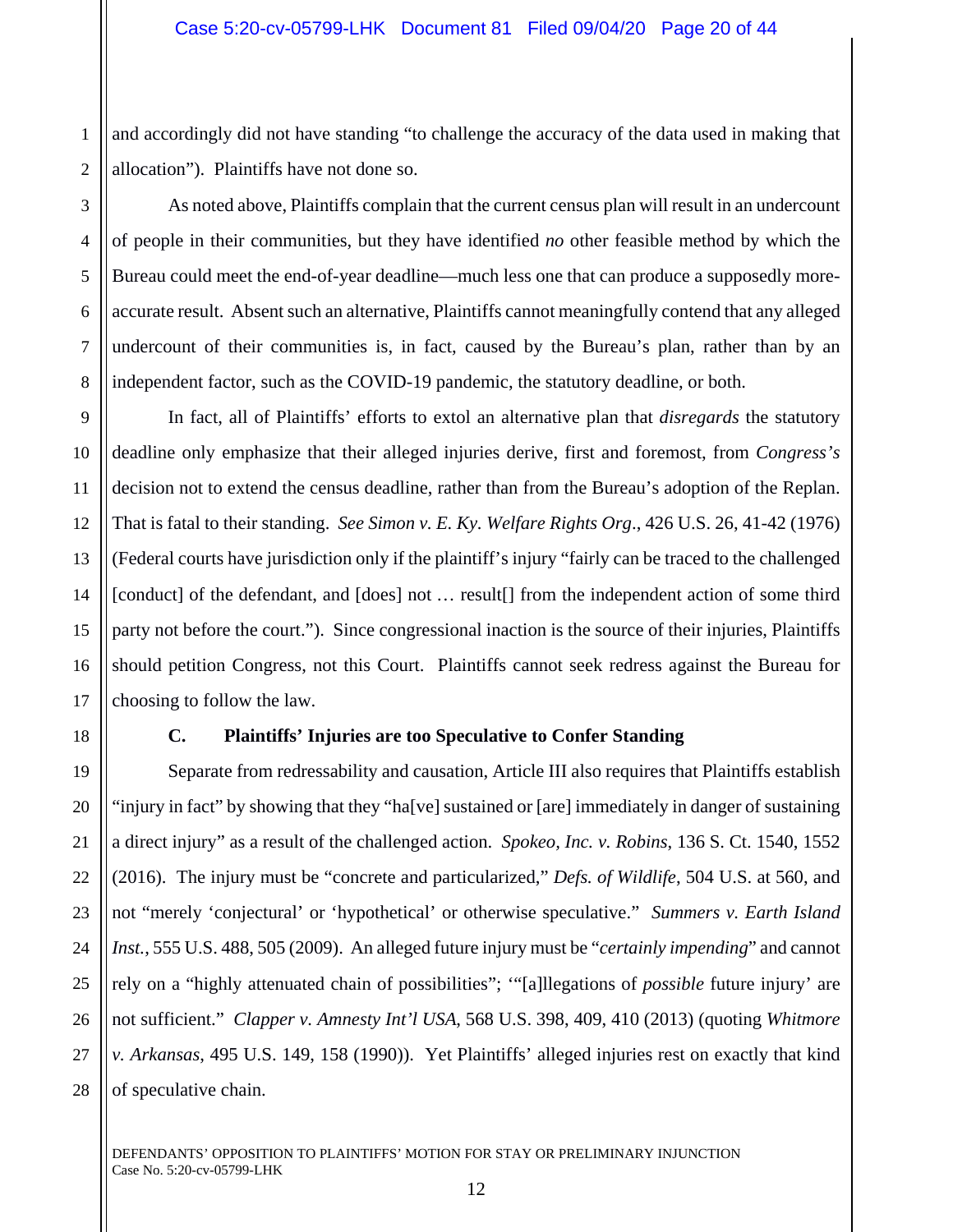#### Case 5:20-cv-05799-LHK Document 81 Filed 09/04/20 Page 21 of 44

As detailed in the Fontenot Declaration, the Replan was designed to provide "the best combination of" procedures to allow the Bureau "to meet the statutory deadline without compromising quality to an undue degree." Fontenot Decl. ¶¶ 82, 86-91. Among other things, the plan "intends to improve the speed of the [non response follow up] operations without sacrificing completeness." *Id.* ¶ 86. The Bureau "is confident that it can achieve a complete and accurate census and report apportionment counts by the statutory deadline following the" Replan. *Id.* ¶ 91. Plaintiffs appear to disagree with that assessment. But neither they nor their declarants have the same insight into the details and implementation of the Bureau's Replan that Mr. Fontenot and his colleagues in the Census Bureau do as a result of their development and execution of that Replan. The Bureau is in best position to speak to the likely effects of its operational choices, and generalized assertions to the contrary by Plaintiffs' declarants must be discounted accordingly.

25 26 27 28 But even crediting Plaintiffs' allegations, establishing the likelihood of an undercount would only be the beginning. The number of congressional seats for each geographical area is affected not only by that area's *own* total population, but also by the population of *every other* area in the country. *See* 2 U.S.C. § 2a(a); https://www.census.gov/population/apportionment/about/ computing.html; *U.S. Dep't of Commerce v. Montana*, 503 U.S. 442, 461 (1992). Likewise, the allocation of federal funds is not directly proportional to population; instead, it is a function of multiple factors, often including the populations of *other* states. *See, e.g.*, 49 U.S.C. § 5305(d)(1) (certain transportation funding). An undercount may thus be immaterial if it is replicated elsewhere, or does not exceed a certain threshold. *See, e.g.*, *Kantor*, 91 F.3d at 183. Accordingly, to have standing, Plaintiffs must actually demonstrate that any alleged undercount will be so severe and disproportionate that it will cause them to lose legislative seats or funding. *Id.* at 185 (no standing because court could not determine "what effect any methodology for counting the homeless would have on the federal funding of any particular appellant," since "if a more accurate count would have enlarged some communities' shares, it likely would have reduced the shares of other communities"); *Ridge v. Verity*, 715 F. Supp. 1308, 1318 (W.D. Pa. 1989) (no standing because "none of the plaintiffs in this case can show which states would gain and which would lose representation in Congress"); *Fed'n for Am. Immigration Reform v. Klutznick*, 486 F. Supp.

1

2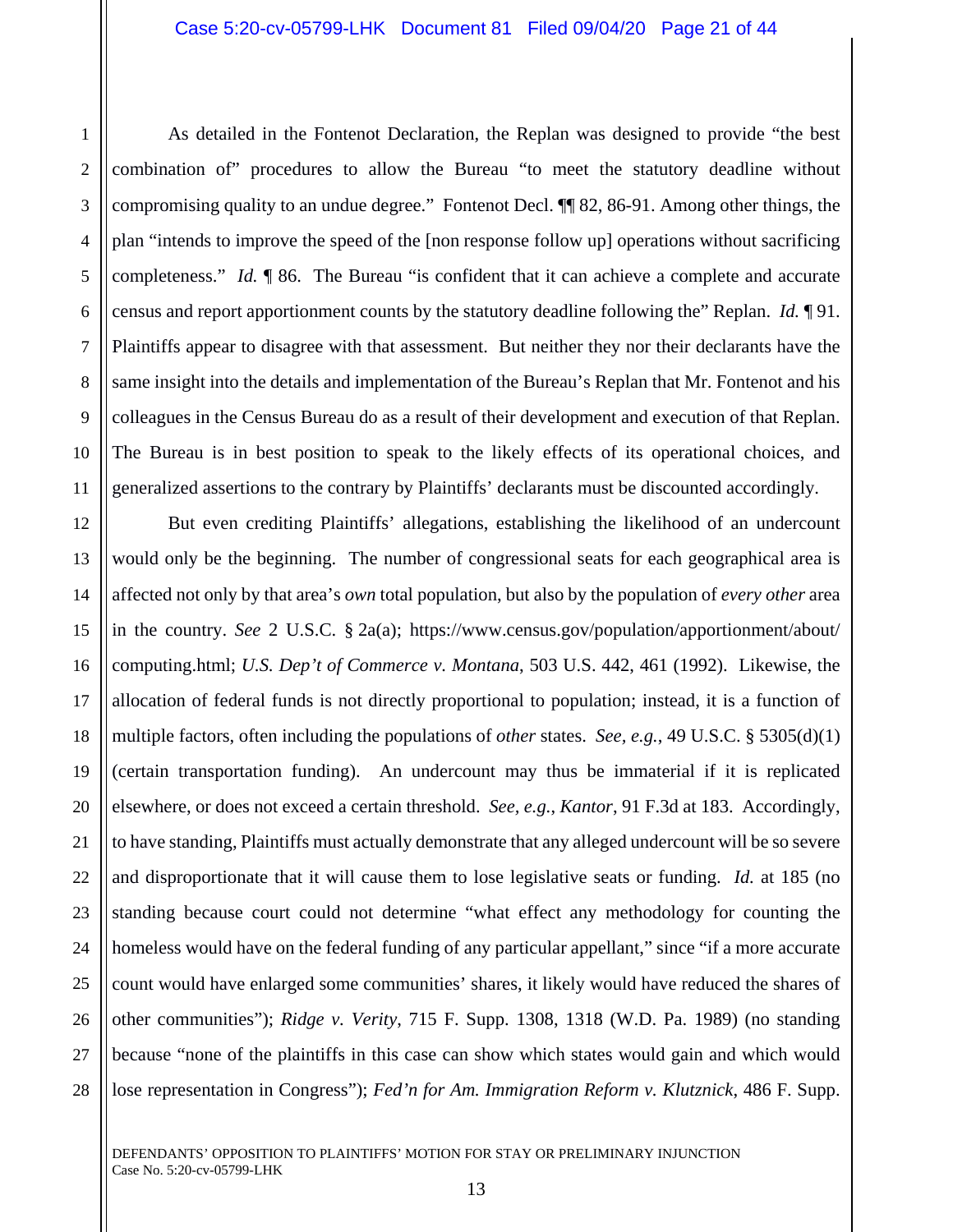1 2 3 4 5 6 7 564, 570 (D.D.C. 1980) (no standing because "none of the plaintiffs are able to allege that the weight of his or her vote in the next decade will be affected" since plaintiffs "can do no more than speculate as to which states might gain and which might lose representation," which depends on "the interplay of all the other population factors which affect apportionment"); *see also Sharrow v. Brown*, 447 F.2d 94, 97 (2d Cir. 1971) (no standing to challenge apportionment method because plaintiff "would have to show, at least approximately, the apportionment his interpretation . . . would yield, not only for New York but *for every other State as well*" (emphasis added)).

8 9 10 11 12 13 14 15 16 17 18 19 20 21 22 23 24 25 26 27 Plaintiffs have made no such showing. To the contrary, they contend that the Replan will lead to "lower-quality data across the board," Mot. 27, implying that all jurisdictions, not just theirs, may be equally affected. And indeed, while Plaintiffs complain of potential undercount in Los Angeles and other cities with allegedly low rates of self-response, Mot. 26-27, Compl.  $\P$  23-40, their own expert notes that self-response rates are *also* "disproportionately lower . . . in some rural areas." Decl. of John Thompson ¶ 20, ECF No. 36-2 ("Thompson Decl."); *see also* Decl. of D. Sunshine Hillygus ¶ 17, ECF No. 36-3 (noting that "[t]he majority of states, counties, cities, districts, tracts, and tribal lands [currently] have lower self-response rates . . . compared to 2010"). In fact, Plaintiffs' expert notes that (1) those rural areas have a response rate under 35 percent, Thompson Decl. ¶ 20, which is *substantially* lower than the 49.6 to 61 percent range that Plaintiffs identify in their constituent communities, Compl. ¶¶ 295-97, and (2) this exceedingly low response rate is "likely" to result in "increased undercounts" for these rural areas, Thompson Decl.  $\llbracket 20$ . Yet Plaintiffs completely fail to consider how any potential undercount in such rural communities, or any other communities beyond theirs, could affect Plaintiffs' share of funding or apportionment of legislative seats. *See* Mot. 29-31 (contending that Plaintiffs' communities may be undercounted, but offering no evidence regarding how any such undercount may relate to counts in other jurisdictions). As a result, the Court would have to guess whether and how those undercounts could affect Plaintiffs. Such guesswork does not support jurisdiction, much less an injunction. *See Clapper*, 568 U.S. at 414 n.5 (no Article III standing exists if a plaintiff's theory of injury rests on an "attenuated chain of inferences necessary to find harm").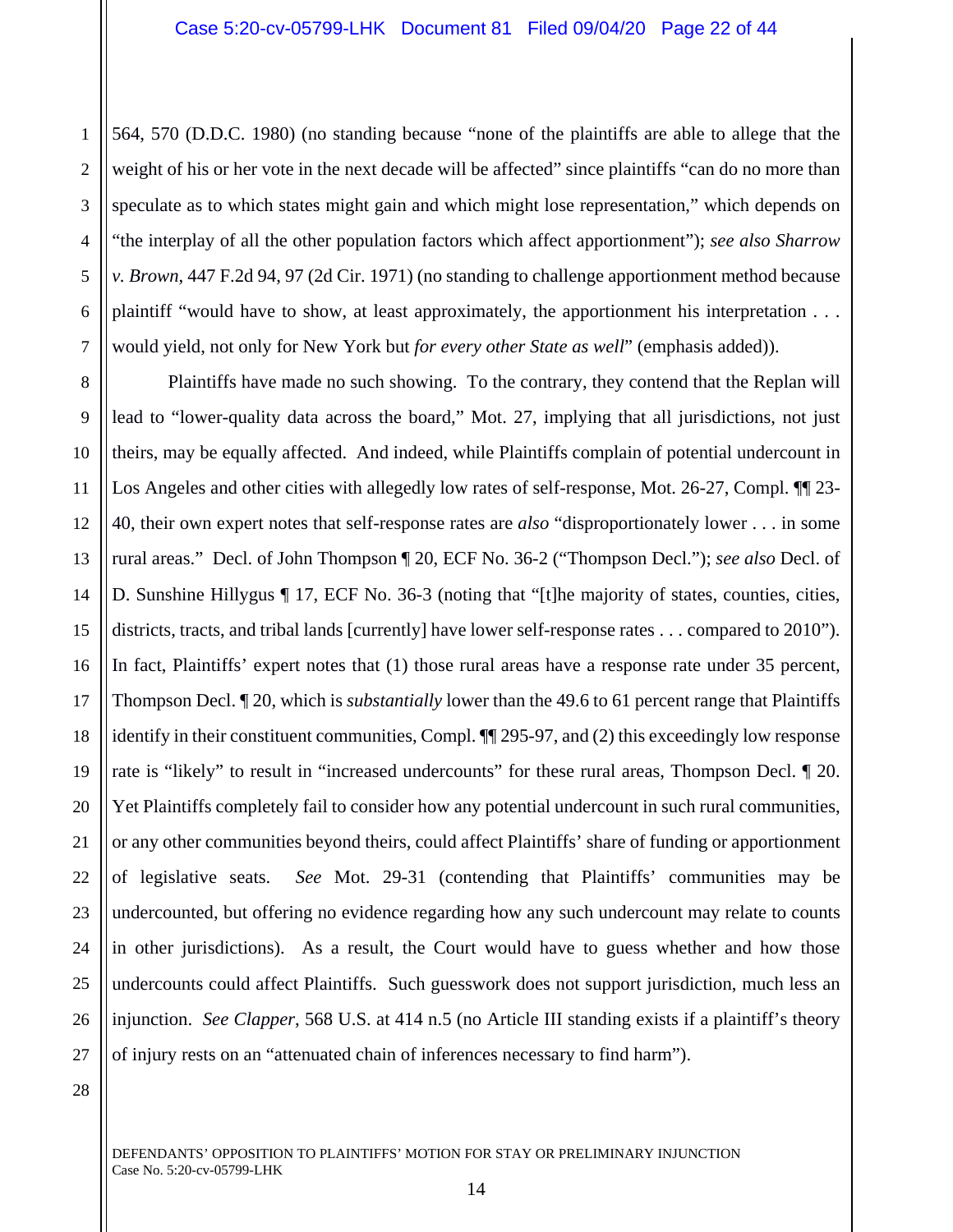2 To be sure, Plaintiffs contend that the possibility of *any* inaccuracy or undercount in the census is injurious because it (1) decreases the quality of data they use for various purposes, and (2) leads them to "expend additional resources in an attempt to mitigate the undercounting." Mot. 31; *see also* Compl. ¶¶ 319-29. But Plaintiffs "cannot manufacture standing merely by inflicting harm on themselves based on their fears of hypothetical future harm that is not certainly impending." *Clapper*, 568 U.S. at 416. And any suggestion that census inaccuracy is a *per se*  harm must be rejected. Despite the constitutional significance of the census, "no census is recognized as having been wholly successful in achieving" accuracy. *Wisconsin*, 517 U.S. at 6; *see also Karcher v. Daggett*, 462 U.S. 725, 732 (1983) (recognizing that "census data are not perfect," and that "population counts for particular localities are outdated long before they are completed"); *Gaffney v. Cummings*, 412 U.S. 735, 745 (1973) (census data "are inherently less than absolutely accurate"). "Despite consistent efforts to improve the quality of the count, errors persist." *Wisconsin*, 517 U.S. at 6. Indeed, "it is widely acknowledged that each decennial Census inevitably results in an 'undercount' of the American public." *NAACP v. Bureau of the Census*, 945 F.3d 183, 186 (4th Cir. 2019). Under Plaintiffs' theory, this systemic and persistent undercount would mean that any state, locality, or organization would *always* have standing to challenge the census and its procedures and design.

The Supreme Court has never endorsed such a framework. To the contrary, it has scrutinized claims of harm in census cases to ensure that prospective litigants have demonstrated that whatever methodology they challenge is material to an actual or likely injury. *See, e.g.*, *Utah*, 536 U.S. at 458 (noting that the challenged methodology indisputably changed which state received a Representative); *House of Representatives*, 525 U.S. at 330 (noting that plaintiffs produced evidence showing that under the challenged plan a state would lose a representative compared to the prior method).

28 The Supreme Court's recent decision in *New York* demonstrates that fact clearly. 139 S. Ct. at 2565. In evaluating whether the plaintiffs had standing to challenge the reinstatement of a citizenship question on the census form, the Supreme Court noted that evidence at trial showed that several state plaintiffs would "lose out on federal funds" "if noncitizen households [were]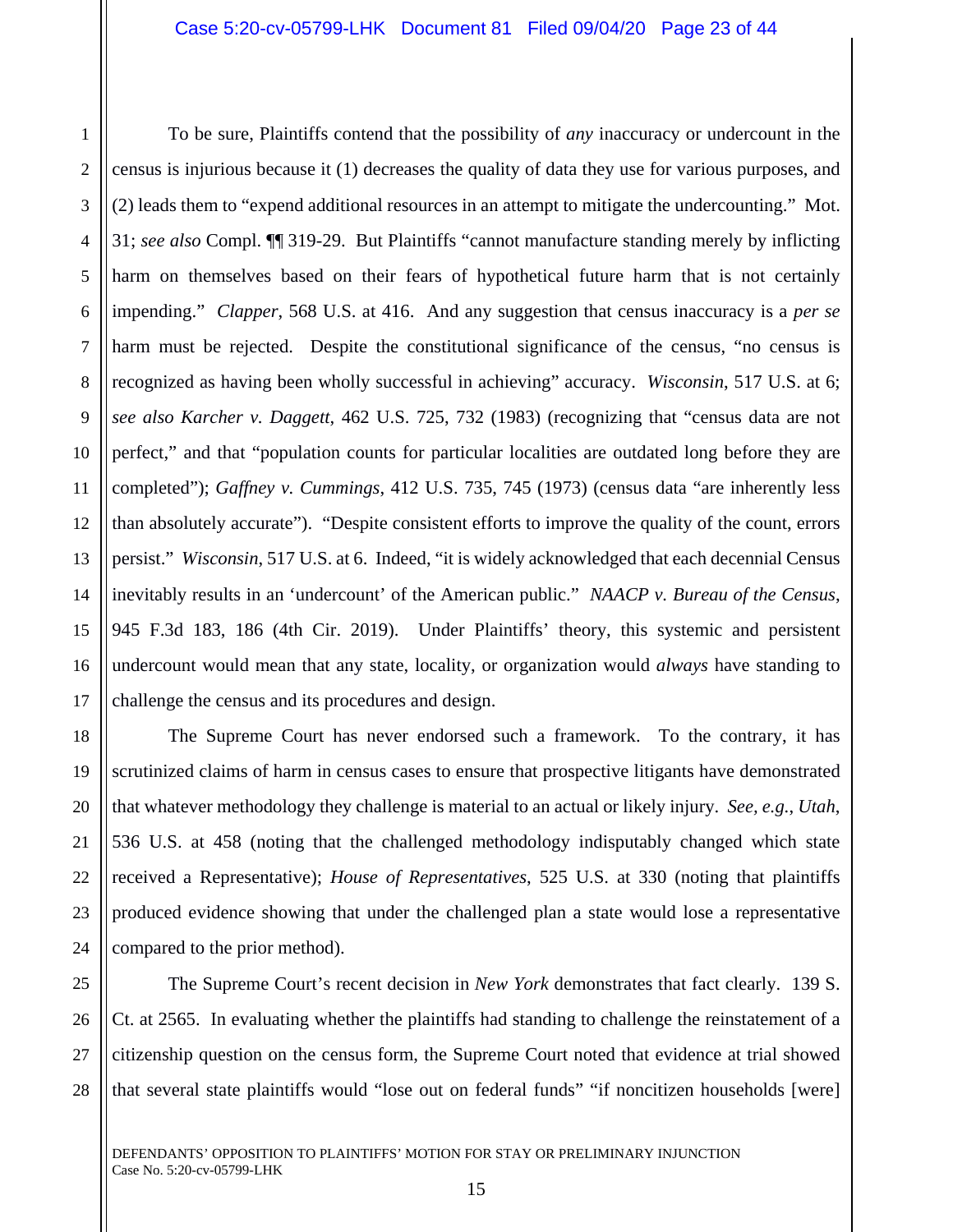1 2 3 4 5 undercounted by as little as 2%," which was less than half of the undercount the district court estimated to result from inclusion of the question. *Id.* Here, by contrast, Plaintiffs present no such particulars and demonstrate no thresholds. *See* Mot. 30-32; Compl. ¶¶ 294-329. Instead, they make generalized allegations that they will be injured by an undercount—seemingly no matter how small. That falls far short of the requisite standard.

\* \* \*

 Plaintiffs are not entitled to a judicial remedy merely because they have generalized concerns about census accuracy. They are certainly not entitled to a remedy setting aside the Replan when their alleged injuries are not traceable to that plan, nor redressable if it were invalidated. Because they lack standing, Plaintiffs' request for an injunction should be rejected on threshold jurisdictional grounds.

## 12

6

7

8

9

10

11

13

14

15

16

17

18

20

21

23

24

25

## **III. PLAINTIFFS FAIL TO ESTABLISH A COGNIZABLE APA CLAIM**

19 22 Even assuming Plaintiffs could overcome the threshold deficiencies of the political question doctrine and a lack of Article III standing, their claims are nonetheless unlikely to succeed on the merits. To start, their APA claims likewise suffer from threshold deficiencies, in that Plaintiffs have launched a wholesale programmatic attack on the Census Bureau's plans to complete the 2020 Census, which fails both the discreteness and finality requirements for judicial review under the APA. And there is furthermore no standard in the Census Act by which the Court could determine, for example, whether the decision to close field operations by September 30, as opposed to some other day, is contrary to law. Instead, Congress, which the Constitution entrusts with the "Manner" of carrying out the decennial census, has delegated to the Secretary the authority to 'take a decennial census of population . . . in such form and content as he may determine." 13 U.S.C. § 141(a). Regardless, even were the merits of Plaintiffs' claims reviewable, they do not show that the Replan fails the APA's arbitrary-and-capricious standard, particularly given the looming end-of-year deadline to complete the count and report results to the President.

26

## **A. The Replan is Not Final Agency Action and Therefore Is Not Reviewable.**

27 28 "To maintain a cause of action under the APA, a plaintiff must challenge 'agency action' that is "final.'" *Wild Fish Conservancy v. Jewell*, 730 F.3d 791, 800 (9th Cir. 2013) (citing *Norton*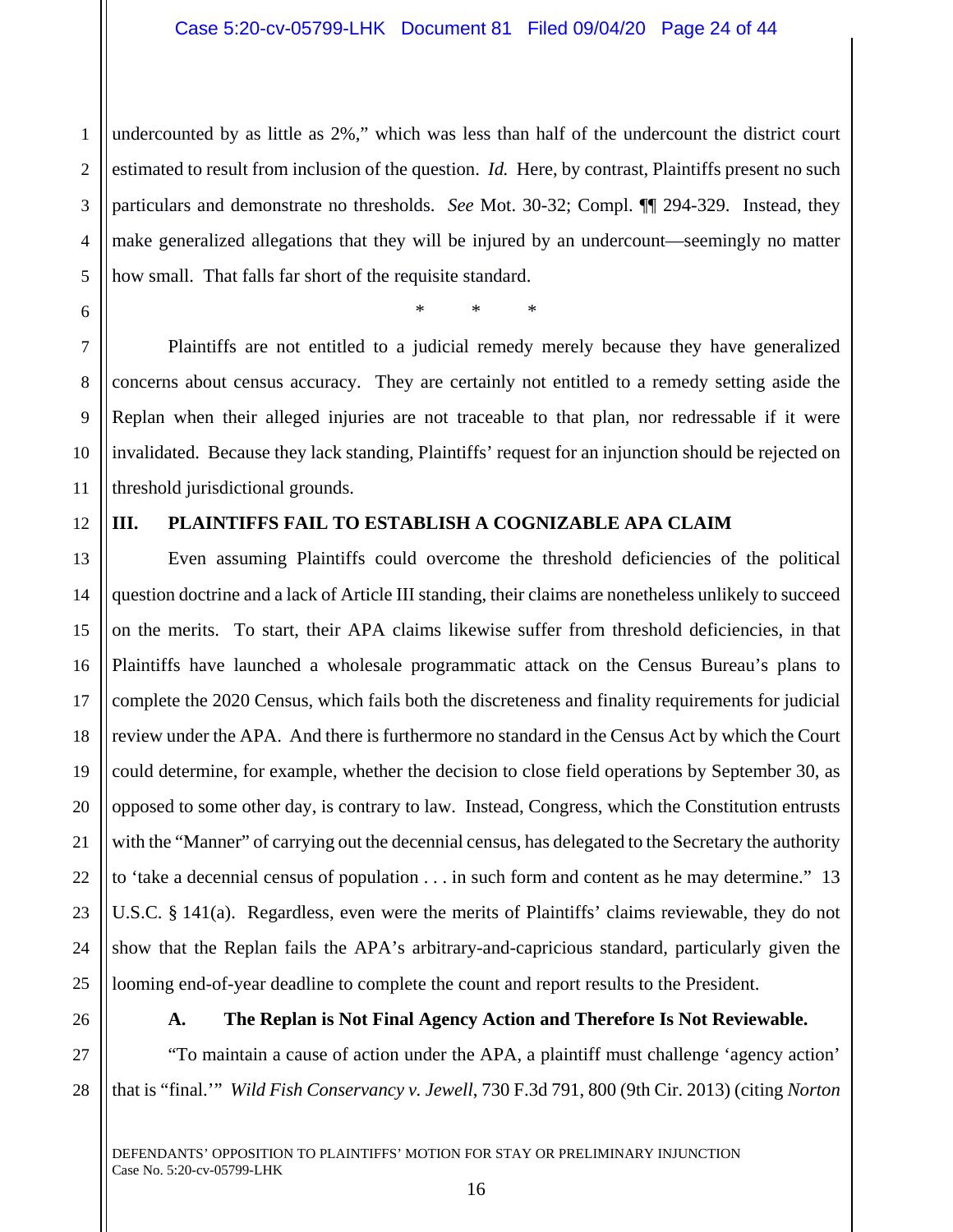1 2 3 4 5 6 7 8 *v. S. Utah Wilderness All.* ("*SUWA*"), 542 U.S. 55, 61-62 (2004)). Congress defined "agency action" to include "the whole or a part of an agency rule, order, license, sanction, relief, or the equivalent or denial thereof, or failure to act." 5 U.S.C. § 551(13). And "final" agency action within the meaning of § 704 of the APA, requires that two conditions be met: "First, the action must mark the 'consummation' of the agency's decision–making process—it must not be of a merely tentative or interlocutory nature. And second, the action must be one by which 'rights or obligations have been determined,' or from which 'legal consequences will flow.'" *Bennett v. Spear*, 520 U.S. 154, 177-78 (1997). The Replan is neither "agency action" nor, of necessity, "final agency action," and Plaintiffs' APA claims therefore fail at the outset.

*1. The Replan is not "agency action" under the APA.* 

The Supreme Court has held that, to satisfy the "agency action" requirement, 5 U.S.C. § 551(13), the matter at issue must be a "circumscribed, discrete agency action[]" that exhibits a "characteristic of discreteness." *SUWA*, 542 U.S. at 62-63. This statutory limitation, the Court explained, "precludes [a] broad programmatic attack" on an agency's operations. *Id.* at 64. Thus, the APA does not permit a plaintiff to attack an agency program "consisting of . . . many individual actions" simply by characterizing it as "agency action" under the APA. *Lujan v. Nat'l Wildlife Fed'n*, 497 U.S. 871, 893 (1990). A plaintiff seeking improvement or changes to an agency program must seek it in "the halls of Congress, where programmatic improvements are normally made," rather than by "court decree." *Id.* at 891; *see also San Luis Unit Food Producers v. United States*, 709 F.3d 798, 808 (9th Cir. 2013) (holding that "a broad, programmatic challenge to [an agency's] operation and management of [a statutory obligation] . . . [is] not cognizable under the  $APA$ ").

That Plaintiffs have leveled an improper, programmatic attack on the Bureau's efforts to conduct the 2020 Census could not be more obvious. By Plaintiffs' own account, they challenge the Bureau's choices "in determining how to conduct the census," Mot. 3, and seek to have this Court dictate, according to Plaintiffs' preferences, how the Bureau carries out and completes the census, *see* Compl. ¶ 358 (demanding that Court enjoin Defendants from "unlawfully interfering with the COVID-19 Plan"). Like similar attempts to wrest operational control of the census away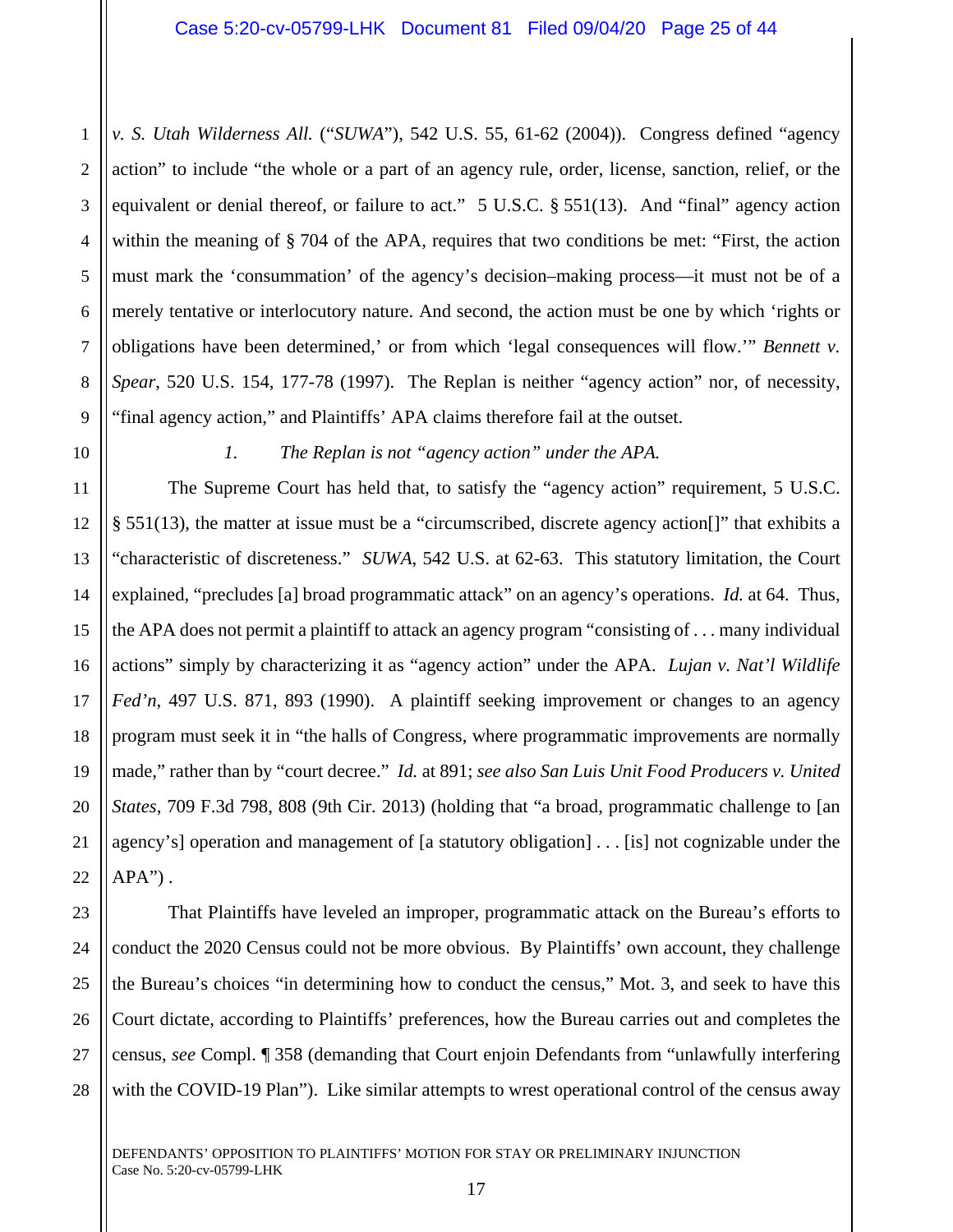1 2 3 4 from the Bureau, Plaintiffs' requested emergency relief would undoubtedly entail "a sweeping overhaul to the [Replan], which exceeds the scope of reviewable 'agency action.'" *NAACP*, 399 F. Supp. 3d at 422 (D. Md.), *aff'd in part, rev'd in part on other grounds and remanded*, 945 F.3d 183 (4th Cir. 2019)

In attacking the Replan, Plaintiffs focus primarily on the alleged insufficiency of the timeline for completing field operations and non-response follow-up operations and data processing. Mot. 17-18. But Plaintiffs' challenge does not end there, as they further assail "reduced staffing," "increased reliance on administrative records," "increased use of imputation," "problems with data processing," and a "shortened processing timeline." Mot. 19-20. In short, Plaintiffs contend that it is both the totality of these asserted insufficiencies, and their interrelationship and "exacerbat[ion]" of one another, that, on the whole, "are likely to result in reduced quality in the census data and less accurate results." Mot. 20.

The Fourth Circuit recently rejected a strikingly similar challenge to the Census Bureau's operational plan for the 2020 Census because the challenged actions were not "'circumscribed' and 'discrete.'" *NAACP*, 945 F.3d at 190. The operational plans that the plaintiffs there sought to set aside were, the court concluded, not cognizable discrete agency actions because "the various 'design choices' being challenged expressly are tied to one another." *Id.* at 191. "'Setting aside' one or more of these 'choices' necessarily would impact the efficacy of the others, and inevitably would lead to court involvement in 'hands-on' management of the Census Bureau's operations." *Id.* (citing *SUWA*, 542 U.S. at 66-67). That outcome, the court concluded, "is precisely the result that the 'discreteness' requirement of the APA is deigned to avoid." *Id.* (rejecting the "broad, sweeping nature of the allegations that the plaintiffs have elected to assert under the APA").

Precisely the same conclusion is warranted here, particularly where Plaintiffs make no effort to reconcile their broadside attack on the Replan with the "agency action" requirement. Entertaining Plaintiffs' challenge to the Replan would embroil the Court not only in difficult indeed, unanswerable—questions concerning what operational and scheduling measures the law purportedly requires, but also in potential monitoring of the Bureau's efforts going forward. *See Indep. Mining Co. v. Babbitt*, 105 F.3d 502, 506 (9th Cir. 1997) (denying relief "which would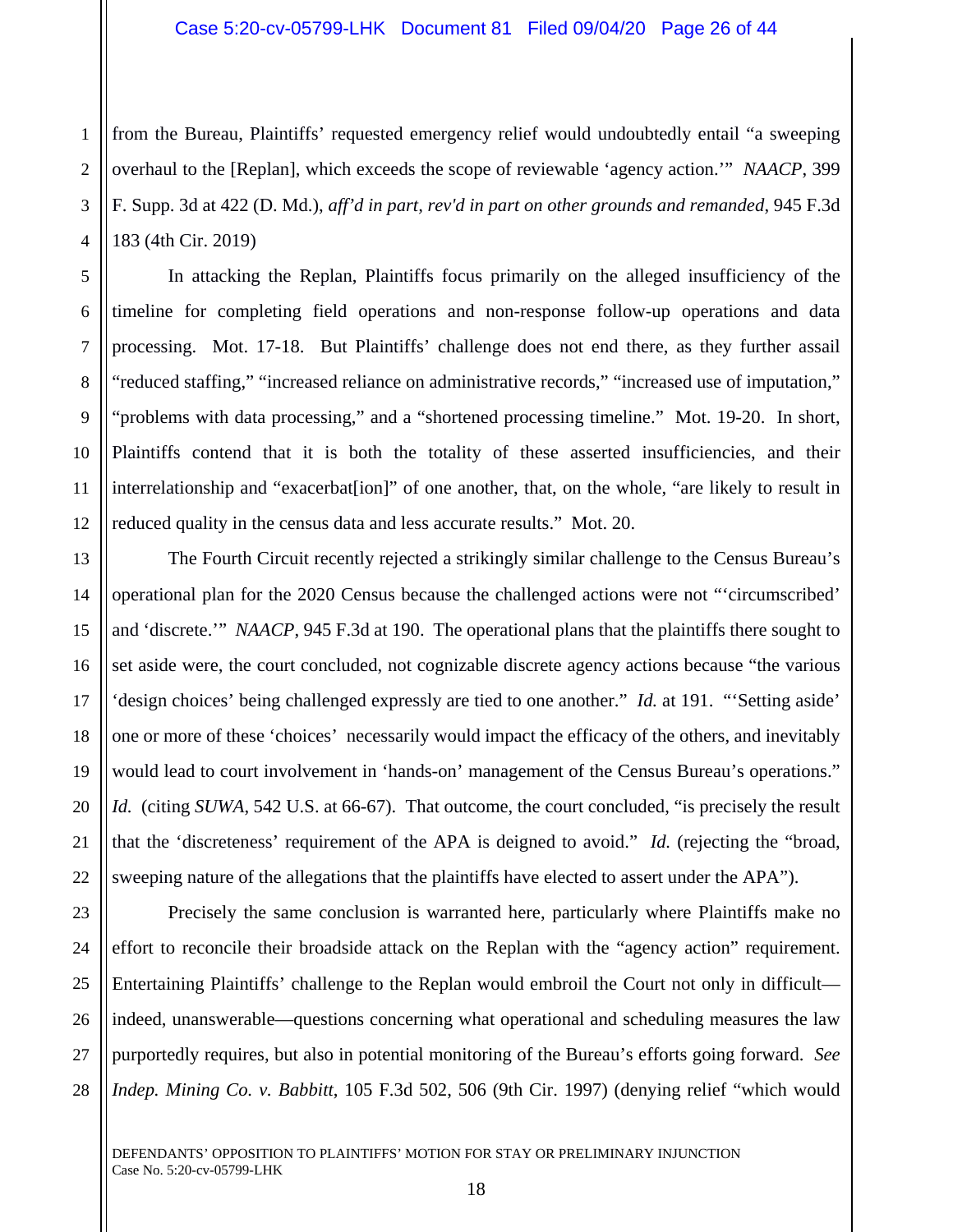2 3 4 5 6 7 8 require reaching into an agency of the executive branch and dictating the details of its internal operations" (quotation omitted)). That is all the more so when Plaintiffs' action is treated, as it could be, as one to *compel* agency action, since Plaintiffs can point to no discrete requirements to conduct field operations or data processing for a certain duration, to maintain staffing at certain levels, or to rely to some specified degree of in-person enumeration rather than administrative records, proxies, or imputation—let alone any requirement to do all of these things. *NAACP*, 399 F. Supp. 3d at 423 (challenged actions by Census Bureau neither "discrete in character" not "required by law" and therefore not proper subjects of APA relief).

1

9

10

11

12

13

14

15

16

17

21

27

### *2. The Replan is not "final agency action" subject to judicial review*

Even if all the various facets of the Replan could be considered an "agency action," it is not "final" agency action that is subject to judicial review under § 704. In *Franklin*, the Supreme Court held that the Secretary's transmission of a final census report to the President under 13 U.S.C. § 141—a report compiled after the execution of the overall census operational plan—is *itself* not final agency action. 505 U.S. at 798 ("[T]he 'decennial census' still presents a moving target, even after the Secretary reports to the President."). Given this holding, it would make no sense to find the Bureau's antecedent operations, which are still being implemented and will only lead to a report sometime in the future, to be judicially reviewable.

18 19 20 22 23 24 25 26 28 Indeed, the Replan is nothing more than an interlocutory announcement of how it intends to complete the count within the time remaining under the existing statutory deadline. Director Dillingham made clear in his August 3 statement that the Bureau was "announcing updates" and that it "continues to evaluate its operational plans." Huseny Decl., Ex. 1 at 1, ECF No. 37-1; *see id.*, Ex. 2 at 2, ECF No. 37-2 (Bureau noting that it is 'continually assess [ing] [its] operational plans" and that it remains "ready to adapt to challenges in the environment"). This is not, as Plaintiffs summarily put it, a final decisional statement that the elements of the Replan "would now govern," Mot. 15, but instead is an acknowledgment by the Bureau of the need for adaptability in the face of the unprecedented challenge of conducting a census during a pandemic when congressional relief from the deadline is not forthcoming. That announcement merely confirms how interlocutory the Bureau's operations are.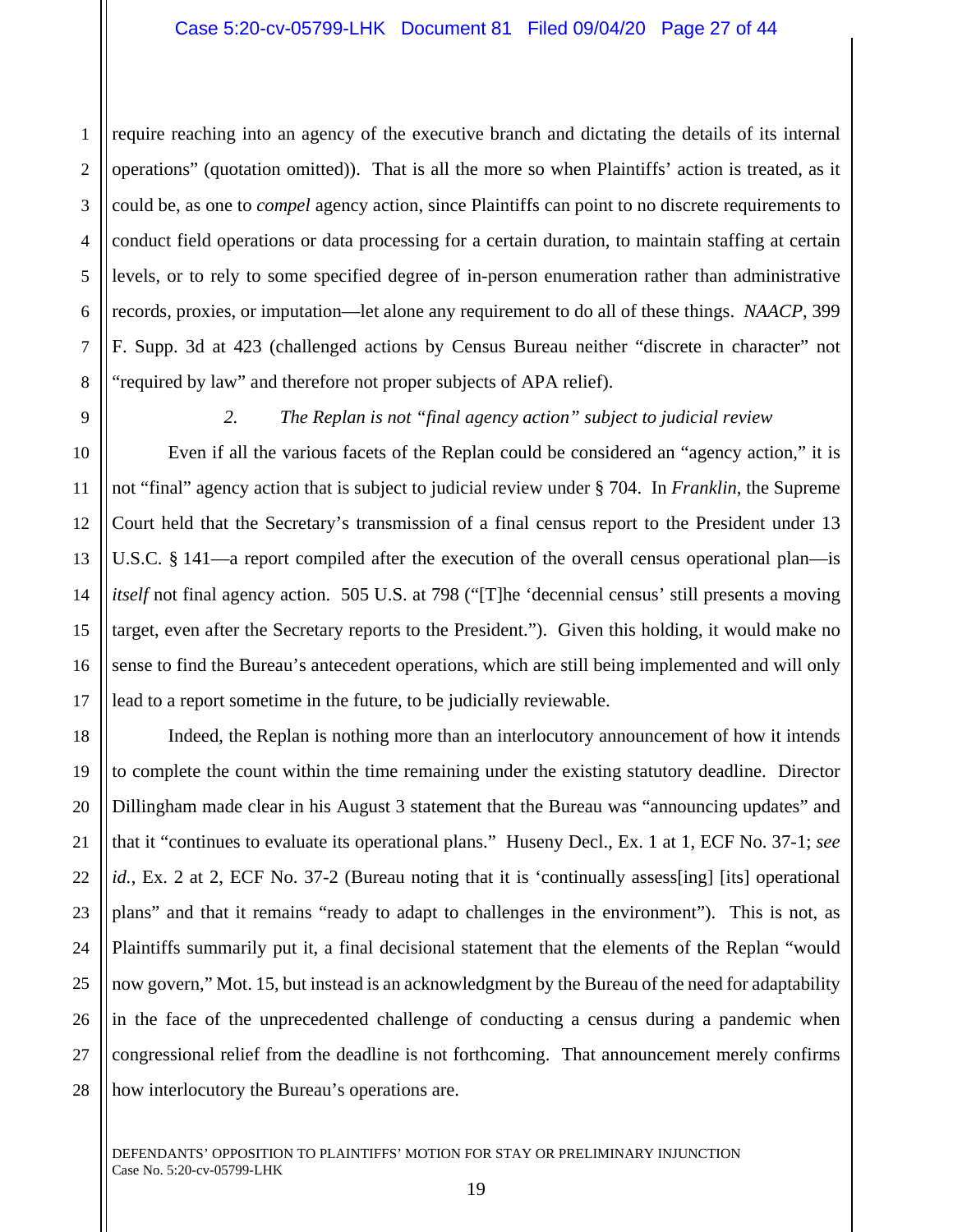6 Similarly, Plaintiffs' claim that the Replan affects legal rights and obligations could not be more barebones. Mot. 16. (summarily contending that the Replan "directly affected rights and obligations"). Spanning two sentences, Plaintiffs advance two unconvincing reasons for this summary contention. Initially, they say that the Replan affects legal rights because the selfresponse options now close on September 30, 2020. Mot. 16; Fontenot Decl. ¶ 47 ("The total selfresponse period for the 2020 Census will be longer than the 2010 self-response period"). To begin, this argument concerns only the change in the close of field operations, and cannot be used to bootstrap finality for the Plaintiffs' more comprehensive attack on the entire Replan. Even then, the Bureau's determination that the existing congressional deadline necessitated closing selfresponse options on September 30 does not affect any legal right because a respondent has no individualized legal "right" to any particular timetable to respond to the census questionnaire, and Plaintiffs identify none. And insofar as Plaintiffs would resort to a more inchoate "right" to be counted—although their papers make no such mention—the Bureau fully intends to account for non-responding households through imputations, administrative records, or other methods, just as it would have done under an October 31 close of self-response. *See Confederacion de la Raza Unida v. Brown*, 345 F. Supp. 909, 910 (N.D. Cal. 1972) ("Plaintiffs do not contend, and correctly so, that they have an absolute right to be counted [in the census]."); *Nat'l Law Ctr. on Homelessness & Poverty v. Brown*, CIV. A. 92-2257-LFO, 1994 WL 521334, at \*8 (D.D.C. Sept. 15, 1994) ("The Constitution does not provide individuals with a right to be counted . . . .").

Plaintiffs' only other claim to finality is in asserting that the Replan has legal consequences because, in Plaintiffs' speculative estimation, "the census *results* will affect apportionment, funding, and myriad other critical decisions." Mot. 16 (emphasis added). That claim to finality fails just as it did in *NAACP*. The *NAACP* plaintiffs argued that the Bureau's operational decisions violated the APA because the alleged shortcomings of those decisions, according to the plaintiffs, "would create a disproportional impact on undercounted communities." *NAACP*, 945 F.3d at 191. The court firmly rejected this argument on finality grounds, holding that such "attenuated allegations amount to little more than a 'best guess' regarding the consequences of cancelling the tests at issue." *Id.* Indeed, the Supreme Court has held that even the Secretary's census report to

1

2

3

4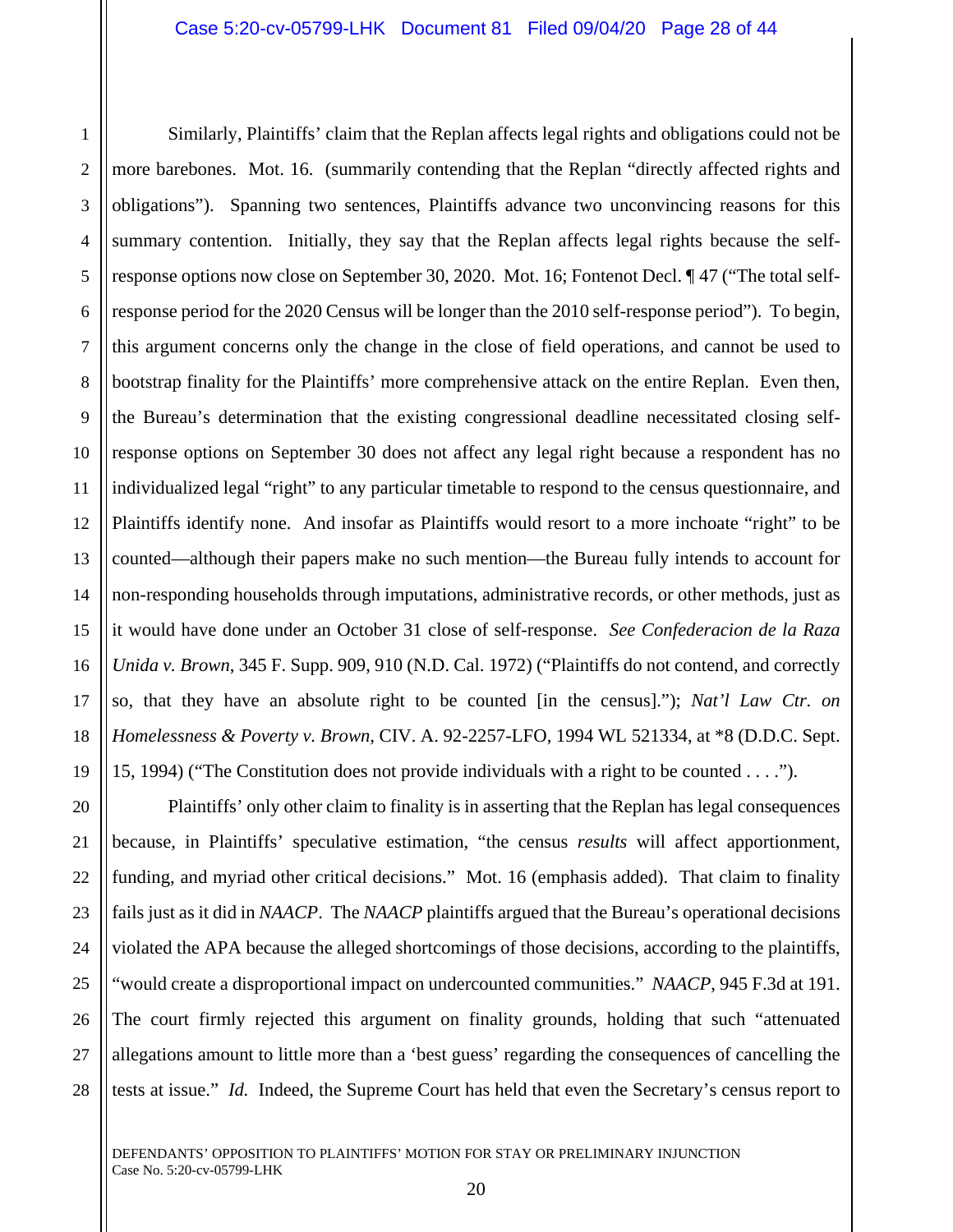1 2 3 4 the President "serves more like a tentative recommendation than a final and binding determination" and therefore "carries no direct consequences for the reapportionment." *Franklin*, 505 U.S. at 798. Finality is no more present in the Replan just because the 2020 Census, like any other, will have downstream effects on apportionment and federal funding.

In sum, the Replan sets protocols for the Census Bureau's own internal operations, and does not require anyone to do, or not do, anything. *See Wild Fish Conservancy*, 730 F.3d at 801 ("day-to-day operations that merely implement operational plans" are not final); *Or. Nat. Desert Ass'n v. U.S. Forest Serv.*, 465 F.3d 977, 987 (9th Cir. 2006) (action can be final if it "has the status of law or comparable legal force, and whether immediate compliance with its terms is expected"). Final agency action is lacking, and Plaintiffs cannot prevail on their APA claims.

### **B. The Bureau's Choices Regarding How to Meet The Statutory Deadline are Committed to Agency Discretion, and are Therefore Unreviewable**

Even assuming a plaintiff has challenged final agency action, APA review is nonetheless unavailable when "agency action is committed to agency discretion by law."  $5 \text{ U.S.C.}$   $\frac{1}{2} \frac{701(a)(2)}{2}$ . "An agency action is 'committed to [its] discretion by law' where a 'statute is drawn so that a court would have no meaningful standard against which to judge the agency's exercise of discretion' *i.e.*, where it is 'drawn in such broad terms that in a given case there is no law to apply.'" *Pac. Nw. Generating Co-op. v. Bonneville Power Admin.*, 596 F.3d 1065, 1075 n.7 (9th Cir. 2010) (quoting *Heckler v. Chaney*, 470 U.S. 821, 830 (1985)). This bar against judicial review applies, moreover, even when "the agency gives a 'reviewable' reason for otherwise unreviewable action." *ICC v. Bhd. of Locomotive Eng'rs*, 482 U.S. 270, 283 (1987).

In the Census Act, Congress directed the Secretary to "take a decennial census of population  $\ldots$  in such form and content as he may determine," 13 U.S.C. § 141(a), thereby providing the Secretary, and in turn the Census Bureau, with abundant discretion in how to carry out the census. As the Supreme Court has put it, "Congress has delegated its broad authority over the census to the Secretary," which entails Congress's "virtually unlimited discretion in conducting the decennial 'actual Enumeration.'" *Wisconsin*, 517 U.S. at 19 (quoting U.S. Const., art. I, § 2, cl. 3). Wholly absent from the Census Act or any other statute is a "meaningful standard' against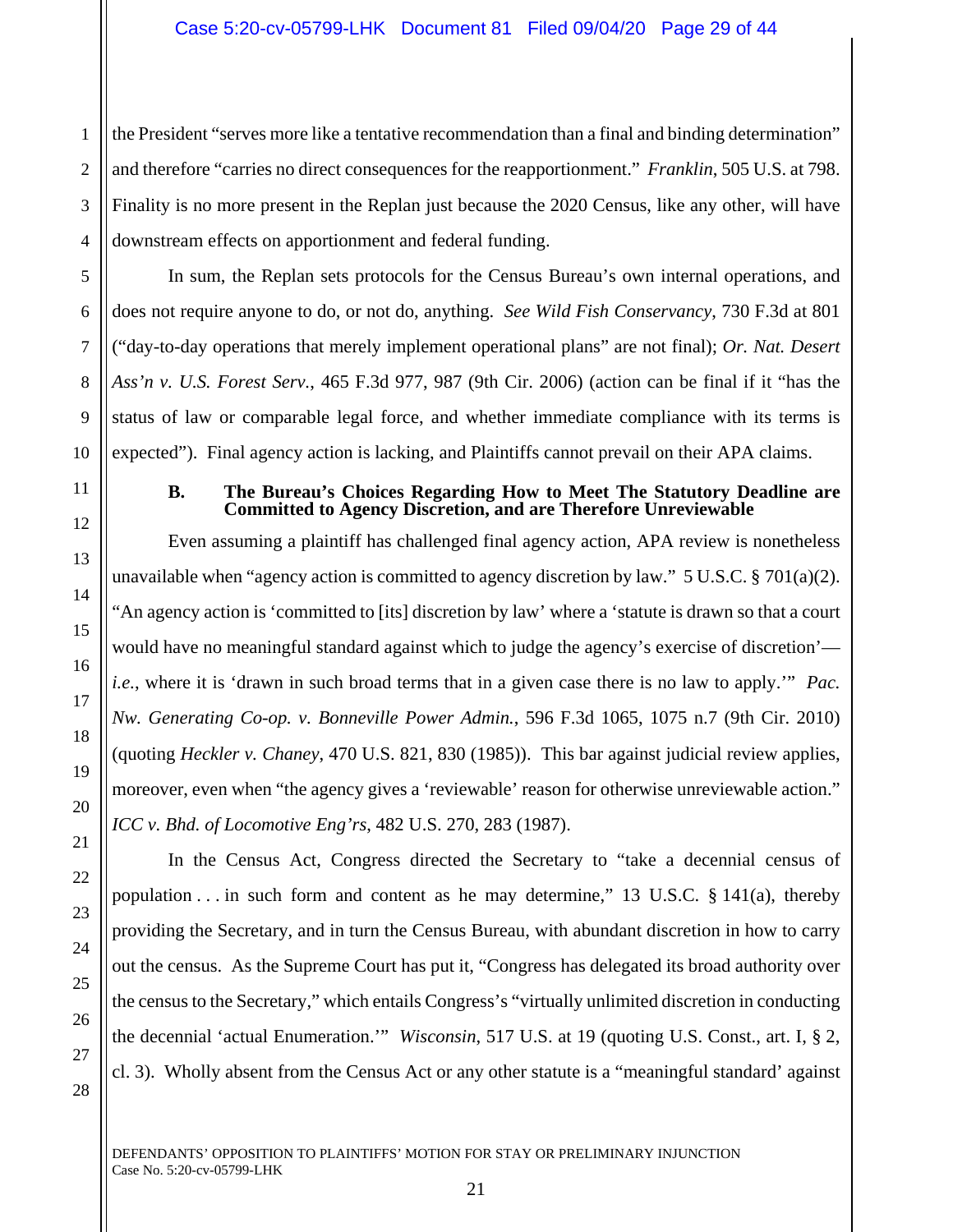1 2 3 4 5 6 7 which this Court could assess the legality of the multiple discretionary planning choices by the Census Bureau that Plaintiffs challenge here. Neither the Census Act nor any of the Census Bureau's or Commerce Department's regulations have anything to say about timetables for field operations, data processing requirements, staffing levels, or staff training requirements—and Plaintiffs tellingly fail to cite any such provision. It is difficult to imagine a statute that could more easily meet the test of being "'drawn in such broad terms that ... there is no law to apply.'" *Citizens to Preserve Overton Park, Inc. v. Volpe*, 401 U.S. 402, 410 (1971).

8 9 10 11 12 13 14 15 16 17 18 19 20 21 22 23 24 Courts considering challenges to the broad operations of census-taking agree. As the Seventh Circuit explained, "[i]t might be different if the apportionment clause, the census statutes, or the Administrative Procedure Act contained guidelines for an accurate decennial census[.] . . . There is nothing of that sort, and the inference is that these enactments do not create justiciable rights." *Tucker*, 958 F.2d at 1417. In fact, the court addressed Plaintiffs' design-of-the-census allegations, explaining that the census statutes simply "specify a timetable, and a procedure for translating fractional into whole seats" but "they say nothing about *how to conduct a census* or what to do about undercounts." *Id.* (emphasis added); *see id.* at 1419 (Ripple, J., concurring) (stating that the census decision at issue was "committed to agency discretion"). True, the Supreme Court in *New York* held the decision to add a citizenship question was *not* committed to agency discretion. 139 S. Ct. at 2568-69. But there, the Court relied on specific statutory provisions that spoke, for example, to limitations on the Secretary's power "to collect information through direct inquiries when administrative records are available." *Id.* at 2568 (citing 13 U.S.C. § 6(c)). Here, by contrast, there are no provisions that meaningfully constrain or direct the Census Bureau on the timing, staffing, or sequencing of census-taking, or the processing of data—except, that is, the deadline to deliver the final census report by December 31. Plaintiffs ask the Bureau to ignore that deadline, and there is no meaningful standard by which to review that request.

25 26 27 28 Even district courts that found census-related issues reviewable under the APA—like the accuracy of the final census count—have recognized that the mechanics of actually conducting the census are committed to agency discretion. *See City of Willacoochee v. Baldrige*, 556 F. Supp. 551, 555 (S.D. Ga. 1983) (noting that the accuracy of the count is not committed to agency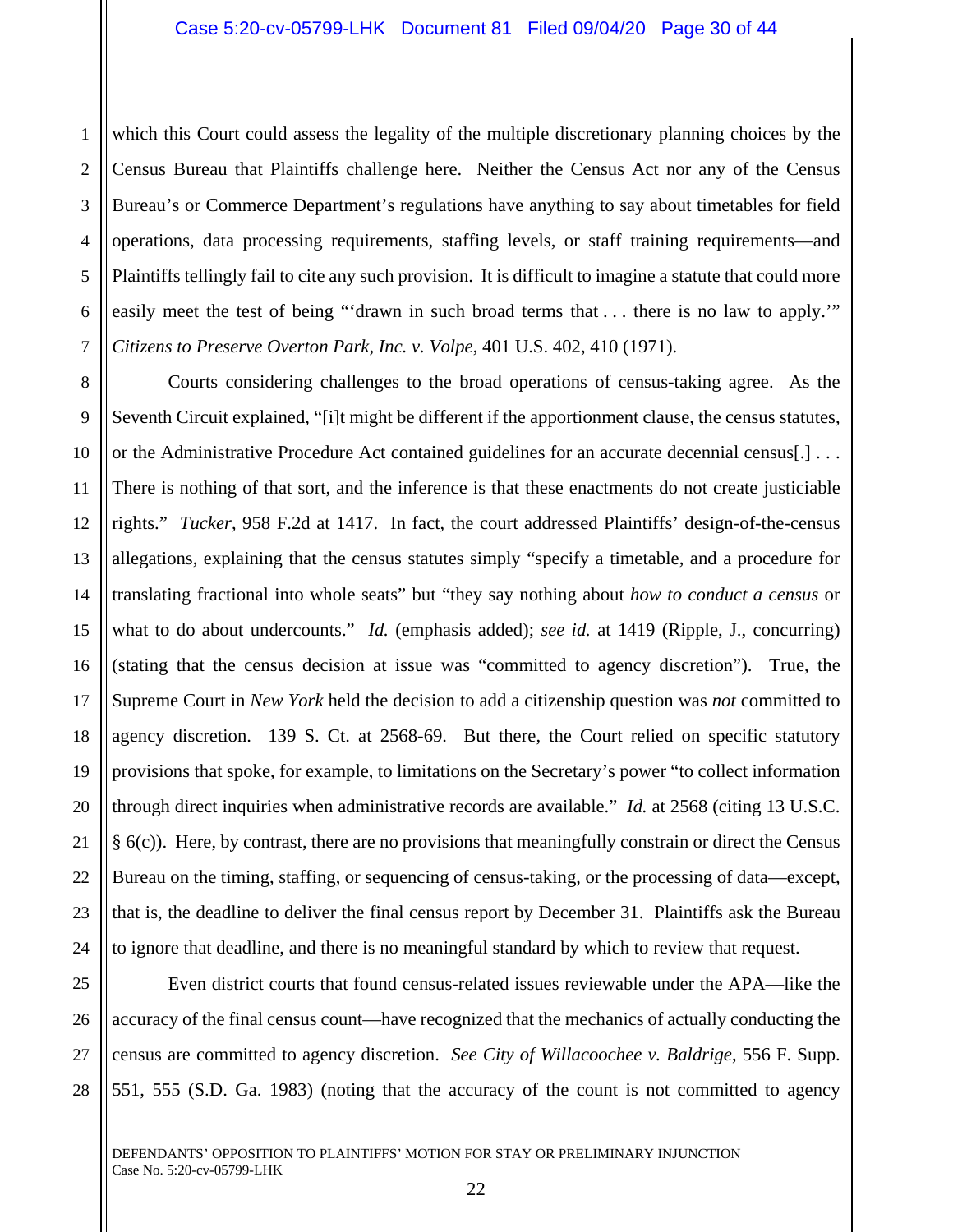2 discretion, but that "the grant of discretion in 13 U.S.C. § 141(a) appears to encompass the methods used by the defendants to compile the census"); C*ity of Phila. v. Klutznick,* 503 F. Supp. 663, 678 (E.D. Pa. 1980) (dismissing a claim that the Census Bureau failed to hire skilled enumerators as committed to agency discretion because "[r]eview of this allegation would involve the [c]ourt in second-guessing the managerial decisions of the Bureau").<sup>5</sup>

The Court should follow these cases and hold that Plaintiffs' APA claims are unreviewable because they are committed to agency discretion by law. As the district court in *NAACP* pointed out last year in a challenge to the Bureau's original Operational Plan, there has never been a lawsuit that "has resulted in the sweeping relief" of a judicially-enforceable directive to conduct the census in a particular manner, which "speaks volumes about the authority (not to mention ability) of courts to second-guess the Secretary's planning of the decennial census as it is taking place, or the standards under which they might attempt to do so." *NAACP v. Bureau of the Census*, 382 F. Supp. 3d 349, 373 (D. Md. 2019).

÷

## **C. Even Assuming the Replan Were Reviewable, and That Meaningful Standards for Such Review Could Somehow be Ascertained, the Replan Does Not Violate the APA.**

Were the Court to reject these threshold APA limitations on judicial review, emergency injunctive relief would nonetheless be improper because Plaintiffs are unlikely to prevail on the merits of their APA claims. None of their attacks on the Replan suffices to permit the Court to conclude that it is arbitrary and capricious, or that it was undertaken as a "pretext" for some ulterior goal.

At the outset, Plaintiffs appear to have conflated the Replan itself—a set of internal operating protocols for the Bureau to satisfy its statutory obligations under the Census Act—with

<sup>&</sup>lt;sup>5</sup> Although other courts have concluded that the APA permits judicial review of certain census-related actions, none of those decisions involved the sweeping nature of Plaintiffs' request here—to dictate, through a judicial injunction, to the Census Bureau that it cannot exercise its discretion to plan and complete the 2020 Census. *See, e.g.*, *California v. Ross*, 362 F. Supp. 3d 727, 746 (N.D. Cal. 2018) (reviewing addition of citizenship question to 2020 census questionnaire); *State v. U.S. Dep't of Commerce*, 315 F. Supp. 3d 766, 796 (S.D.N.Y. 2018) (same); *Dist. of Columbia v. U.S. Dep't of Commerce*, 789 F. Supp. 1179, 1188 n.16 (1992) (reviewing decision to count as in-state residents inmates held in a prison in a different state).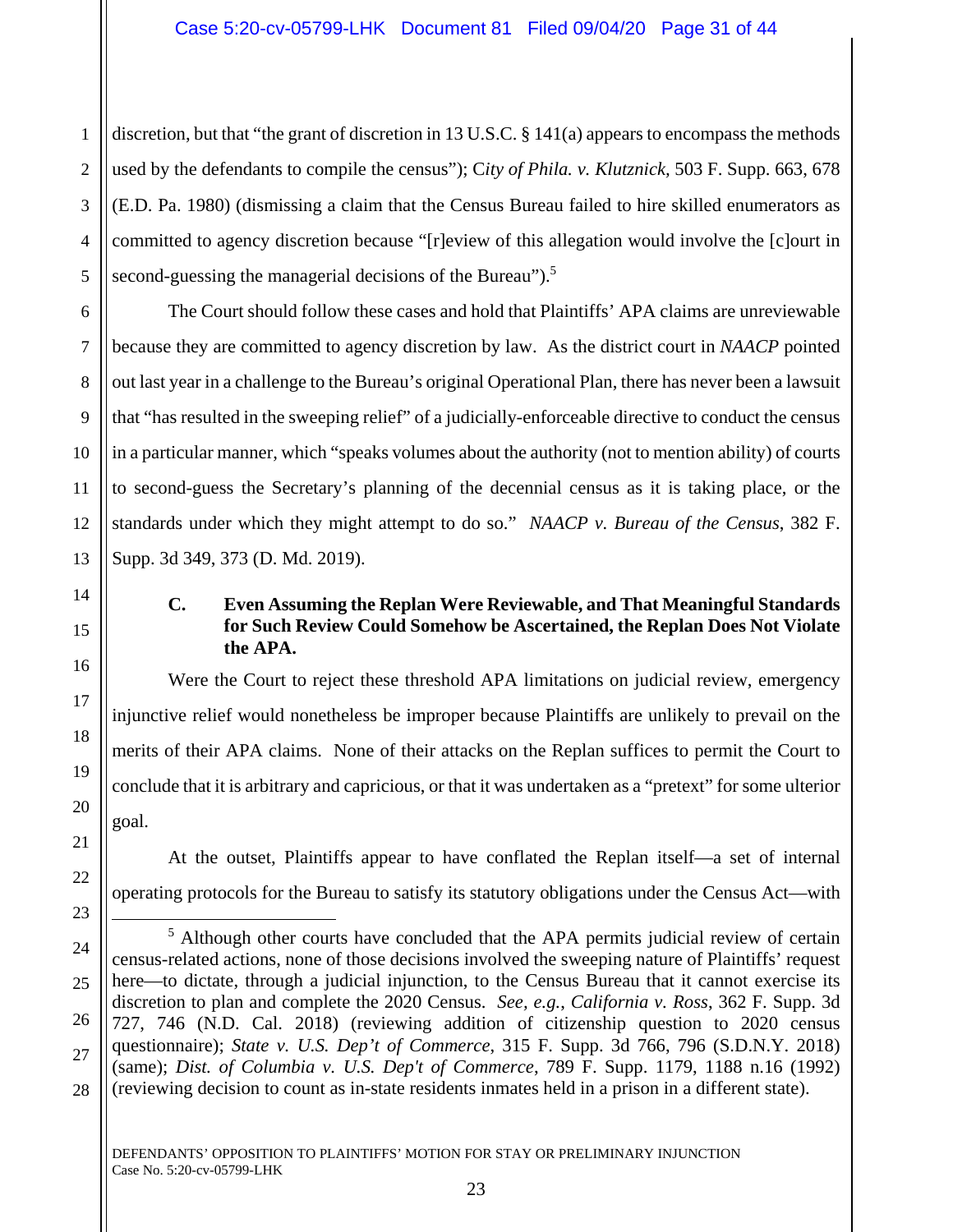1 2 3 4 5 6 7 the Director's August 3 announcement. *See* Mot. 19 (criticizing Director's August 3 statement for "giv[ing] no hint" of how to meet various minute staffing matters); *id.* at 20-21 (contending that Defendants failed to consider various data processing issues "in the Rush Plan"). It has never been the case, even for reviewable actions under the APA, that the agency's announcement of a decision must provide a fulsome articulation of the agency's rationale. Instead, where it applies, the APA requires only that the "agency's path may reasonably be discerned," which the Fontenot Declaration is more than sufficient to satisfy.<sup>6</sup> See Alaska Dep't of Envtl. Conservation v. EPA, 540 U.S. 461, 497 (2004). That Plaintiffs cannot discern from the August 3 statement the answers to the particularized questions they have rushed to pose in this Court does not amount to a violation of the APA.

*"Policy Change"*: Plaintiffs err in supposing that the Replan reflects a change in agency policy. The Census Bureau's policy remains the same as it was in 2018 when it issued its final operation plan, and just as it is for every decennial census: to "[e]nsure a complete and accurate count of all communities." Huseny Decl., Ex. 2 at 1; Fontenot Decl. ¶ 91 ("The 2020 Census operational design is tailored to enumerate all persons, including hard-to-count populations."); *id.* ¶ 104. A modification of operational plans is nothing like the true policy reversals in the cases Plaintiffs cite. The Replan is not, for example, the reversal of a "decades-old" practice of treating automobile service advisors as exempt from FLSA coverage, *see Encino Motorcars, LLC v. Navarro*, 136 S. Ct. 2117, 2123 (2016), or an agency's authorization, for the first time, for States to kill otherwise protected sea lions based on increased predation by those animals, *see Humane Soc'y of U.S. v. Locke*, 626 F.3d 1040, 1044 (9th Cir. 2010).

*Express reference to the statutory deadline*: Plaintiffs also err in contending that the Bureau did not give any explanation for the Replan. Director Dillingham stated that the Replan measures would be taken in order to complete "data collection and apportionment counts by our statutory deadline of December 31, 2020, as required by law and directed by the Secretary of

÷

<sup>&</sup>lt;sup>6</sup> Because there is no "final agency action," there is no administrative record for the Replan. Defendants have, however, submitted the Fontenot Declaration to oppose Plaintiffs' requested relief, and the Court may rely upon it to the extent necessary to consider Plaintiffs' APA arguments.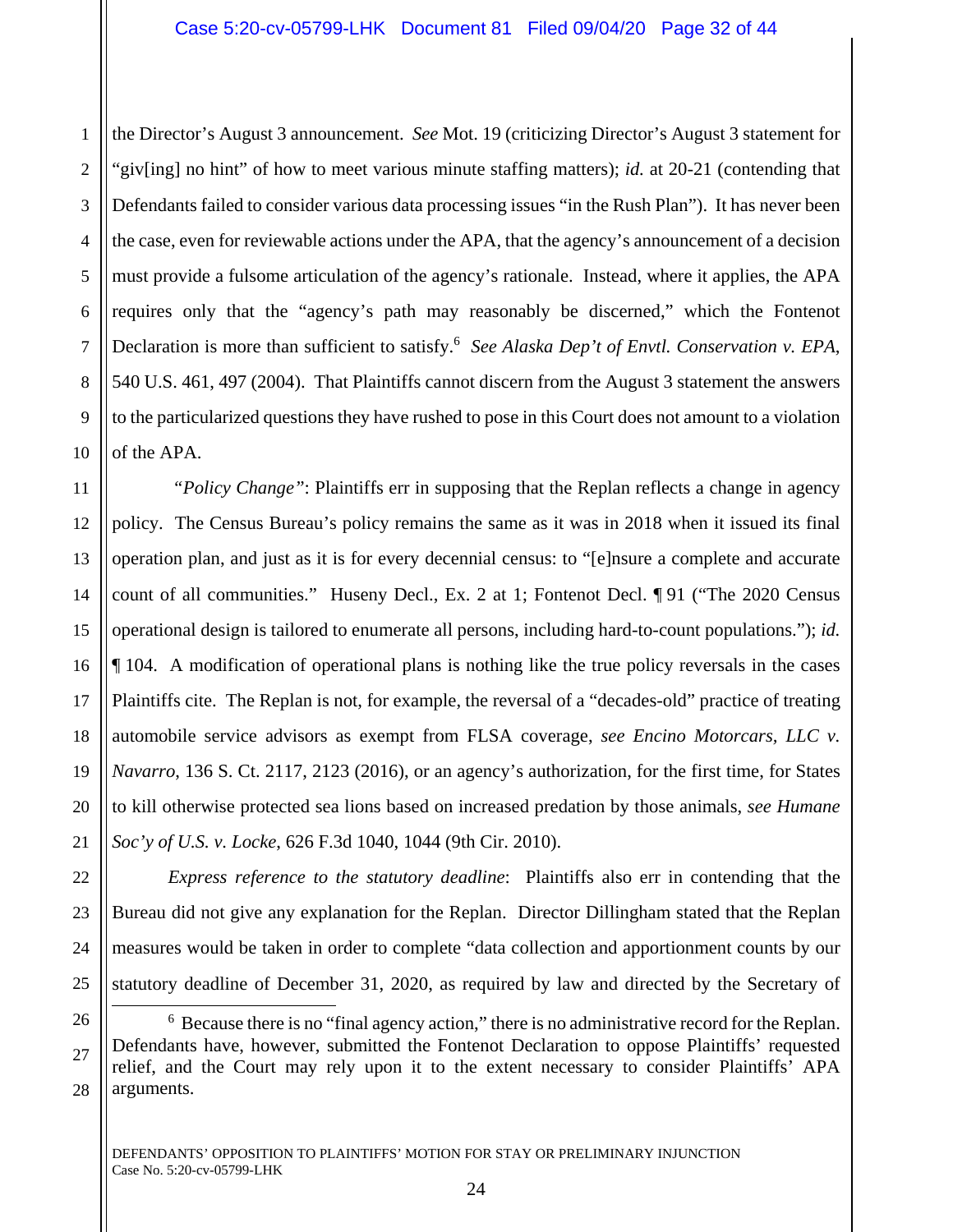1 2 3 Commerce." Huseny Decl., Ex. 1 at 1. Indeed, the Director's statement removes any doubt that there was any "policy change." The Replan, he stated, "reflects our *continued commitment* to conduct a complete count, provide accurate apportionment data, and protect the health and safety of the public and our workforce." *Id.*<sup>7</sup>

*Staffing and data processing*: Plaintiffs are flatly incorrect that the Bureau failed to consider staffing concerns before issuing the Replan. Fontenot Decl. ¶¶ 82-85. And while Plaintiffs argue that not enough enumerators are on staff for the Bureau to complete its nonresponse follow-up operations, Mot. 18-19, they cite no legal requirement to have some minimum level of enumerators staffed for this purpose. Plaintiffs also speculate that the Replan will result in a reliance on "a higher level of proxy enumerations, increased reliance on administrative records, and an increased use of imputation," Mot. 20, but there is nothing unlawful about relying on these methods and resources, nor any maximum "level" of permissible reliance. These methods have been used in past censuses when in-person counting was not possible. *E.g.*, *Utah*, 536 U.S. at 477.

*"Reliance interests"*: Plaintiffs also contend that the Bureau's statements earlier this year that census responses would be accepted until October 31, 2020 created "reliance interests." Mot. 21. But the Bureau did consider the public's expectations. Fontenot Decl. ¶¶ 82-85. And Plaintiffs cite no evidence of any census respondent who, in purported reliance on the October 31 timetable, has arranged their affairs such that it is no longer possible for that person to respond by September 30. And those who might have given self-responses after September 30 can always be accounted for by other methods; for that reason, a close of self-response is necessary in every census. While

<sup>28</sup> ÷  $<sup>7</sup>$  Plaintiffs mischaracterize the Secretary and the Director's joint statement of April 13,</sup> 2020 as stating that "a significant delay (and corresponding extension) in census operations was necessary to '[e]nsure a complete and accurate count of all communities.'" Mot. 17. Rather, the statement simply acknowledged that congressional relief was necessary to effectuate the COVID-19 Plan, and that the COVID-19 Plan would "ensure the completeness and accuracy of the 2020 Census." Huseny Decl., Ex. 3 at 2, ECF No. 37-3. The statement never said that an extension was "necessary" to complete the 2020 Census, much less that "a significant delay" was "necessary," as Plaintiffs erroneously contend, Mot. 17. In any event, any ambiguity is put to rest by Mr. Fontenot's statement that the Bureau "is confident that it can achieve a complete and accurate census and report apportionment counts by the statutory deadline." Fontenot Decl. ¶ 91.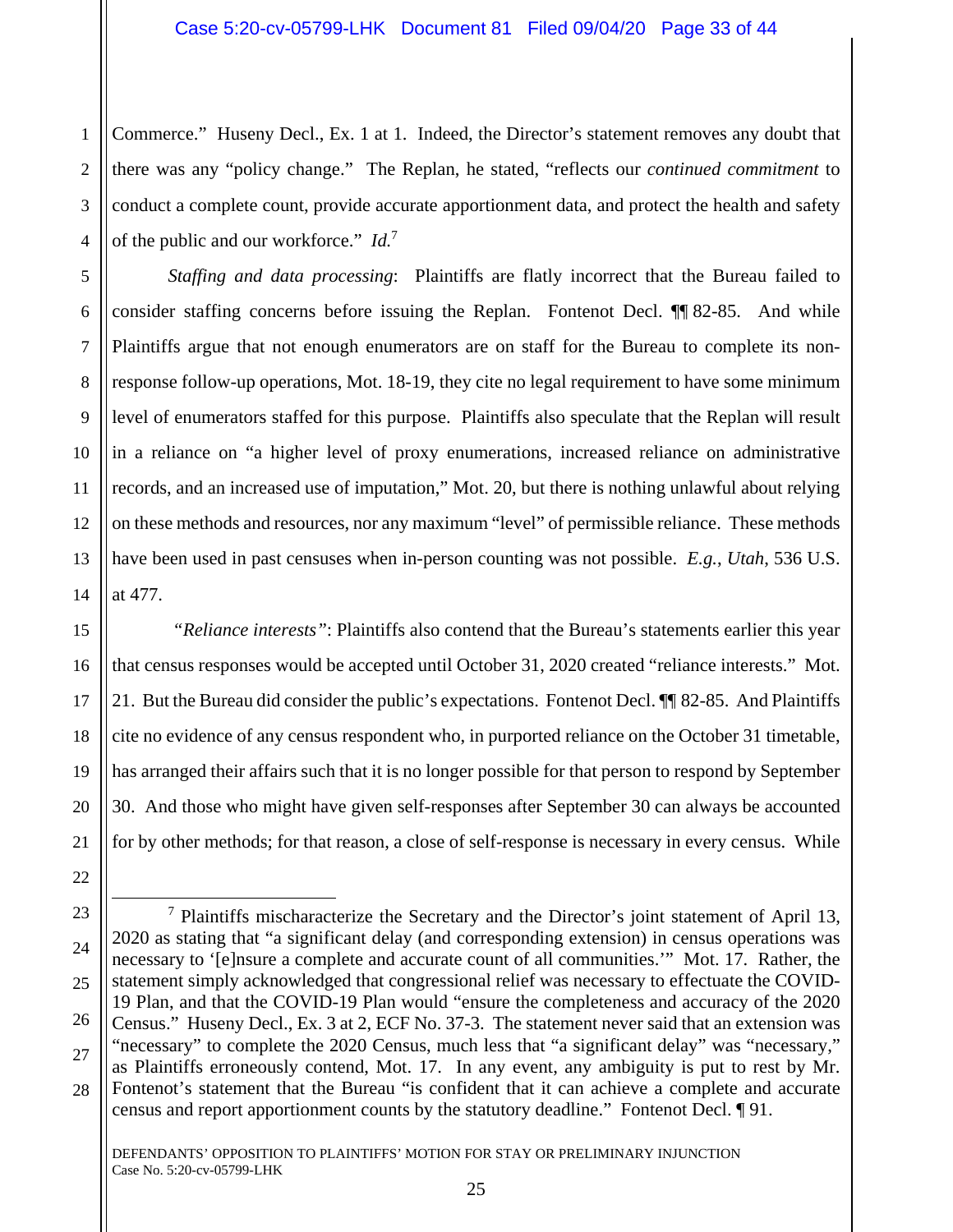1 2 3 Plaintiffs rely on *Department of Homeland Security v. Regents of the University of California*, the purported reliance interests here pale in comparison to individuals "enroll[ing] in degree programs, embark[ing] on careers, start[ing] businesses, purchas[ing] homes, and even marr[ying] and ha[ving] children, all in reliance on the DACA program." 140 S. Ct. 1891, 1914 (2020). Indeed, as explained above, the timing of the close of self-response is not for the respondent's benefit, but for the Census Bureau's, so that it can analyze and compile data for apportionment purposes. Respondents have no substantive rights in connection with the timing of the decennial census that could conceivably underlie such reliance interests.

*Statutory deadline*: Plaintiffs advance the bizarre contention that honoring December 31, 2020 deadline set forth in § 141(b) amounts to a *per se* APA violation. Mot. 21-25. Perhaps unsurprisingly, Plaintiffs have no authority for the novel proposition that an agency somehow violates the APA by attempting to comply with the statutory requirements Congress has imposed on it. As Mr. Fontenot explains, that statutory deadline was the critical driver of the replanning efforts. Fontenot Decl. ¶¶ 81, 84, 91.

28 Plaintiffs' apparent argument is that the Census Bureau somehow unilaterally waived the statutory deadline when it announced a COVID-19 Plan. Mot. 22 (arguing that Defendants were "fully aware" of the deadline when the released the COIVD-19 Plan). But that makes little sense. As Plaintiffs acknowledge, the COVID-19 Plan was issued in connection with the Bureau's request for a deadline extension from Congress. Mot. 22. The Bureau was thus well aware that the COVID-19 Plan would be workable *only if* the extension were granted. *See* Fontenot Decl. ¶ 79 ("This schedule required Congress to provide legislative relief from the statutory deadlines . . . ."); Huseny Decl., Ex. 3 at 1 ("Under this plan, the Census Bureau *would* extend the window for field data collection and self-response to October 31, 2020 . . . ." (emphasis added)); *see also* Huseny Decl., Ex. 8 at 1, ECF NO. 37-8 (requested supplemental "funding *would* allow for supplemental hiring, pay incentives, additional outreach and advertising, and replenished contingency funding to provide needed flexibility as the Census Bureau conducts its largest component of the field operation, Nonresponse Follow-up" (emphasis added)). That the Bureau began to implement the COVID-19 Plan on an optimistic view that Congress might grant the extension request, does not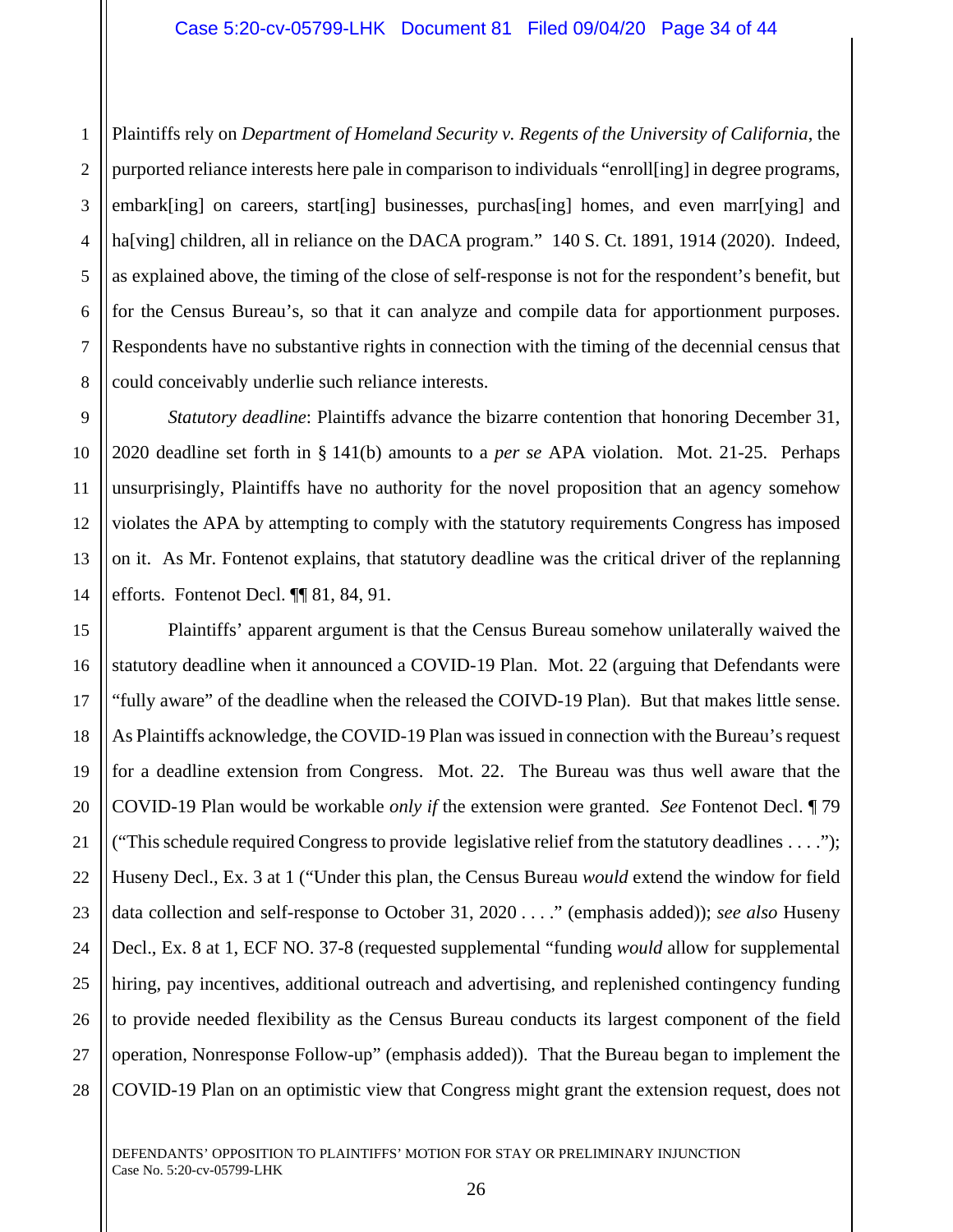mean that the deadline would no longer apply, or that the Bureau itself assumed authority to change the statutory deadline.<sup>8</sup> There is no authority for this novel view of the APA.

Plaintiffs' attempt to rehash this same argument under constitutional guise gets them no further. Mot. 22-23. As detailed *infra*, the Replan does not violate the Enumeration Clause as Plaintiffs summarily assume. And *Carey v. Klutznick*, on which Plaintiffs place great weight, not only does not authorize the Bureau to ignore the deadline as Plaintiffs demand, but culminated in the precise opposite outcome. 449 U.S. at 1068. The *Carey* plaintiffs moreover sought relief specific to one State which, in Plaintiffs' own words, "*might* have caused the Census Bureau to miss the December 31 deadline." Mot. 23 (emphasis added). By contrast, what Plaintiffs seek to compel is the wholesale forfeiture of the Census Bureau's duty to deliver the *entire* census by to the statutory deadline, and they further seek to enlist the Court to *mandate* that outcome. That would be an unprecedented step.<sup>9</sup>

*"Pretext"*: Finally, Plaintiffs see something untoward—which in their view is apparently enough to violate the APA—in the "telling" timing of the President's July 21, 2020 Memorandum, Mot. 24, which requires the Secretary, to the extent feasible, to identify the numbers of illegal aliens counted in the census for potential exclusion from the apportionment base. 85 Fed. Reg. 44,679 (July 21, 2020). But there is nothing amiss with an Administration adopting a policy that it wishes to see implemented within the existing legal framework. That is the ordinary stuff of Government policymaking and the history of the census is replete with policy choices. And Plaintiffs' allegations of "political chicanery" notwithstanding, Mot. 25, the Bureau must meet a statutory deadline regardless of whether the President had issued the Memorandum. Plaintiffs may

9 Plaintiffs also mischaracterize *Franklin* when they contend it licenses treating the December 31 deadline as "non-final." Mot. 23. *Franklin* concerned not the Secretary's report to the President, but the actions of the President prior to transmitting the apportionment figures to Congress under 2 U.S.C. § 2a, a separate statutory provision with a separate deadline. 505 U.S. at 797-98. Nothing in *Franklin* remotely suggests that a Court can waive the deadline of § 141(b), as Plaintiffs here demand.

÷

1

<sup>&</sup>lt;sup>8</sup> The fact that the President said "I don't know that you even have to ask them [Congress]" is entirely irrelevant. Mot. 10. Even if the Court were to indulge Plaintiffs' interpretation of this remark as some sort of official view that an extension "request was unnecessary," Mot. 22, such a statement by the President is not sufficient to supersede a statute, as Plaintiffs are no doubt aware.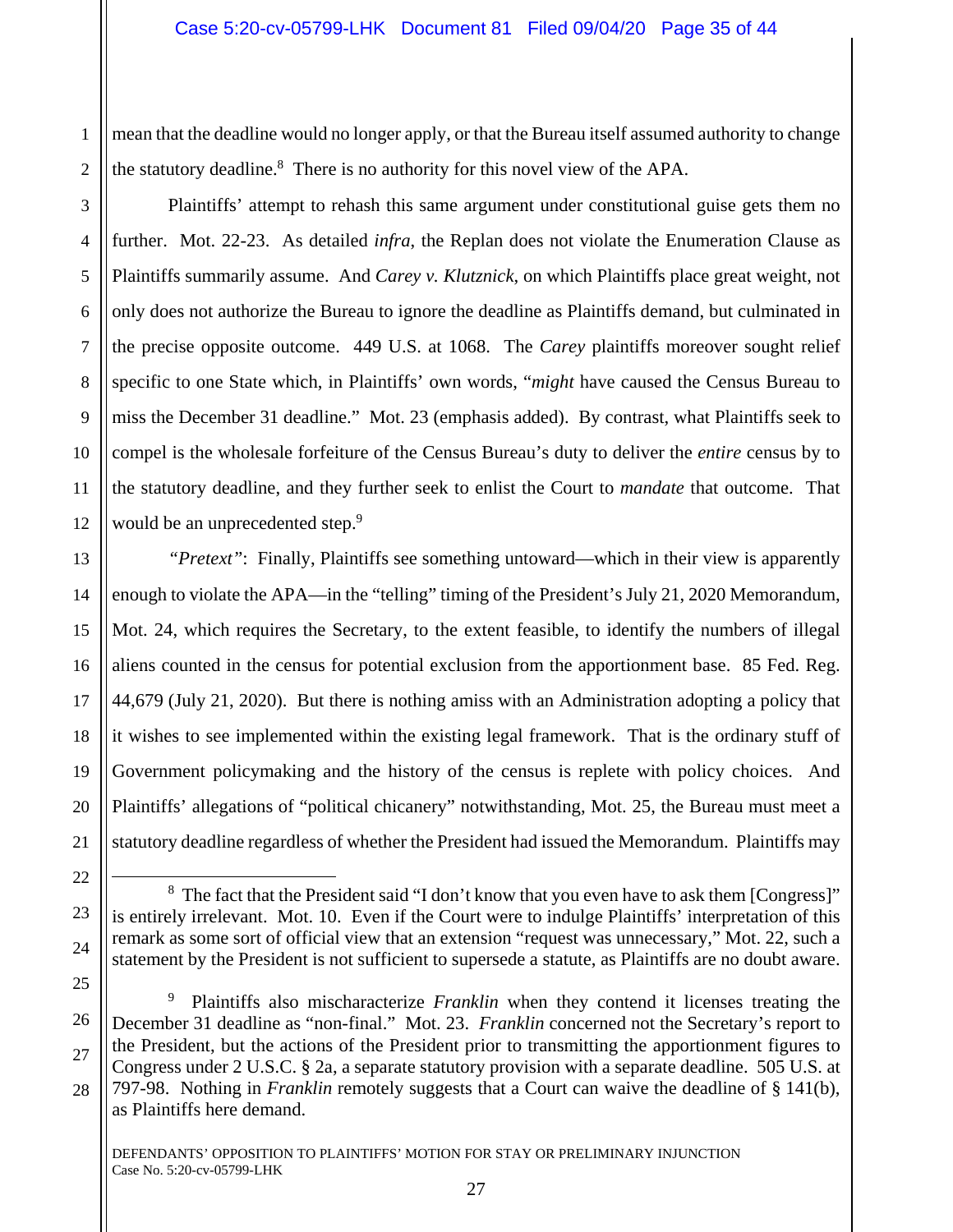2 3 4 5 6 7 8 want the Census Bureau to flout the statutory deadline to leave room for the prospect, as Plaintiffs see it, "that the President will no longer be in office when data is provided." Mot. 24. That politically tinged view of the APA cannot prevail. Just because Plaintiffs dislike the President's policy announced in the Memorandum does not mean that the Census Bureau *must* ignore the December 31 deadline, as Plaintiffs' motion demands. Invalidating agency actions under the APA simply because they bear some connection to a policy advanced by a different Government entity or actor—in this case the President—is a theory of liability wholly untethered from the text of the APA or any of its judicial precedents.<sup>10</sup>

9

1

## **IV. PLAINTIFFS' ENUMERATION CLAUSE ARGUMENTS LACK MERIT**

10 11 12 13 14 15 16 17 18 19 20 21 22 If the Court finds it justiciable, Plaintiffs are not likely to succeed on their Enumeration Clause claim either. The Constitution's reference to "actual Enumeration" is simple: population is to be determined through a person-by-person headcount, rather than through estimates or conjecture. The Replan endeavors to do just that, and spells out no intention to rely on prohibited estimates or guesswork. Plaintiffs tacitly acknowledge as much, and focus not on any alleged violation of the Constitution's "actual Enumeration" command, but on speculative claims that inadequate field operations will necessitate methodologies entailing the use of administrative records or imputation, which will in turn fall below some unspecified floor of constitutionally mandated accuracy. But no judicial decision has articulated a viable standard by which to assess the constitutional muster of various counting methodologies. Despite Plaintiffs' protestations that the Replan will "undercut" accuracy, Mot. 25, they fail to establish any meaningful metric governing such accuracy concerns that the Replan fails to meet. That Plaintiffs have subjectively prejudged the 2020 Census to be a failure is not sufficient to prevail on their Enumeration Clause claim.

÷

Initially, Plaintiffs are wrong that the "reasonable relationship" standard applied in *Wisconsin* likewise applies here. The *Wisconsin* Court considered an Enumeration Clause challenge to the Secretary's decision not to make statistical adjustments following the 1990 census

<sup>27</sup> 28 <sup>10</sup> Plaintiffs also cannot tar the Census Bureau's Replan with a "pretextual" rationale simply by referring to a different decision, by Secretary Ross, more than two years ago to add a citizenship question to the questionnaire. Mot. 25.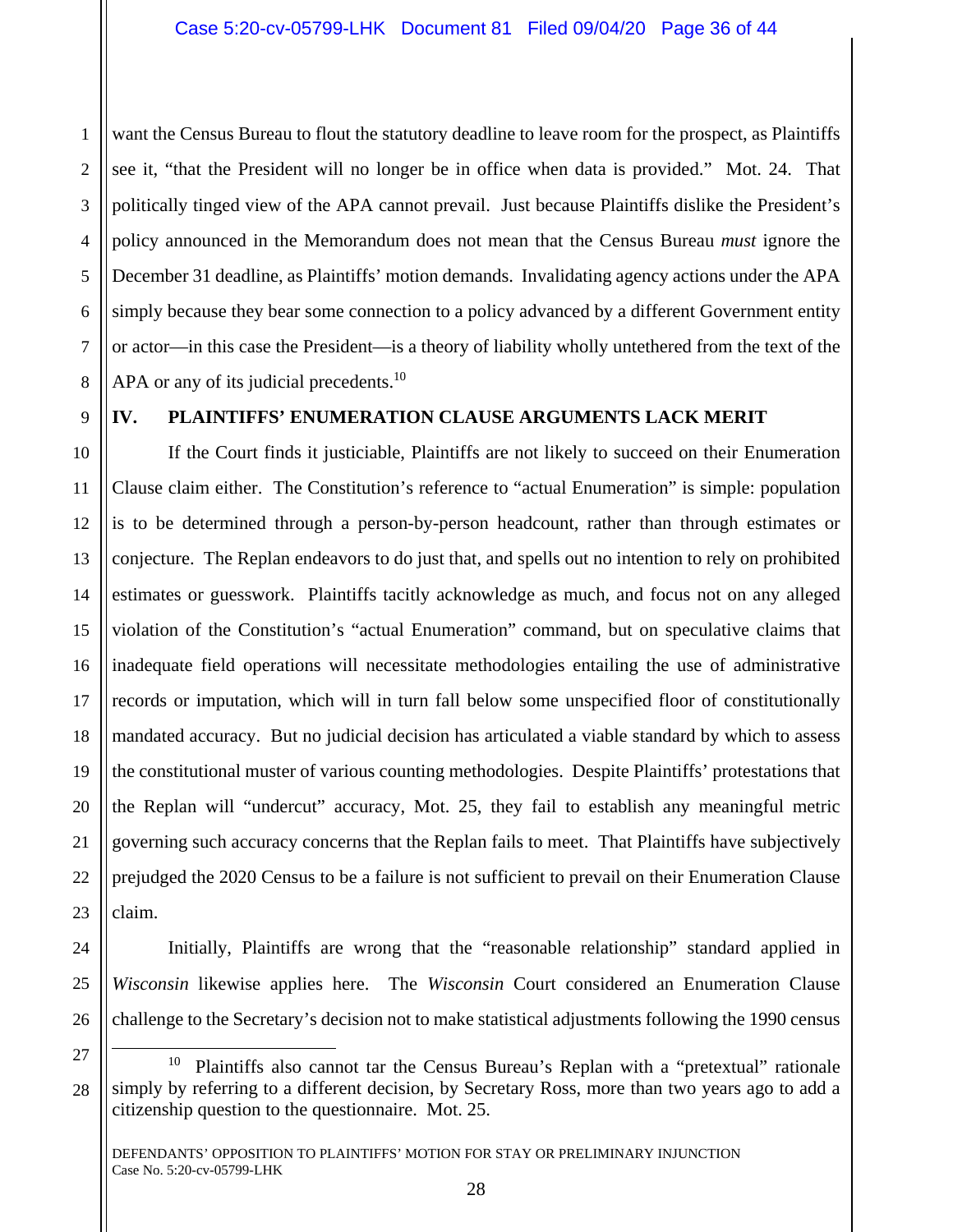2 3 4 5 6 7 8 9 10 11 to rectify alleged differential undercounts. 517 U.S. at 10-11. The Court cited the "virtually unlimited discretion" the Constitution grants to Congress "in conducting the decennial 'actual Enumeration,'" and explained that Congress had in turn delegated its "broad authority" to the Secretary. *Id.* at 19. It then announced that the Secretary's decision not to adjust the census count "need bear only a reasonable relationship to the accomplishment of an actual enumeration of the population, keeping in mind the constitutional purpose of the census." *Id.* at 20. The Court observed that a similar standard had been applied in *Montana* and *Franklin*, both of which similarly involved Executive Branch decisions to adjust the census counts *after* the census had been conducted. *See Franklin*, 505 U.S. at 804 (reviewing the Secretary's decision to allocate overseas federal personnel to their home States); *Montana*, 503 U.S. at 460 (challenge to method used to apportion House seats among the States).

12 13 14 15 16 18 19 20 22 Last Term, the Court in *New York* confirmed the limited applicability of the "reasonable relationship" standard by clarifying that it is to be applied only in cases which "concern[] decisions about the population count itself." 139 S. Ct. at 2566. By "the population count itself" the Court referred to census data *already collected* by the Bureau. Were it otherwise, and the "reasonable relationship" standard applicable to questions of how the final census count is generated, that standard would have been applied in *Utah v. Evans*, which concerned the use of an imputation methodology, not to mention in *New York* itself. *See Utah*, 536 U.S. at 464 (foregoing the *Wisconsin* standard in determining the constitutionality of imputation); *Dep't of Commerce v. U.S. House of Representatives*, 525 U.S. 316, 346-47 (1999) (Scalia, J., concurring in part) (discussing the constitutionality of statistical sampling without reference to the *Wisconsin* reasonablerelationship standard); *id.* at 363 (Stevens, J., dissenting) (same).

23 24 25 26 27 Plaintiffs' Enumeration Clause claim here, by contrast, challenges detailed operational aspects of the Census Bureau's plans to actually *conduct* the census, well before "the population count itself" has been determined. Plaintiffs cite no case in which this type of pre-count claim was brought and the "reasonable relationship" standard applied. Plaintiffs' Enumeration Clause claim should instead be assessed against Congress's, and by delegation the Secretary's, "virtually

28

17

21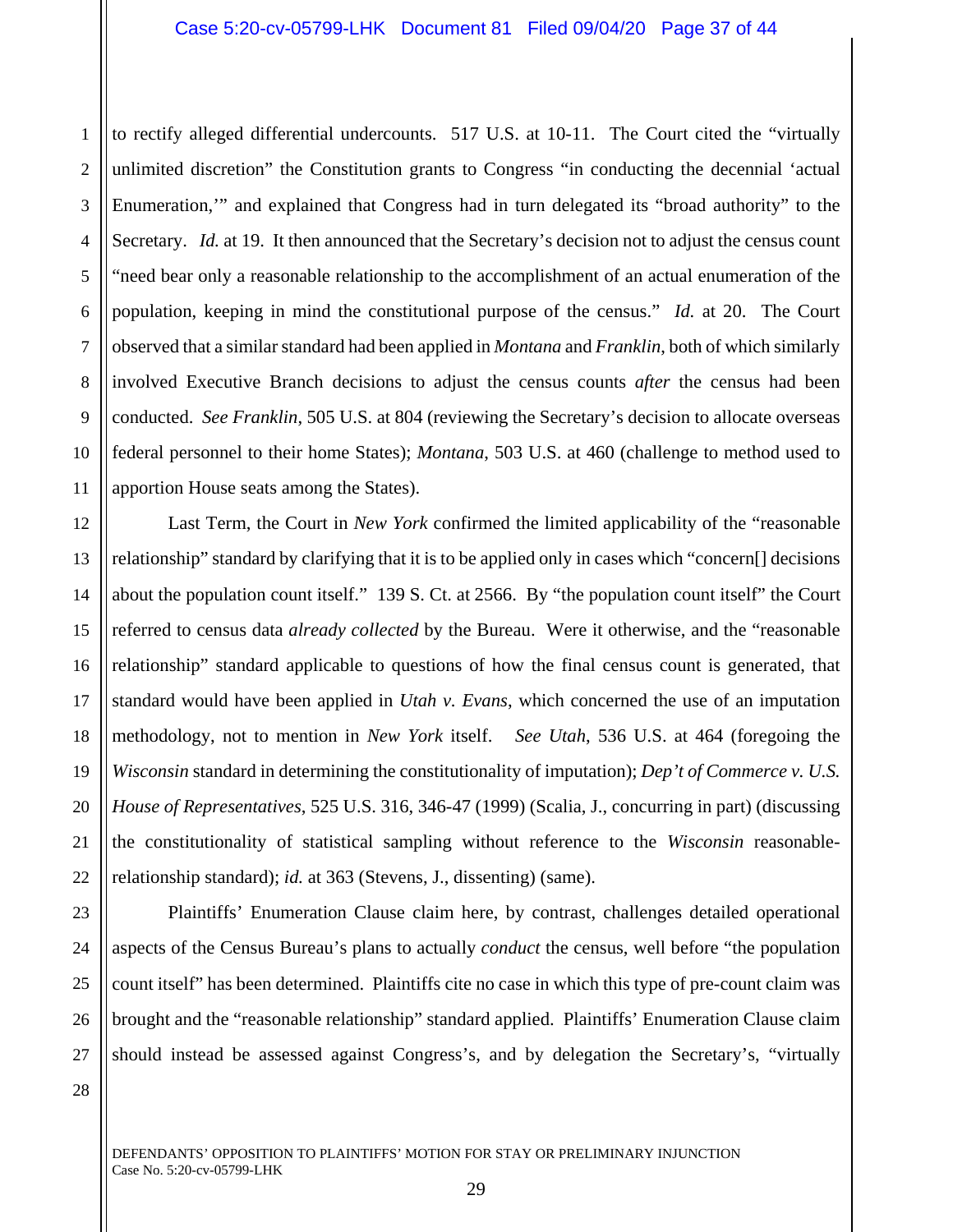1 2 unlimited discretion" *Wisconsin*, 517 U.S. at 19, to conduct the census "in such Manner as they shall by Law direct," U.S. Const., art. 1, § 2, cl. 3.

3

4

5

6

7

8

9

Measured against that standard, Plaintiffs' claim is exceedingly unlikely to prevail. Choices over how, in the face of a pandemic, to allocate resources, conduct data processing, and manage timetables all in order to meet a statutory deadline are prototypical questions about the "Manner" in which an actual enumeration should be conducted and fall well within the scope of the Secretary's "broad authority over the census." *Wisconsin*, 517 U.S. at 17. Nowhere do Plaintiff allege, for example, that Defendants are conducting something other than an "actual Enumeration," such as an estimate or conjecture of the population.

10 11 12 13 14 15 16 17 18 19 20 21 22 23 24 25 26 27 Plaintiffs' constitutional argument is not that Defendants are failing to conduct an actual enumeration, but rather that Defendants aren't doing a good enough job of it. They argue, for example, that the Replan will produce "flawed counts" and, specifically, an undercount that "disproportionately impact[s] hard-to-count groups." Mot. 26 (asserting that the Replan will lead to "an exacerbated overcount of the White population"). But the possibility of flaws or an undercount exists in every census, and does not inherently violate the Enumeration Clause—the Constitution does not require perfection. *See Utah*, 536 U.S. at 504 (Thomas, J., concurring in part and dissenting in part) (canvassing the history of census undercounts, including the first Census in 1790); *Wisconsin*, 517 U.S. at 6 ("Although each [of the 20 past censuses] was designed with the goal of accomplishing an 'actual Enumeration' of the population, no census is recognized as having been wholly successful in achieving that goal."); *Gaffney,* 412 U.S. at 745 (census data "are inherently less than absolutely accurate"). Moreover, Plaintiffs' declarants acknowledge that even differential undercounts are commonplace in the census. Thompson Decl. ¶ 21; Hillygus Decl. ¶ 11; *see City of New York v. U.S. Dep't of Commerce*, 34 F.3d 1114, 1117 (2d Cir. 1994) ("This phenomenon, known as the 'differential undercount,' has skewed every census since at least 1940. The Census Bureau started measuring the differential undercount in that year."), *rev'd sub nom. Wisconsin*, 517 U.S. at 1. As long as the Secretary has established pre-census procedures for individually counting every resident of the United States, any undercount is the constitutionally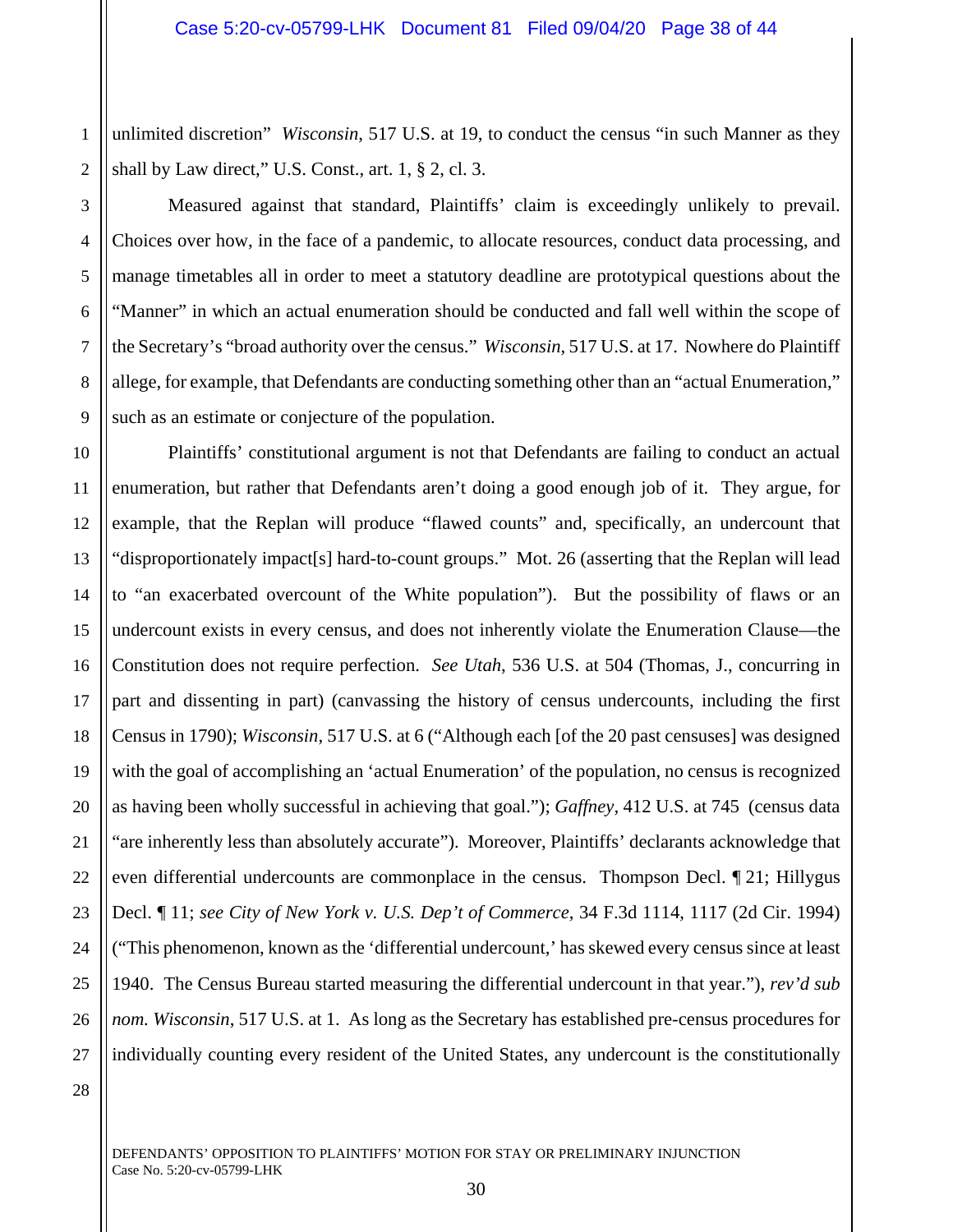1 2 permissible result of attempting to enumerate upwards of 330 million people across 3.8 million square miles. *See* https://www.census.gov/popclock/.

No matter how much Plaintiffs take issue with the particulars of how Defendants intend to use certain methodologies, none of those methodologies—imputation, administrative records, or proxies—are themselves unlawful, and Plaintiffs rightly do not bother to argue as much. Plaintiffs have not plausibly established that any aspect of the Replan falls outside the bounds of the "Manner' in which the census is to be conducted, and their Enumeration Clause claim is unlikely to succeed. $11$ 

# 9

3

4

5

6

7

8

## **V. PLAINTIFFS FAIL TO SATISFY THE OTHER INJUNCTION FACTORS**

The Supreme Court has made clear that the "extraordinary remedy" of a preliminary injunction may not be awarded when a plaintiff fails to demonstrate a likelihood of success on the merits. *Winter v. Nat. Res. Def. Council, Inc.*, 555 U.S. 7, 22, 32-33 (2008); *see also see Munaf v. Geren*, 553 U.S. 674, 690 (2008) (likelihood of success requires far more than identifying "serious,

14

÷

<sup>15</sup> 16 17 18 19  $11$  Notably, Plaintiffs' Enumeration Clause claim would fail even if the Court were to apply the *Wisconsin* standard to ask whether the Bureau's planned operations bear a "reasonable relationship to the accomplishment of an actual enumeration." 517 U.S. at 19. Notably, Defendants are aware of no decision finding a violation of that standard, and this should not be the first. *See NAACP v. Bureau of Census*, --- F. Supp. 3d ---, 2020 WL 1890531, at \*6 (D. Md. Apr. 16, 2020) ("I have located no case where a court has found a violation of the *Wisconsin* reasonable relationship standard . . . .").

<sup>20</sup> 21 22 23 24 25 26 27 28 Plaintiffs principally target the "shortened non-response follow up period," Mot. 26, but the Bureau reasonably chose to divide what available time remains before the statutory deadline between completing field operations and necessary data processing to ameliorate any consequences of a differential undercount. Fontenot Decl. ¶ 82; Huseny Decl., Ex. 1 at 1 (commencing data processing after September 30 permits "the Census Bureau . . . to meet a similar level of household responses as collected in prior censuses, including outreach to hard-to-count communities"). Plaintiffs also claim that the Replan risks "lower-quality data across the board," Mot. 27, but perfection is not the relevant metric for the decennial census, and in any event, a claim of reduced quality "across the board" cuts against Plaintiffs' simultaneous contention that they and their constituencies will suffer particularized differential harms. Finally, Plaintiffs' abstract attack on the perceived "legitimacy" of the Census is no more than speculation about the subjective reaction of unspecified third-parties to a census count that does not yet exist. Moreover, whether certain members of the public may harbor opinions about whether a particular census is "legitimate" or not says nothing about the question of whether a particular counting methodology reasonably relates to conducting the enumeration.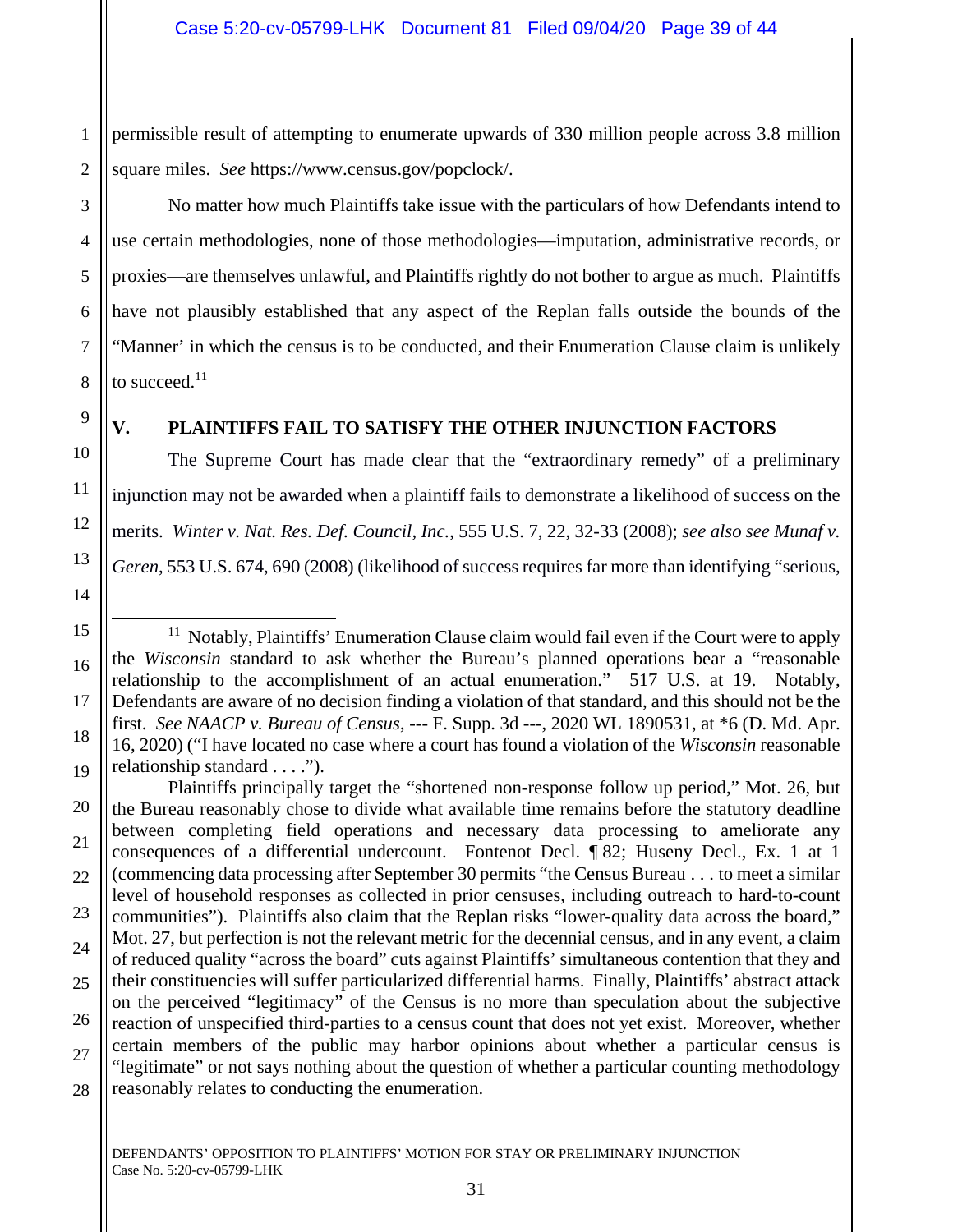1 2 3 4 5 6 7 8 9 substantial, difficult, and doubtful" questions); *Mazurek v. Armstrong*, 520 U.S. 968, 972 (1997) ("[A] preliminary injunction is an extraordinary and drastic remedy, one that should not be granted unless the movant, *by a clear showing*, carries the burden of persuasion." (internal quotes and citations omitted; emphasis in original)). Accordingly, Plaintiffs' failure to establish a cognizable APA or Enumeration Clause claim—to say nothing of justiciability or jurisdiction—is a basis to deny the injunction request outright. *See, e.g.*, *Ass'n des Eleveurs de Canards et d'Oies du Quebec v. Harris,* 729 F.3d 937, 944 (9th Cir. 2013) (when "a plaintiff has failed to show the likelihood of success on the merits, we need not consider the remaining three [*Winter* elements]" (quotation omitted).

10 12 13 14 15 16 17 18 19 20 And Plaintiffs' position grows only more tenuous if the Court proceeds further. Because Plaintiffs are seeking an injunction that would compel the Census Bureau to re-configure and extend its operations, Mot. 35, theirs would be a mandatory injunction. *Garcia v. Google, Inc.*, 786 F.3d 733, 740 (9th Cir. 2015) (injunction is a mandatory one if it requires defendant "to take affirmative action"). Such injunctions are "particularly disfavored," and require Plaintiffs to meet the "doubly demanding" burden of showing that "the law and facts *clearly favor* [their] position." *Id.* (emphasis in original); *see also Park Vill. Apartment Tenants Ass'n v. Mortimer Howard Trust,* 636 F.3d 1150, 1160 (9th Cir. 2011) (mandatory injunctions should not issue in "doubtful cases"). Just as they fail to establish a likelihood of success on the merits, Plaintiffs cannot satisfy this demanding standard with respect to the remaining injunction factors: irreparable injury, balance of harms, and the public interest. *See Winter*, 555 U.S. at 20.

21

22

23

24

25

26

27

11

## **A. Plaintiffs Cannot Establish Any Imminent and Irreparable Harm**

Most significantly, Plaintiffs fail to establish that they are "likely to suffer irreparable harm in the absence of preliminary relief." *Winter*, 555 U.S. at 20. Plaintiffs cannot "demonstrate that absent a preliminary injunction they will suffer an injury that is neither remote nor speculative, but actual and imminent, and one that cannot be remedied if a court waits until the end of trial to resolve the harm." *Grand River Enter. Six Nations, Ltd. v. Pryor*, 481 F.3d 60, 66 (2d Cir. 2007) (internal quotation marks omitted). Because a preliminary injunction "is one of the most drastic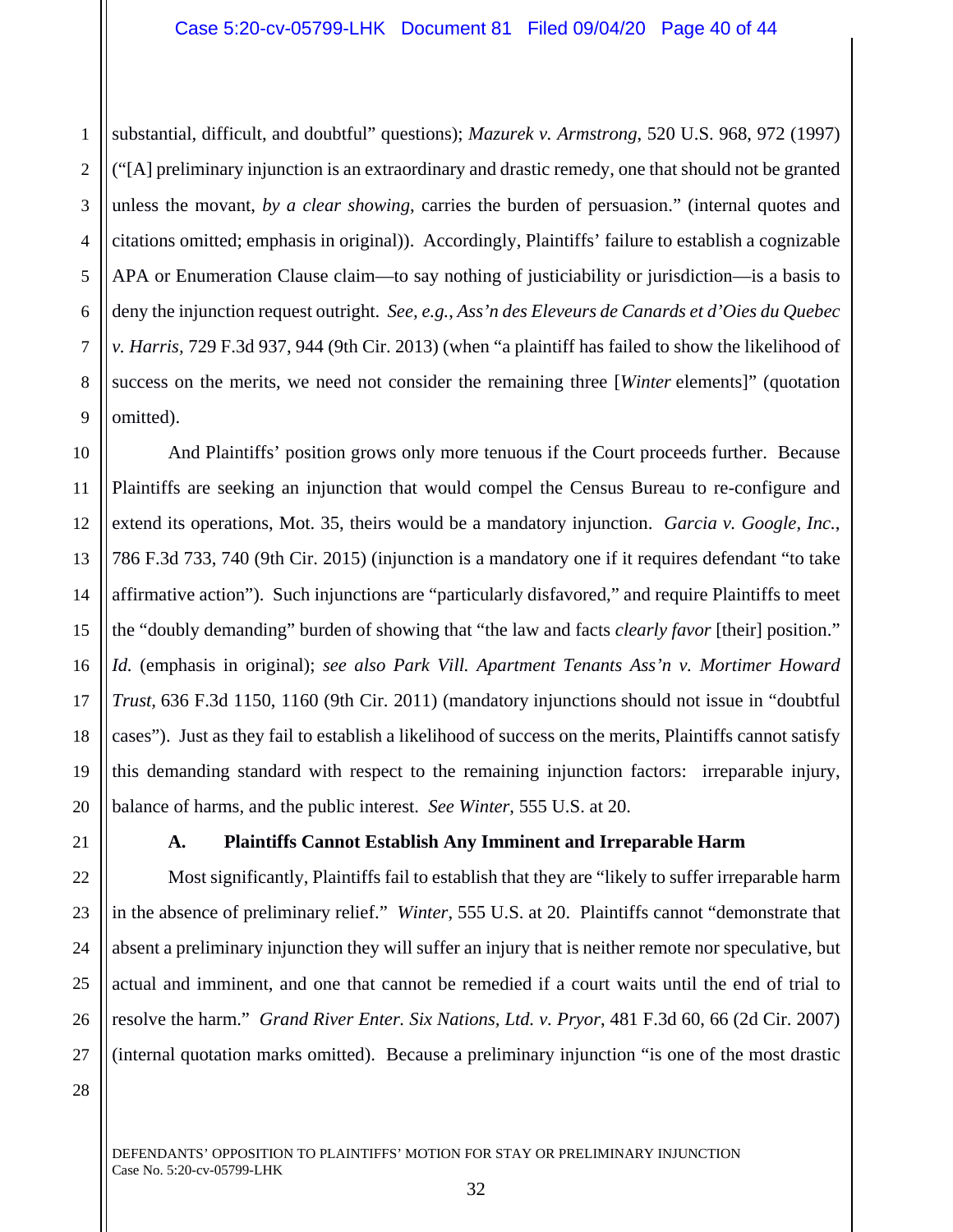tools in the arsenal of judicial remedies," *id.*, Plaintiffs' burden to show irreparable harm is necessarily higher than what is required to establish standing. *See, e.g.*, *Mazurek*, 520 U.S. at 972*.* 

Here, Plaintiffs fail this test for all the same reasons that they fail to establish standing: they cannot show that they stand to suffer any imminent and certain injury. As explained above, Plaintiffs' assertions that their communities are likely to be undercounted as a result of the Replan are speculative. They are also inconsistent with the evidence presented by Mr. Fontenot. *See*  Fontenot Decl. <sup>¶</sup> 91 ("[T]he Census Bureau is confident that it can achieve a complete and accurate census and report apportionment counts by the statutory deadline following" the Replan).

Even more significant, however, is Plaintiffs' failure to connect any alleged undercount in their communities to potential undercounts in other jurisdictions. Because Plaintiffs are competing for dollars and legislative seats with other communities in their states and across the country, they can only be injured by inaccuracies that affect their members disproportionately. Unlike in the other cases they cite, there is no evidence in the record here to establish (1) what the undercount in Plaintiffs' communities will be; (2) how that undercount compares with undercounts in other communities; and (3) how that comparison will result in some appreciable funding or representational loss for Plaintiffs. Absent this evidence, Plaintiffs cannot be said to establish anything more than the abstract "possibility of irreparable injury." *Nken v. Holder*, 556 U.S. 418, 434 (2009). But, as the Supreme Court has emphasized, the "'possibility' standard is too lenient" a basis upon which to issue the drastic remedy of a preliminary injunction. *Winter*, 555 U.S. at 22. Given that irreparable harm is an indispensable element for a preliminary injunction, *id.*, Plaintiffs' failure to establish anything more than the theoretical possibility of harm is sufficient basis to deny the injunction they seek.

Once again, Plaintiffs appear to suggest that *any* inaccuracy in the census could cause them injury by decreasing the quality of the data they plan to use for various purposes. *See* Mot. 28-32. But, as noted above, such a *per se* rule, which would grant standing to anyone who asks for it, is inconsistent with the Supreme Court's census precedents. And it is doubly inappropriate in the context of a preliminary injunction, which is reserved for use only as an "extraordinary remedy." *Winter*, 555 U.S. at 376. Simply put, adopting Plaintiffs' argument would enable any locality or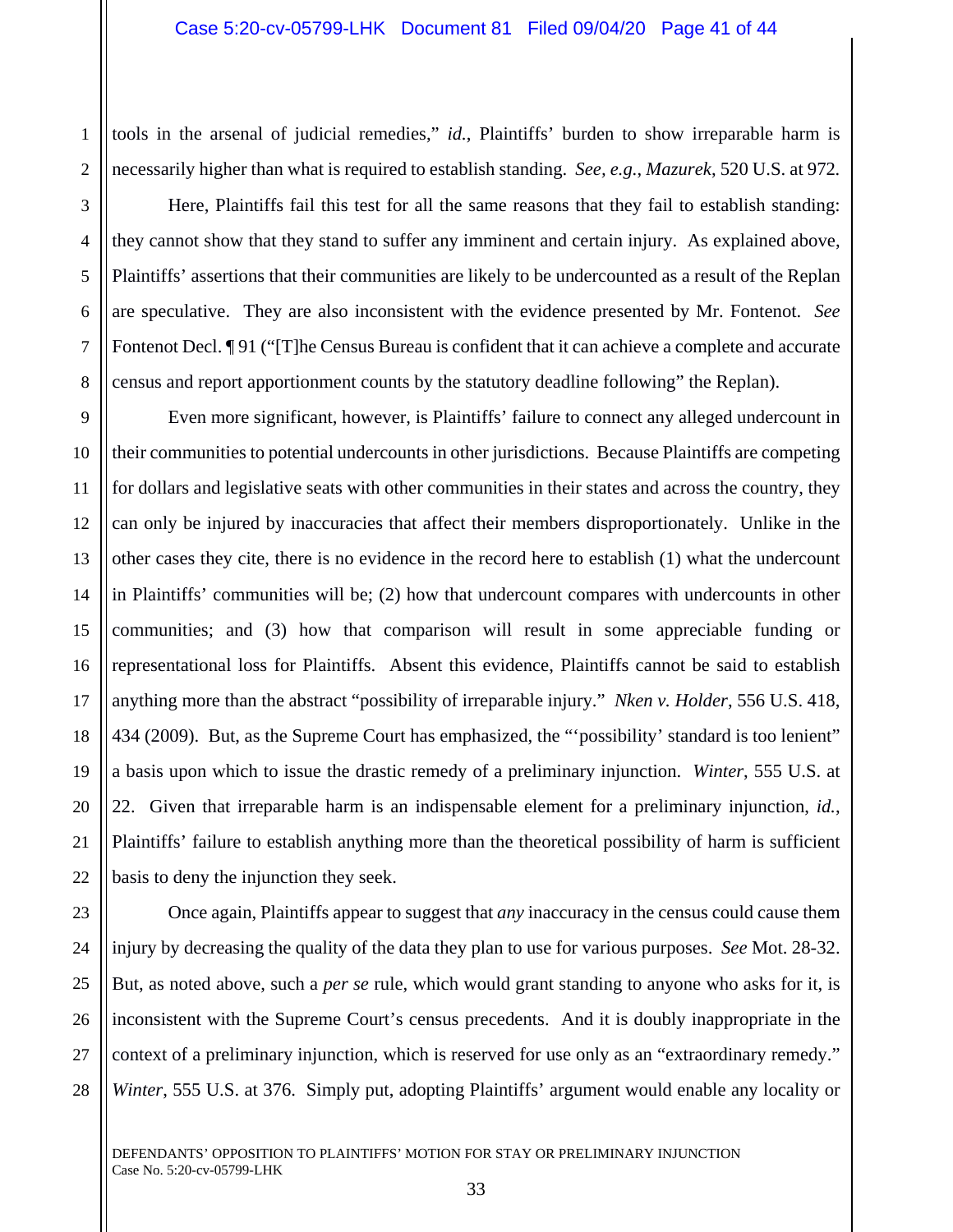1 2 3 organization who comes to Court complaining of census operations and the mere prospect of an inaccurate undercount, to obtain an injunction as a matter of course. That is not—and cannot be the standard.

4

5

6

7

8

9

10

11

12

13

14

15

16

17

18

21

### **B. The Remaining Factors Weigh Against an Injunction**

On the other side of the ledger, the harm to the government and to the public interest from an injunction would be great, and immediate. *See Nken*, 556 U.S. at 435 (explaining that harm to opposing party and weighing the public interest "merge" when relief is sought against the government). As a legal matter, a judicial injunction would intrude on Congress's and the Executive's discretion over the census. *See supra* Section I. And as a practical matter, the requested injunction may make it *more* difficult to execute the census. Fontenot Decl. ¶¶ 93-101.

There is no denying that the end-of-year statutory deadline for completing the census presents a number of challenges. However, were the Court to set aside the Replan, the Bureau would have to generate a *new* plan to comply with § 141(b)'s deadline or, if the Court somehow deems that statutory provision null, whatever new timelines the Court may choose to impose. *See id*. This would require re-planning yet again the timing of various operations and staffing allocations of a nationwide census whose field operations are nearing completion. *See id*. And all of that would presumably have to be done in a matter of a few weeks, if not days, with the congressional clock ticking away without relief in sight.

19 20 22 23 24 25 26 27 Even if the Court were to waive or disregard  $\S 141(b)$ 's deadline, there is no certainty that a compulsory replan would be any better than the Replan at reducing undercount or achieving some abstract notion of better accuracy. Indeed, by the logic Plaintiffs apply in this very matter, such a plan would be worse. Plaintiffs complain that the Replan was developed too quickly, without sufficient input from stakeholders, and did not account for a variety of factors such as whether the plan is feasible. *See* Mot. 18-21. What would Plaintiffs and their experts make of a plan compiled in *less* time, subject to *more* funding constraints, and focused on achieving compliance with a Court decree rather than the Bureau's longstanding standards and practices? The Court should not order the Bureau to find the answer.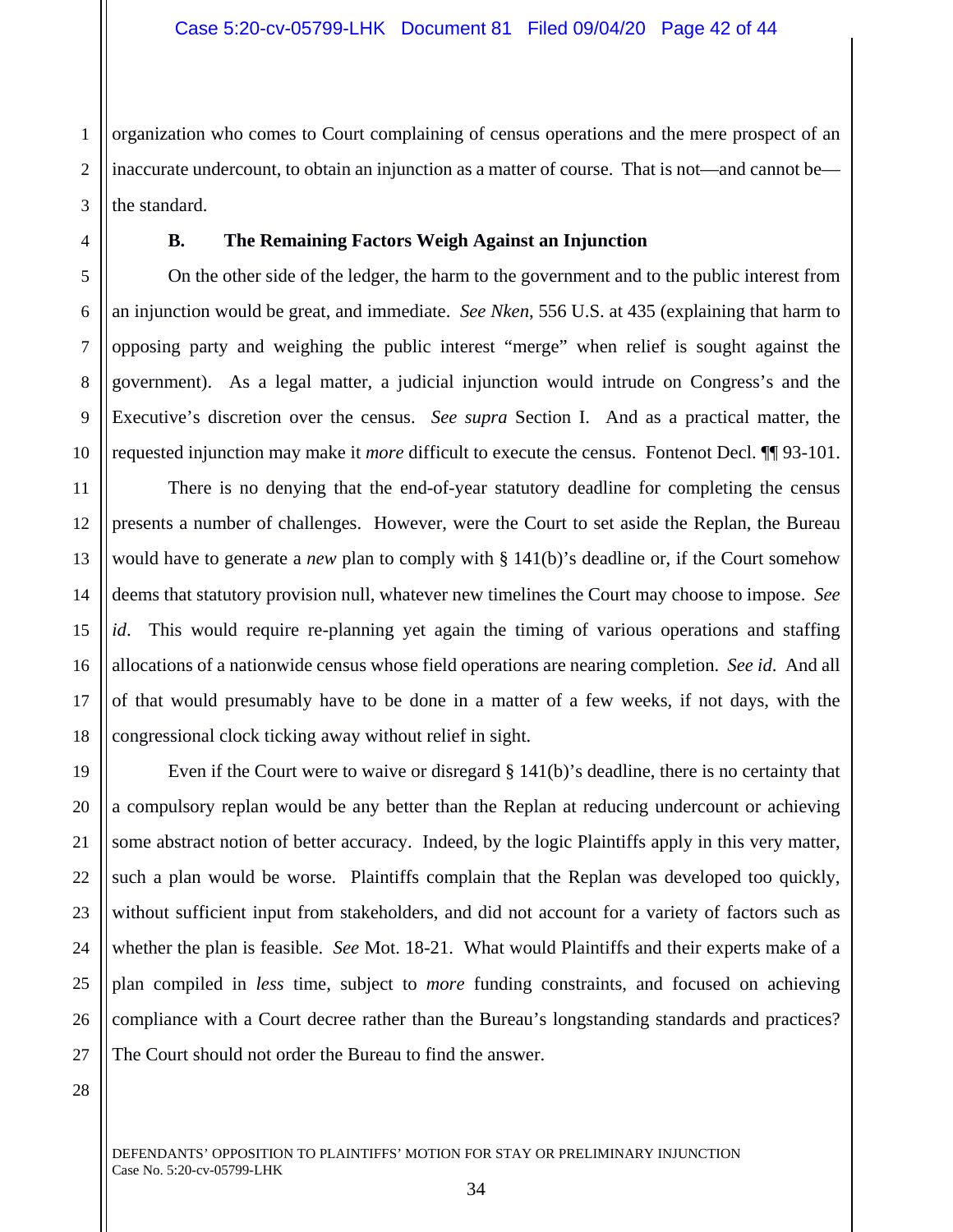1 2 3 4 5 6 With "the decennial census  $\lceil \cdot \rceil$  again generat [ing] a number of  $\lceil \cdot \rceil$  controversies," *Franklin*, 505 U.S. at 790, and the extraordinary disruption caused by the COVID-19 pandemic, the public interest favors allowing the Bureau to complete the census under its current plan—the only plan that complies with the congressional deadline. The Bureau is confident that this plan will produce the best possible census under the circumstances. Plaintiffs can ask for, and obtain, no more from this Court.

#### **CONCLUSION**

7

8

9

For these reasons, the Court should deny the Motion for Stay or Preliminary Injunction.

| 10 | DATED: September 4, 2020 | Respectfully submitted,                                           |
|----|--------------------------|-------------------------------------------------------------------|
| 11 |                          |                                                                   |
| 12 |                          | JEFFREY B. CLARK                                                  |
| 13 |                          | <b>Acting Assistant Attorney General</b>                          |
| 14 |                          | <b>DAVID MORRELL</b>                                              |
| 15 |                          | Deputy Assistant Attorney General                                 |
| 16 |                          | <b>ALEXANDER K. HAAS</b>                                          |
| 17 |                          | <b>Branch Director</b>                                            |
| 18 |                          | <b>DIANE KELLEHER</b>                                             |
| 19 |                          | <b>BRAD P. ROSENBERG</b><br><b>Assistant Branch Directors</b>     |
|    |                          |                                                                   |
| 20 |                          | /s/M. Andrew Zee<br>M. ANDREW ZEE (CA Bar No. 272510)             |
| 21 |                          | <b>ALEXANDER V. SVERDLOV</b>                                      |
| 22 |                          | (NY Bar No. 4918793)<br><b>Trial Attorneys</b>                    |
| 23 |                          | U.S. Department of Justice                                        |
| 24 |                          | Civil Division, Federal Programs Branch<br>450 Golden Gate Avenue |
| 25 |                          | San Francisco, CA 94102                                           |
| 26 |                          | Phone: (415) 436-6646                                             |
| 27 |                          | E-mail: m.andrew.zee@usdoj.gov                                    |
|    |                          | <b>Attorneys for Defendants</b>                                   |
| 28 |                          |                                                                   |
|    |                          |                                                                   |